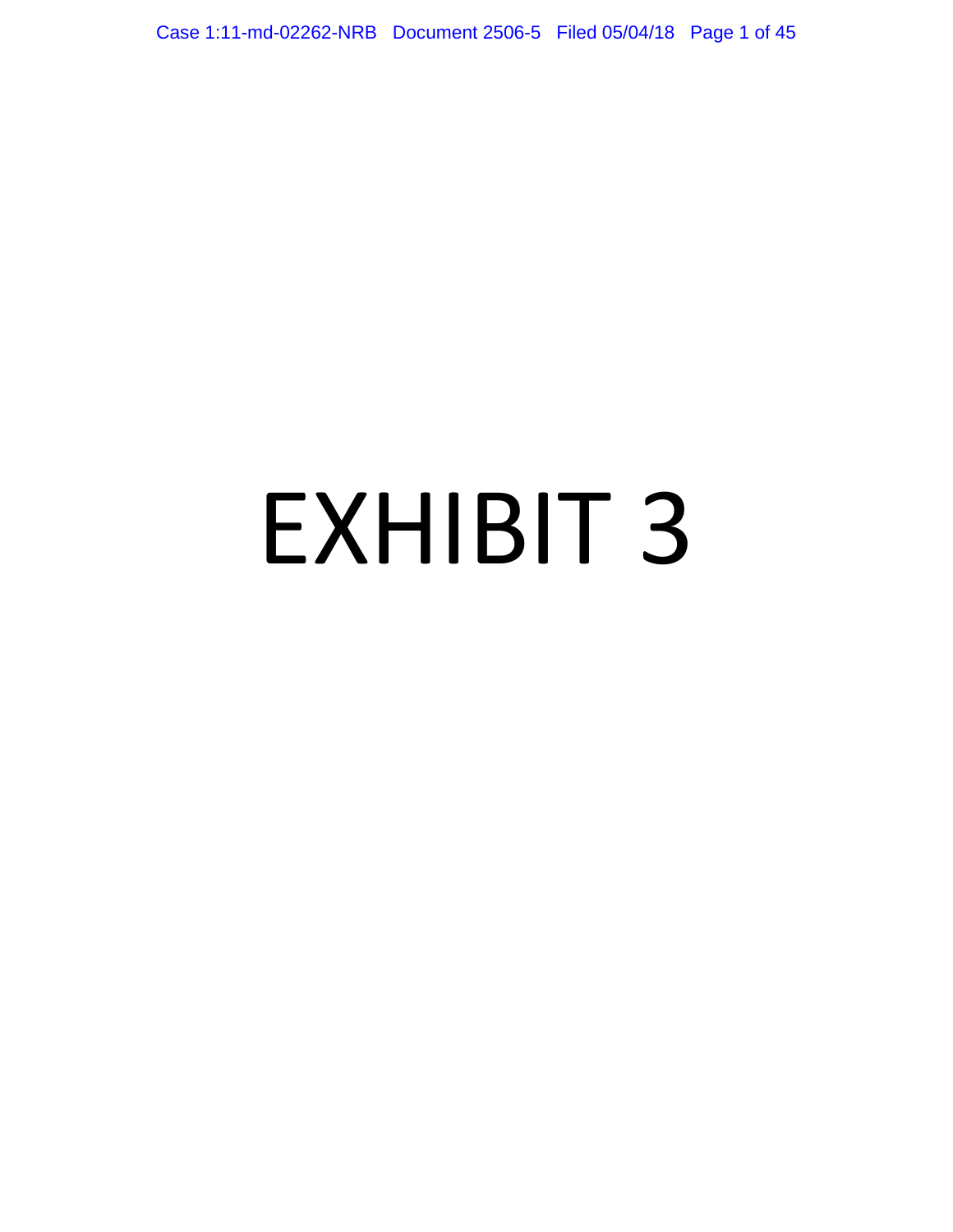# **UNITED STATES DISTRICT COURT SOUTHERN DISTRICT OF NEW YORK**

| IN RE LIBOR-BASED FINANCIAL<br>INSTRUMENTS ANTITRUST LITIGATION | <b>MDL No. 2262</b>                                 |
|-----------------------------------------------------------------|-----------------------------------------------------|
| THIS DOCUMENT RELATES TO:                                       | Master File No. 1:11-md-2262-NRB<br><b>ECF Case</b> |
| The Lender Action                                               |                                                     |

# **SETTLEMENT AGREEMENT BETWEEN LENDER PLAINTIFFS AND BARCLAYS BANK PLC**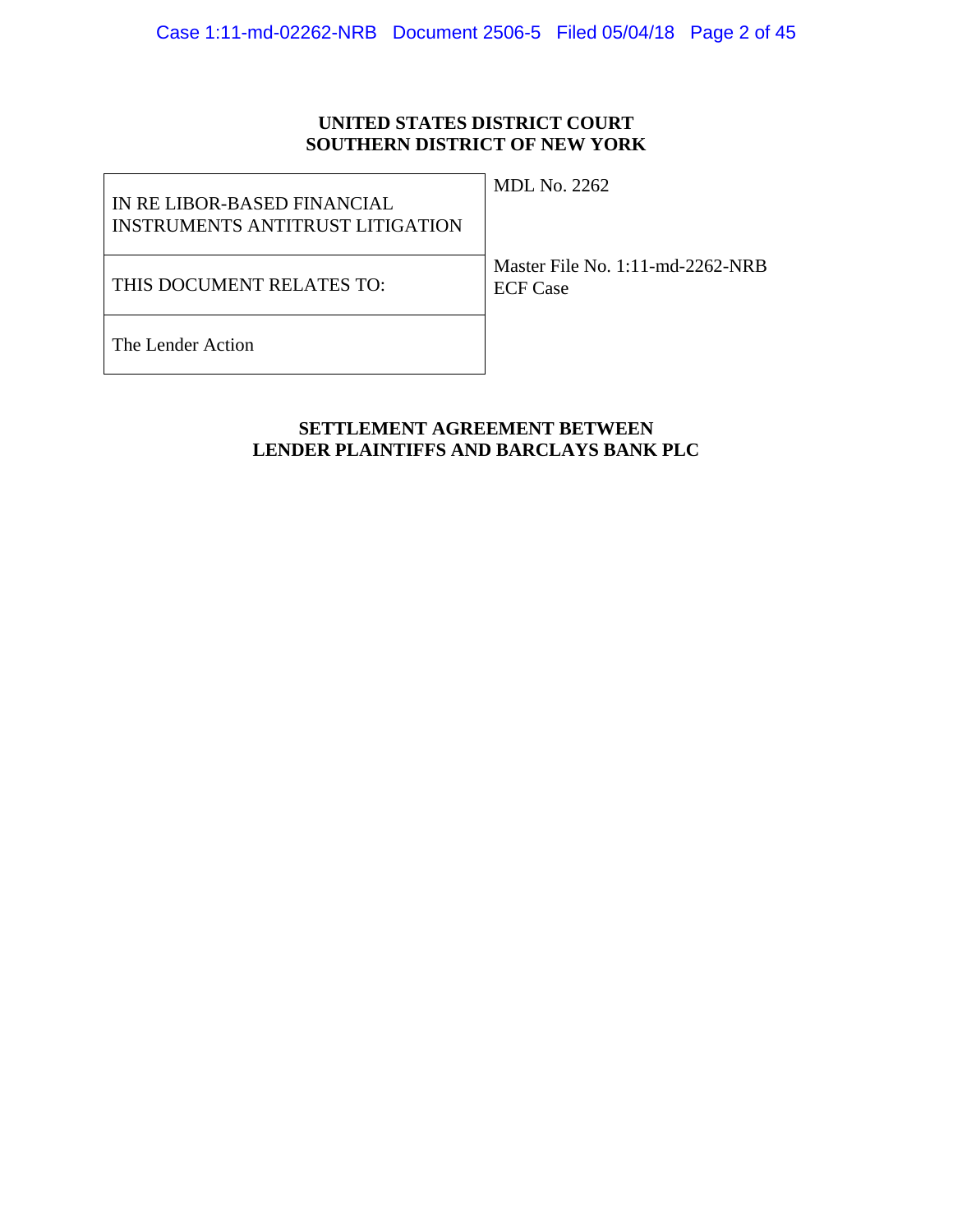# **1. RECITALS**

This settlement agreement (the "Settlement Agreement" or "Agreement") is made and entered into on May 3, 2018 (the "Execution Date"), between Plaintiffs The Berkshire Bank and The Government Development Bank for Puerto Rico (collectively, the "Lender Plaintiffs"), individually and on behalf of the Settlement Class in the Lender Action, and defendant Barclays Bank PLC ("Barclays"), by and through the Lender Plaintiffs' Counsel and Barclays' Counsel. This Agreement is intended by the Parties to fully, finally, and forever resolve, discharge, and settle the Released Claims, upon and subject to the terms and conditions hereof.

WHEREAS, the Lender Plaintiffs have alleged, among other things, that Barclays and others committed common law fraud and conspired to commit fraud;

WHEREAS, Barclays has denied and continues to deny each and all of the claims and allegations of wrongdoing made by the Lender Plaintiffs in the Lender Action and all charges of wrongdoing or liability against Barclays arising out of any of the conduct, statements, acts, or omissions alleged, or that could have been alleged, in the Lender Action;

WHEREAS, Barclays maintains that it has meritorious defenses to the claims of liability and damages made by Lender Plaintiffs;

WHEREAS, the Lender Plaintiffs, for themselves individually and on behalf of the Settlement Class, and Barclays agree that neither this Agreement nor any statement made in negotiation thereof shall be deemed or construed to be an admission or evidence of (i) the merit or lack of merit of any claim or defense; (ii) any violation of any statute or law; (iii) any liability or wrongdoing by Barclays; (iv) the truth of any of the claims or allegations alleged in the Lender Action; or (v) an admission of liability by any Person, including, without limitation, the Released Parties;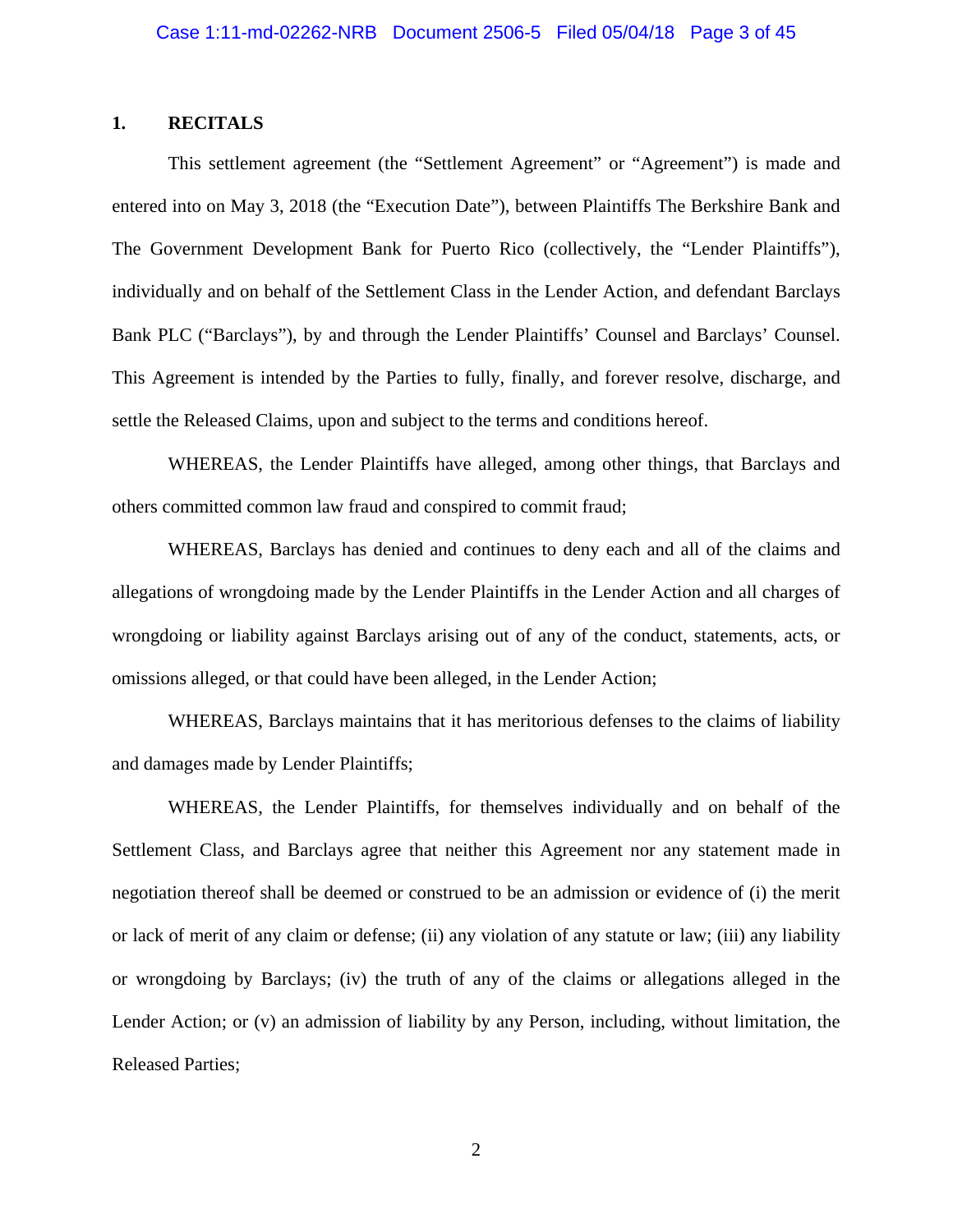# Case 1:11-md-02262-NRB Document 2506-5 Filed 05/04/18 Page 4 of 45

WHEREAS, this Agreement is the product of arm's-length negotiations between Lender Plaintiffs' Counsel and Barclays' Counsel and this Agreement embodies all of the terms and conditions of the settlement agreed upon between Barclays and the Lender Plaintiffs, both for themselves individually and on behalf of the Settlement Class;

WHEREAS, Lender Plaintiffs' Counsel have concluded, after due investigation and after carefully considering the relevant circumstances, including, without limitation, the claims asserted in the Lender Action, the legal and factual defenses thereto, and the applicable law, that: (i) it is in the best interests of the Settlement Class to enter into this Agreement in order to avoid the uncertainties of litigation and to assure that the benefits reflected herein, including the value of the Settlement Amount to be paid by Barclays under this Agreement and the nonmonetary consideration to be provided to the Lender Plaintiffs by Barclays under this Agreement, are obtained for the Settlement Class; and (ii) the settlement set forth in this Agreement is fair, reasonable, and adequate and in the best interests of the Lender Class;

WHEREAS, Barclays, while continuing to deny that it is liable for the claims asserted against it in the Lender Action and believing that it has good and meritorious defenses thereto, has nevertheless agreed to enter into this Agreement to avoid the further expense, inconvenience, and distraction of burdensome and protracted litigation, and thereby to resolve this controversy, to avoid the risks inherent in complex litigation, and to obtain complete dismissal of the Lender Action as to Barclays and a release of the claims as set forth herein;

NOW, THEREFORE, in consideration of the covenants, terms, and releases in this Agreement, it is hereby agreed, by and among the Lender Plaintiffs (individually and on behalf of the Settlement Class and each member thereof) and Barclays by and through their respective counsel or attorneys of record, that, subject to the approval of the Court, the Lender Action shall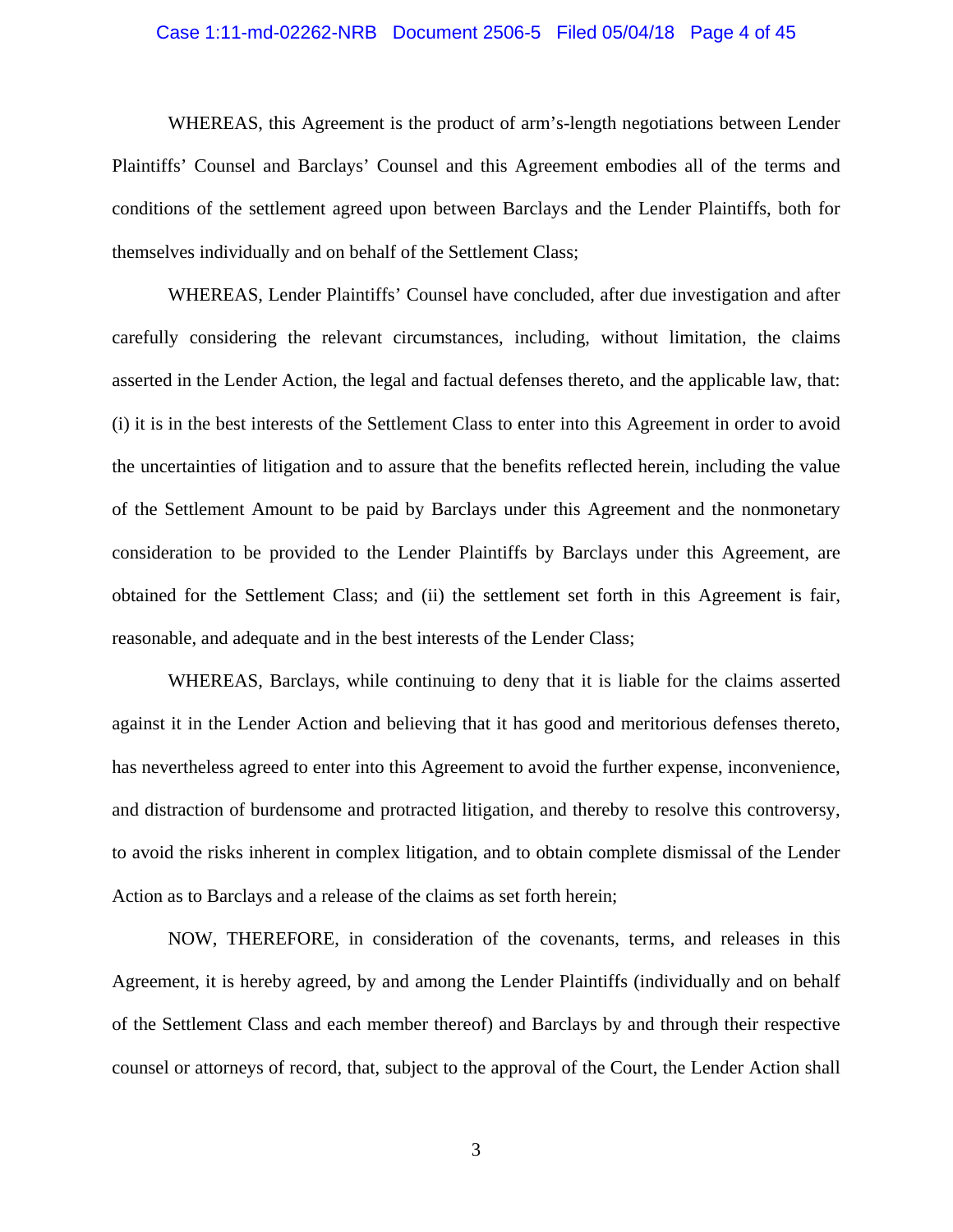#### Case 1:11-md-02262-NRB Document 2506-5 Filed 05/04/18 Page 5 of 45

be finally and fully settled, compromised, and dismissed with prejudice as to Barclays and the other Released Parties only, without costs, except as stated herein, and releases be extended, as set forth in this Agreement.

# **2. DEFINITIONS**

As used in this Agreement, the following capitalized terms have the meanings specified below:

(a) Agreement or Settlement Agreement: *See* the above Recitals.

(b) Alternative Judgment: A Final Judgment and Order of Dismissal entered by the Court but in a form other than proposed by the Lender Plaintiffs' Counsel and Barclays.

(c) Authorized Claimant: Any Settlement Class Member who will be entitled to a distribution from the Net Settlement Fund pursuant to the Plan of Distribution approved by the Court in accordance with the terms of this Agreement.

(d) Barclays: Barclays Bank PLC.

(e) Barclays' Counsel: Sullivan & Cromwell LLP and Boies Schiller Flexner LLP

(f) Claims Administrator: The claims administration firm, JND Legal Administration LLC that Lender Plaintiffs' Counsel requests the Court to appoint to manage and administer the process by which the Settlement Class will be notified of this Agreement and by which each eligible member of the Settlement Class is paid pursuant to this Agreement.

(g) Class Distribution Order: An order approving the Claims Administrator's determinations concerning the acceptance and rejection of the claims submitted herein and approving any fees and expenses not previously applied for, including the fees and expenses of the Claims Administrator, and, if the Effective Date has occurred, directing payment of the Net Settlement Fund to or for the account of Authorized Claimants, as the case may be.

(h) Class Notice: The Notice and Summary Notice, collectively.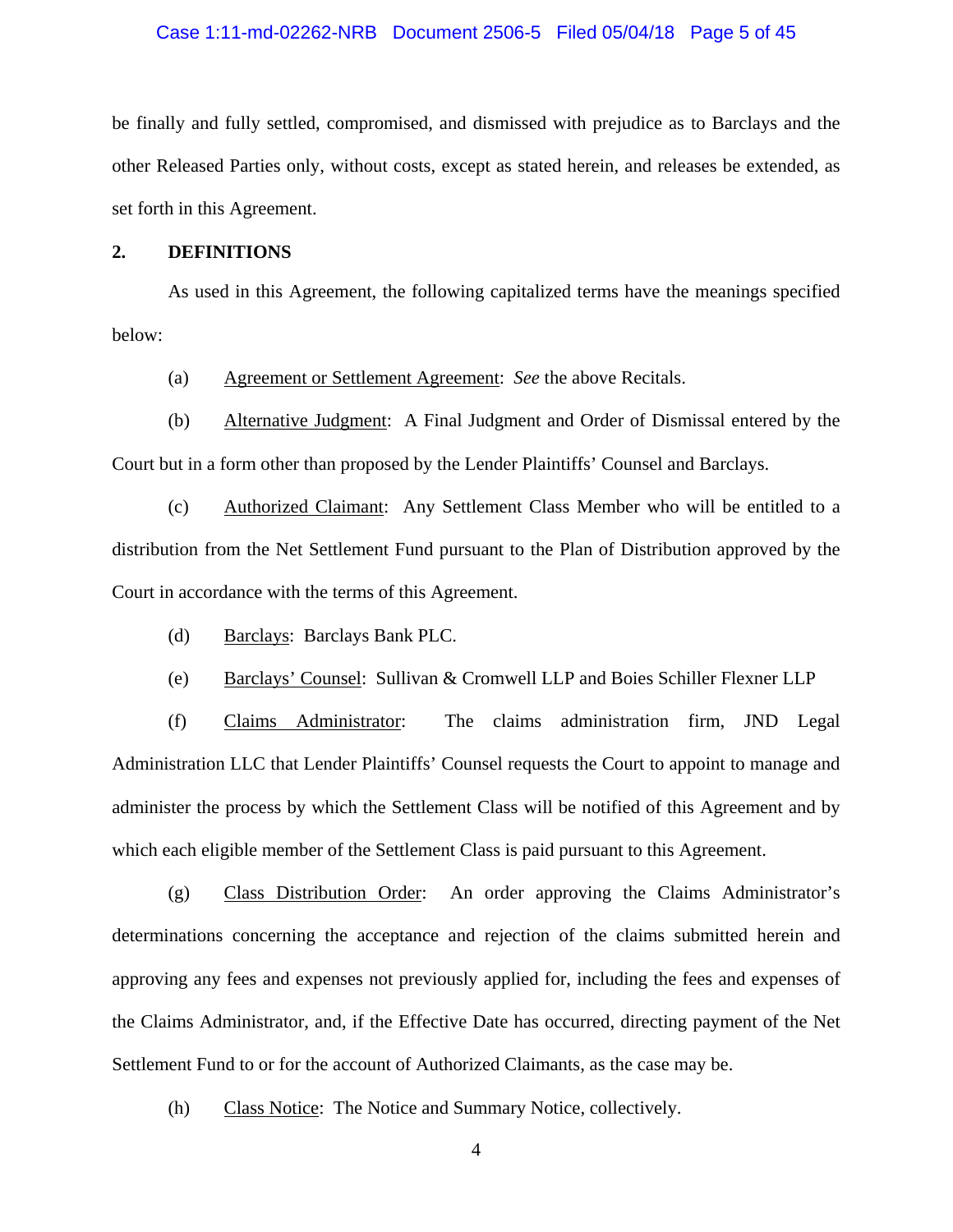#### Case 1:11-md-02262-NRB Document 2506-5 Filed 05/04/18 Page 6 of 45

(i) Court: The United States District Court for the Southern District of New York.

(j) Defendants: Bank of America Corporation, Bank of America, N.A., Bank of Tokyo Mitsubishi UFJ Ltd., Barclays Bank PLC, British Bankers' Association, BBA Enterprises Ltd., BBA LIBOR Ltd., Citigroup Inc., Citibank, N.A., Coöperatieve Centrale Raiffeisen-Boerenleenbank B.A., Credit Suisse Group AG, Deutsche Bank AG, HSBC Holdings PLC, HSBC Bank PLC, JPMorgan Chase & Co., JPMorgan Chase Bank, N.A., Lloyds Banking Group PLC, HBOS PLC, Royal Bank of Canada, The Norinchunkin Bank, The Royal Bank of Scotland Group PLC, UBS AG, WestLB AG, and Westdeutsche Immobilienbank AG, and any other Person or Persons who are or were named as defendants in the Lender Action at any time up to and including the date a Preliminary Approval Order is issued.

(k) Effective Date or Effective Date of Settlement: *See* Paragraph 6(a).

(l) Escrow Agent: The entity jointly designated as such by Lender Plaintiffs' Counsel and Barclays, and any successor agent, to maintain the Settlement Fund.

(m) Execution Date: *See* the above Recitals.

(n) Fairness Hearing: The hearing to be held by the Court to determine whether the settlement set forth in this Agreement shall receive final approval pursuant to Rule 23 of the Federal Rules of Civil Procedure.

- (o) Fee and Expense Application: *See* Paragraph 9(a).
- (p) Fee and Expense Award: *See* Paragraph 9(b).

(q) Final Judgment and Order of Dismissal: The order of the Court finally approving the settlement set forth in this Agreement, dismissing the Lender Action against Barclays with prejudice, and except as provided for in this Agreement, without costs, meeting the criteria set forth in Paragraph 5(g). The Final Judgment and Order of Dismissal shall become final when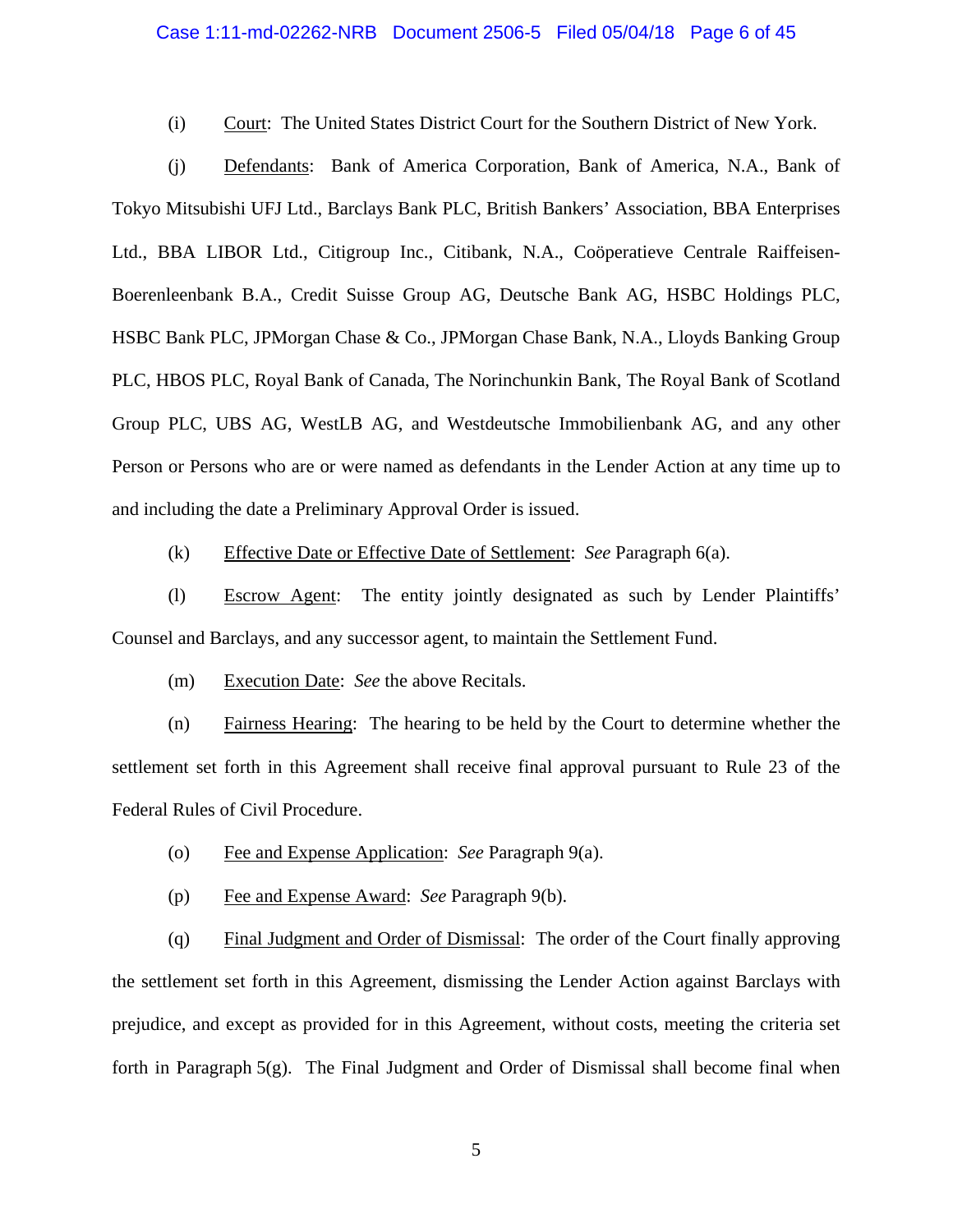#### Case 1:11-md-02262-NRB Document 2506-5 Filed 05/04/18 Page 7 of 45

(i) no appeal has been filed and the prescribed time for commencing any appeal has expired; or (ii) an appeal has been filed and either (1) the appeal has been dismissed and the prescribed time, if any, for commencing any further appeal has expired, or  $(2)$  the order has been affirmed in its entirety and the prescribed time, if any, for commencing any further appeal has expired. It is agreed that neither the provisions of Rule 60 of the Federal Rules of Civil Procedure nor the All Writs Act, 28 U.S.C. § 1651, shall be taken into account in determining the above-stated times.

(r) Lender Action: *The Berkshire Bank and Government Development Bank for Puerto Rico* v. *Bank of America, et al.*, No. 12-cv-5723 (NRB), currently pending in *In Re Libor-Based Fin. Instruments Antitrust Litig.*, No.. 11-md-2262 (NRB) (S.D.N.Y.) (the "Multi-District Litigation").

(s) Lender Class: *See* Paragraph 3(a).

(t) Lender Class Member: A Person who is a member of the Settlement Class and has not timely and validly excluded himself, herself, or itself in accordance with the procedures established by the Court.

(u) Lender Plaintiffs: The Berkshire Bank and The Government Development Bank for Puerto Rico.

- (v) Lender Plaintiffs' Counsel: Pomerantz LLP.
- (w) LIBOR: The London Interbank Offered Rate.
- (x) Net Settlement Fund: *See* Paragraph 10(f)(v).

(y) Notice: The Notice of Proposed Settlement of Class Action to be provided to the Settlement Class as provided in this Agreement and the Preliminary Approval Order.

(z) Parties: Barclays and the Lender Plaintiffs.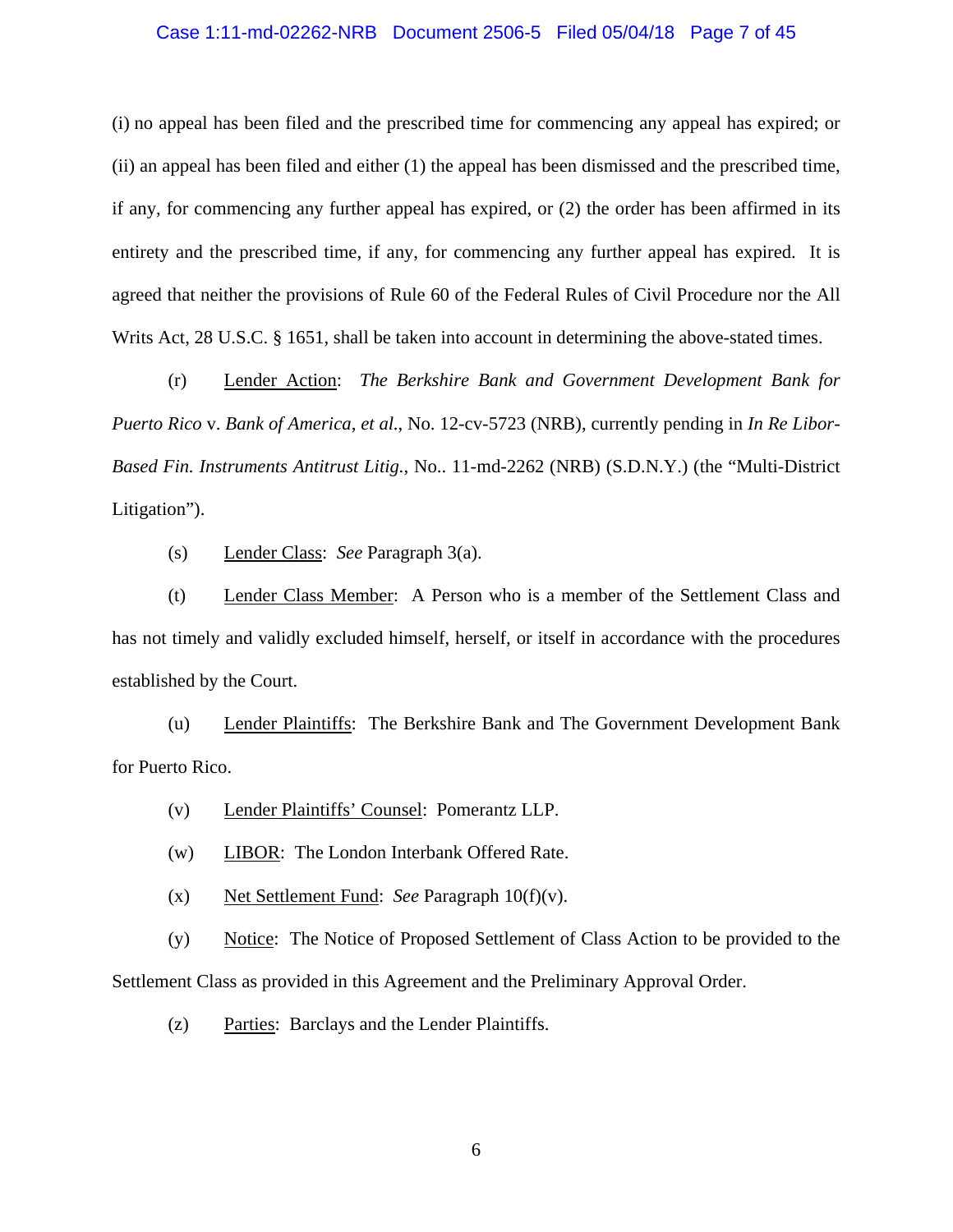# Case 1:11-md-02262-NRB Document 2506-5 Filed 05/04/18 Page 8 of 45

(aa) Person(s): An individual, corporation, limited liability corporation, professional corporation, limited liability partnership, partnership, limited partnership, association, joint stock company, estate, legal representative, trust, unincorporated association, municipality, state, state agency, any entity that is a creature of any state, any government or any political subdivision, authority, office, bureau or agency of any government, and any business or legal entity, and any spouses, heirs, predecessors, successors, representatives, or assignees of the foregoing.

(bb) Plan of Distribution: A plan or formula of allocation of the Net Settlement Fund whereby the Settlement Fund shall be distributed to Authorized Claimants after payment of expenses of notice and administration of the settlement, Taxes and tax expenses, and such attorneys' fees, costs, interest, and other expenses as may be awarded by the Court. At a time and in a manner determined by the Court, Lender Plaintiffs' Counsel shall submit for Court approval a Plan of Distribution for the Lender Class that will provide for the distribution of the applicable Net Settlement Fund.

(cc) Preliminary Approval Order: An order (or set of orders) of the Court that preliminarily approves the settlement set forth in this Agreement, certifies the Settlement Class solely for settlement purposes, directs Notice thereof to the Class, and stays all proceedings against Barclays until such time as the Court renders a final decision on approval of the Agreement.

(dd) Released Claims: Any and all manner of claims, rights, demands, obligations, damages, actions or causes of action, cross-claims, counter-claims, judgments, suits, obligations, debts, setoffs, rights of recovery, charges or liabilities of any kind whatsoever (however denominated), of every nature and description, whether known or unknown, whether class or individual, whether fixed or contingent, in law or in equity, whether arising under federal, state,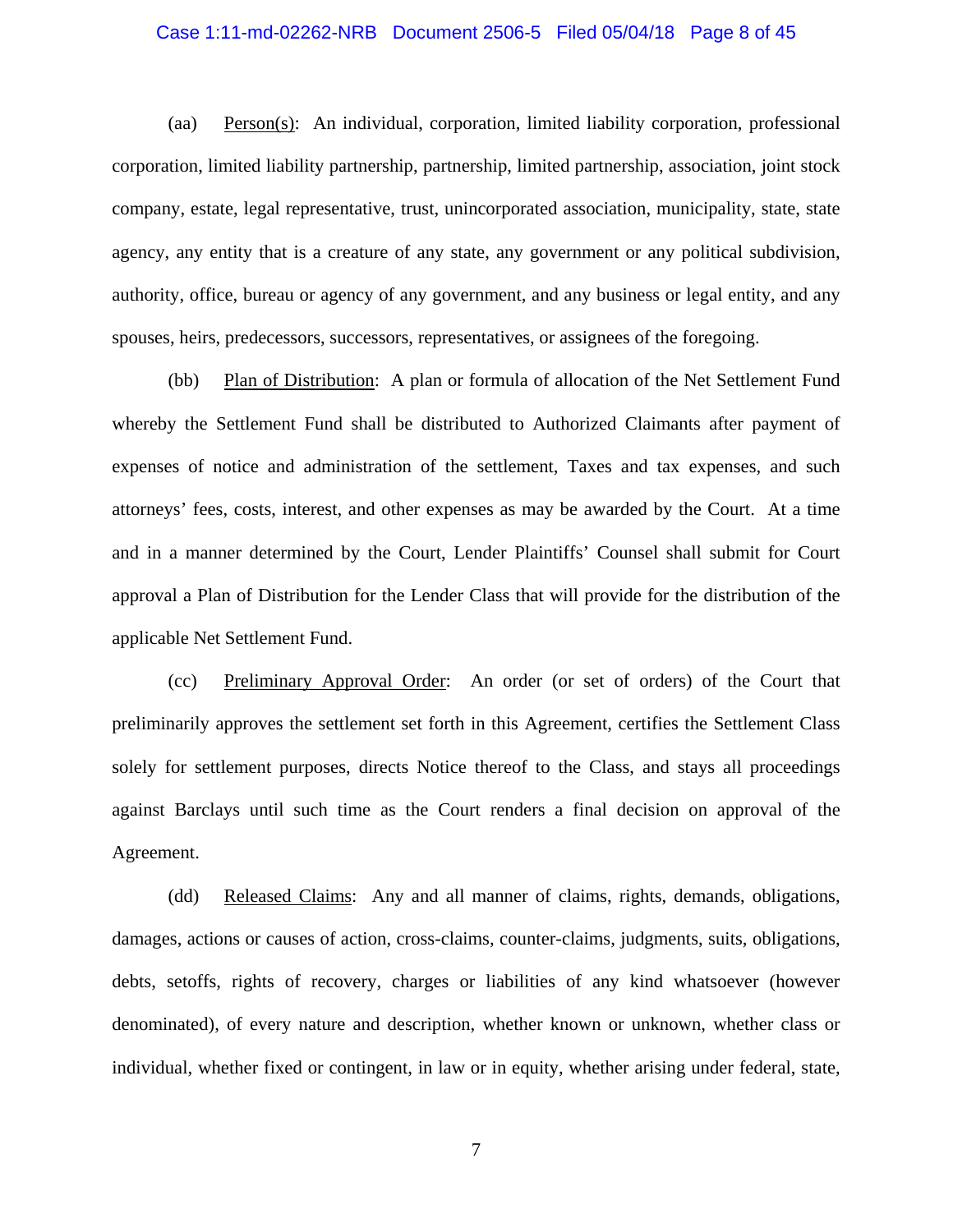# Case 1:11-md-02262-NRB Document 2506-5 Filed 05/04/18 Page 9 of 45

common, statutory or foreign law or regulation (including Rule 11, Fed. R. Civ. P.), whether directly, representatively, derivatively, or in any other capacity, that arise out of or relate in any way to (i) the origination, ownership, holding, purchase, or sale of loans or interests in loans with interest rates based upon U.S. Dollar LIBOR, and (ii) the acts, facts, statements, or omissions that were or could have been alleged or asserted by the Lender Plaintiffs or any member of the Settlement Class in the Lender Action or in any other action in any court or forum, except for claims relating to enforcement of the Settlement.

(ee) Released Party or Released Parties: Barclays and each of its past or present direct and indirect parents (including holding companies), subsidiaries, affiliates, associates (all as defined in SEC Rule 12b-2 promulgated pursuant to the Securities Exchange Act of 1934), predecessors, successors, and each of their respective officers, directors, employees, agents, attorneys, insurers, underwriters, legal or other representatives, trustees, heirs, executors, administrators, advisors, and assigns.

(ff) Releasing Party or Releasing Parties: Individually and collectively, Lender Plaintiffs and each Lender Class Member, on behalf of themselves and any of their respective past or present officers, directors, stockholders, agents, employees, legal representatives, partners, associates, trustees, beneficiaries, parents, subsidiaries, divisions, affiliates, heirs, executors, administrators, purchasers, predecessors, successors, and assigns, whether or not they object to the settlement set forth in this Agreement and whether or not they make a claim for payment from the Net Settlement Fund.

(gg) Settlement Amount: Four million dollars (\$4,000,000.00), which includes any and all attorneys' fees, costs, service awards to class representatives, and expenses of Class Notice and Claims Administration. For the avoidance of doubt, none of the Released Parties will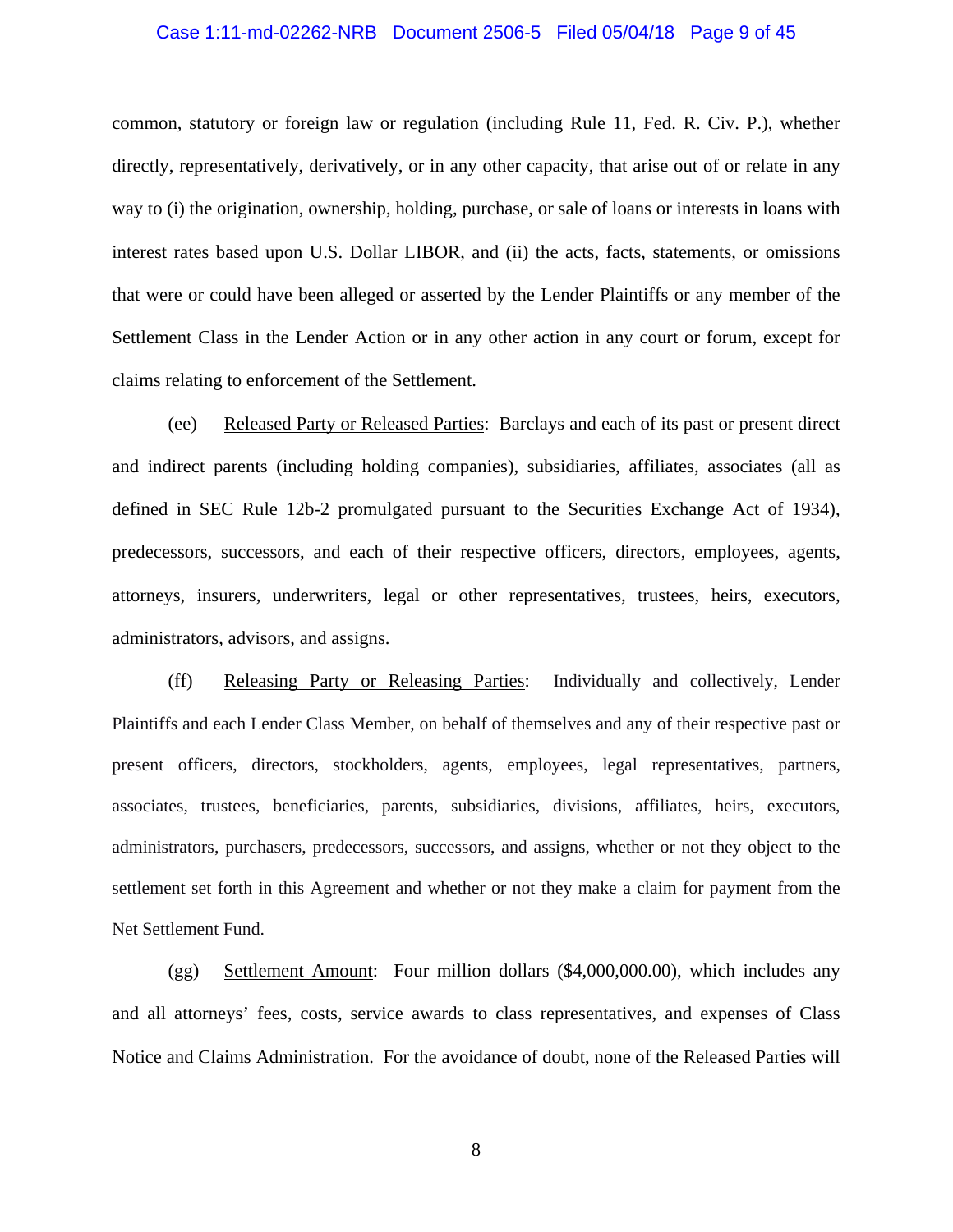#### Case 1:11-md-02262-NRB Document 2506-5 Filed 05/04/18 Page 10 of 45

have the responsibility or obligation to make any further payment beyond the Settlement Amount.

(hh) Settlement Class: *See* Paragraph 3(a).

(ii) Settlement Fund: The escrow account established pursuant to Paragraph 10 of this Agreement, including all monies held therein in accordance with the terms of this Agreement.

(jj) Settling Defendant: Barclays.

(kk) Settling Defendant's Claims: All claims and causes of action of every nature and description, including Unknown Claims as defined below, whether arising under federal, state, common or foreign law (including Rule 11 of the Federal Rules of Civil Procedure), that arise out of or relate in any way to the institution, prosecution, or settlement of the Action as against Barclays, except for claims relating to the enforcement of the Settlement or claims related to any representation(s) made in the Memorandum of Understanding dated February 9, 2018 or this Agreement. For the avoidance of doubt, Settling Defendants' Claims do not include claims relating to or arising out of any transactions or contracts that Barclays may have entered with Lender Plaintiffs, Lender Plaintiffs' Counsel, or members of the Settlement Class

(ll) Summary Notice: The summary notice of proposed settlement and hearing for publication that may be directed by order(s) of the Court.

(mm) Taxes: *See* Paragraph 12(c).

(nn) Unknown Claims: Any and all Released Claims against the Released Parties which Releasing Parties do not know or suspect to exist in his, her, or its favor as of the Effective Date, and the Settling Defendant's Claims against Releasing Parties which Released Parties do not know or suspect to exist in his, her, or its favor as of the Effective Date, which if known by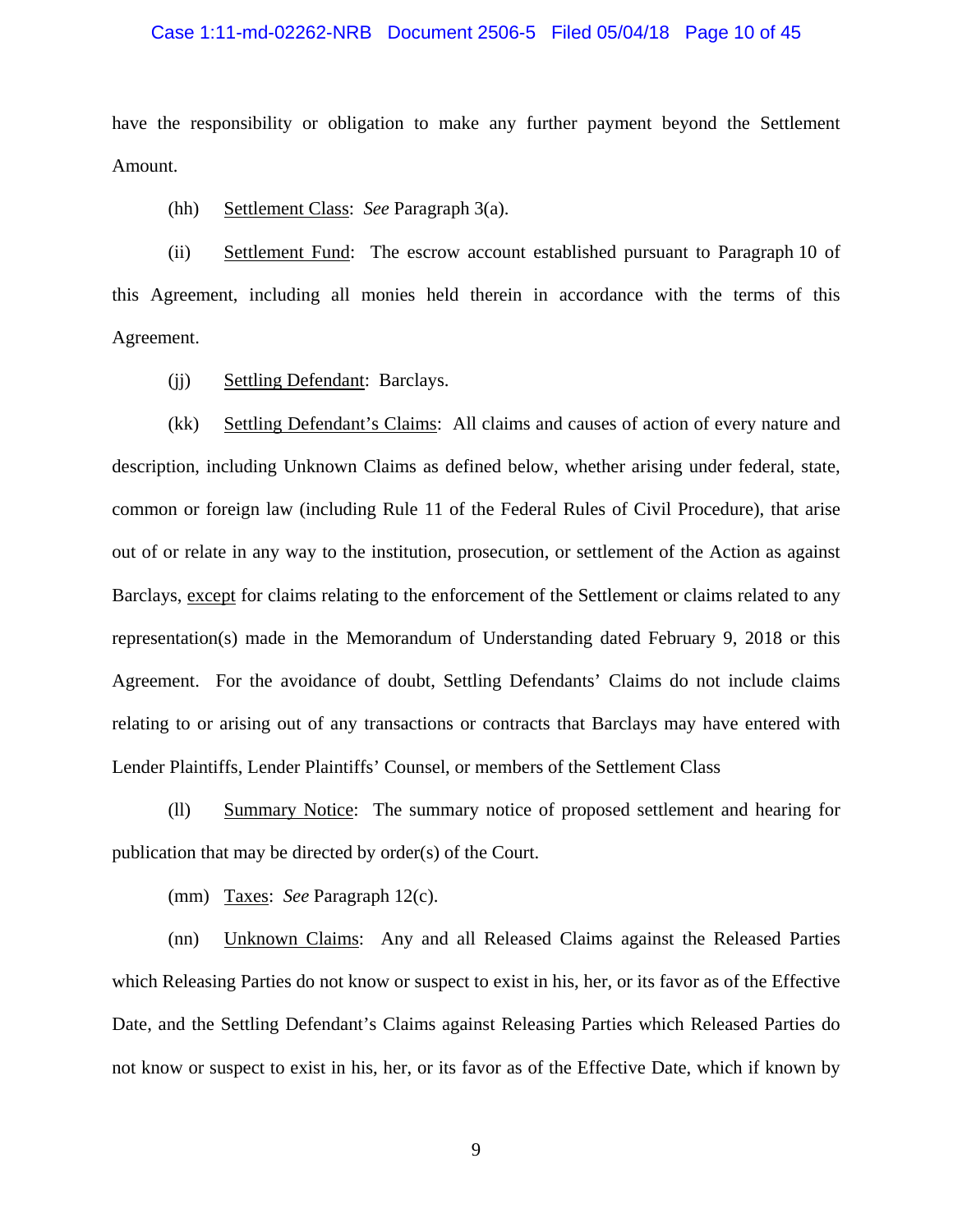#### Case 1:11-md-02262-NRB Document 2506-5 Filed 05/04/18 Page 11 of 45

the Releasing Parties or Released Parties might have affected his, her, or its decision(s) with respect to the settlement. With respect to any and all Released Claims and Settling Defendant's Claims, the Parties stipulate and agree that by operation of the Final Judgment and Order of Dismissal, upon the Effective Date, Releasing Parties and Released Parties shall have expressly waived, and each Lender Class Member shall be deemed to have waived, and by operation of the Final Judgment and Order of Dismissal shall have expressly waived, the provisions, rights and benefits of California Civil Code § 1542, which provides as follows:

# A GENERAL RELEASE DOES NOT EXTEND TO CLAIMS WHICH THE CREDITOR DOES NOT KNOW OR SUSPECT TO EXIST IN HIS OR HER FAVOR AT THE TIME OF EXECUTING THE RELEASE, WHICH IF KNOWN BY HIM OR HER MUST HAVE MATERIALLY AFFECTED HIS OR HER SETTLEMENT WITH THE DEBTOR

and any and all provisions, rights and benefits conferred by any law of any state or territory of the United States, or principle of common law, which is similar, comparable, or equivalent to California Civil Code § 1542.

The Releasing Parties and Released Parties may hereafter discover facts other than or different from those which they now know or believe to be true with respect to the subject matter of the Released Claims and Settling Defendant's Claims. Nevertheless, Lender Plaintiffs and the Released Parties shall expressly, fully, finally, and forever settle and release, and each Lender Class Member, upon the Effective Date, shall be deemed to have, and by operation of the Final Judgment and Order of Dismissal shall have, fully, finally, and forever settled and released, any and all Released Claims and Settling Defendant's Claims, whether or not concealed or hidden, without regard to the subsequent discovery or existence of such different or additional facts. Lender Plaintiffs and the Released Parties acknowledge, and Lender Class Members shall be deemed to have acknowledged, that the inclusion of Unknown Claims in the definition of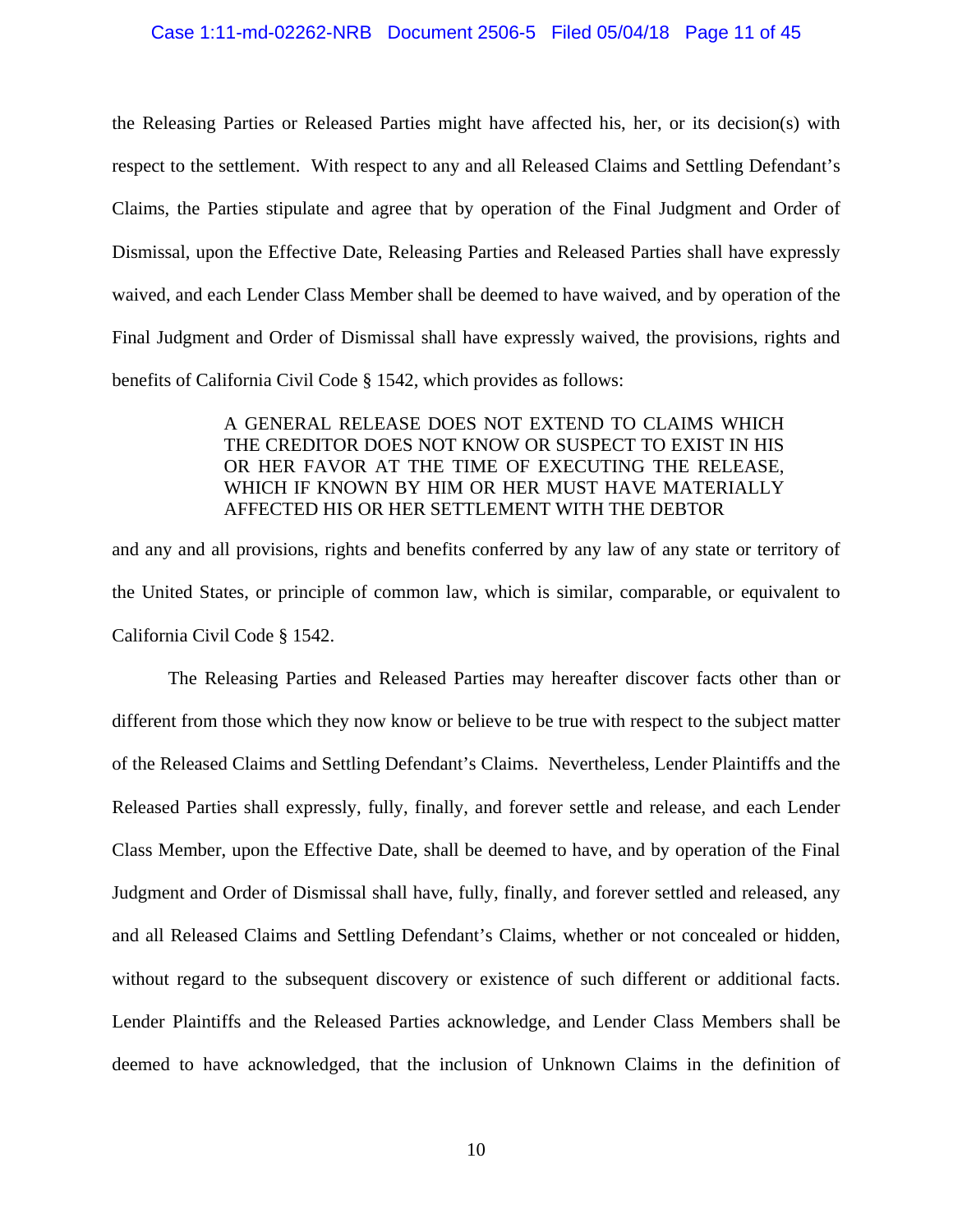#### Case 1:11-md-02262-NRB Document 2506-5 Filed 05/04/18 Page 12 of 45

Released Claims and Settling Defendant's Claims was separately bargained for and was a key element of the Agreement.

# **3. SETTLEMENT CLASS CERTIFICATION**

(a) The Parties hereby stipulate for purposes of settlement only that, subject to Court approval, the following settlement class shall be certified as to Barclays (the "Lender Class" or the "Settlement Class"):

> All lending institutions headquartered in the United States, including its fifty (50) states and United States territories, that originated loans, held loans, held interests in loans, owned loans, owned interests in loans, purchased loans, purchased interests in loans, sold loans, or sold interests in loans with interest rates based upon U.S. Dollar LIBOR between August 1, 2007 and May 31, 2010 (the "Class Period").

(b) Excluded from the Settlement Class are Defendants, the present and former officers and directors of Defendants, and any parent or subsidiary thereof, members of their immediate families and their legal representatives, heirs, successors or assigns, and any entity in which Defendants have or had a controlling interest.

(c) The Parties' agreement as to certification of the Settlement Class is only for purposes of effectuating a settlement and for no other purpose. Barclays retains all of its objections, arguments, and defenses with respect to class certification, and reserves all rights to contest class certification, if the settlement set forth in this Agreement does not receive the Court's final approval, if the Court's approval is reversed or vacated on appeal, if this Agreement is terminated as provided herein, or if the settlement set forth in this Agreement otherwise fails to become effective for any reason. The Parties acknowledge that there has been no stipulation to any class or certification of any class for any purpose other than effectuating the settlement, and that if the settlement set forth in this Agreement does not receive the Court's final approval, if the Court's approval is reversed or vacated on appeal, if this Agreement is terminated as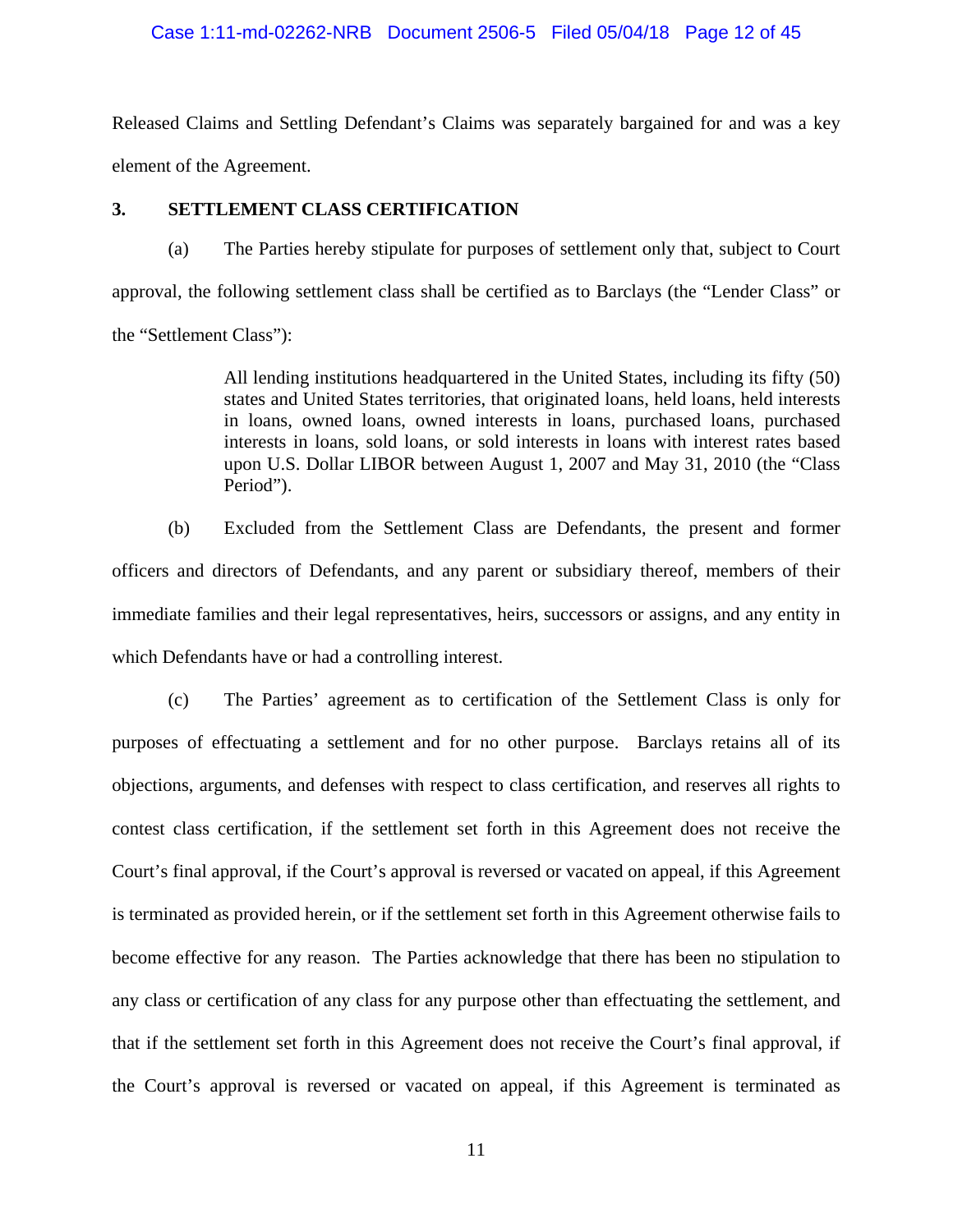### Case 1:11-md-02262-NRB Document 2506-5 Filed 05/04/18 Page 13 of 45

provided herein, or if the settlement set forth in this Agreement otherwise fails to become effective for any reason, this agreement as to certification of the Settlement Class will become null and void *ab initio*. Neither this Agreement nor any other settlement-related statement may be cited regarding the certification of any litigation class.

# **4. GOOD FAITH EFFORTS TO EFFECTUATE THIS SETTLEMENT AGREEMENT**

The Parties agree to cooperate with one another in good faith to effectuate and implement the terms and conditions of this Agreement and to exercise their reasonable best efforts to accomplish the terms of this Agreement. This includes Barclays serving notice on those persons and entities required to receive notice pursuant to 28 U.S.C. § 1715.

#### **5. PRELIMINARY APPROVAL ORDER, NOTICE, AND FAIRNESS HEARING**

(a) Within thirty (30) days of execution of this Agreement, Lender Plaintiffs' Counsel shall submit to the Court a motion requesting entry of the Preliminary Approval Order. Lender Plaintiffs' Counsel shall share drafts of the papers for this motion with Barclays' Counsel at least one week before the anticipated filing date in order to give Barclays a reasonable opportunity to comment. This motion shall:

- (i) Seek certification of the Settlement Class for purposes of settlement only, pursuant to Federal Rule of Civil Procedure 23(a) and 23(b)(3);
- (ii) Request preliminary approval of the settlement set forth in this Agreement as fair, reasonable, and adequate within the meaning of Federal Rule of Civil Procedure 23;
- (iii) Seek the appointment of the Lender Plaintiffs as class representatives of the Settlement Class under Federal Rule of Civil Procedure 23;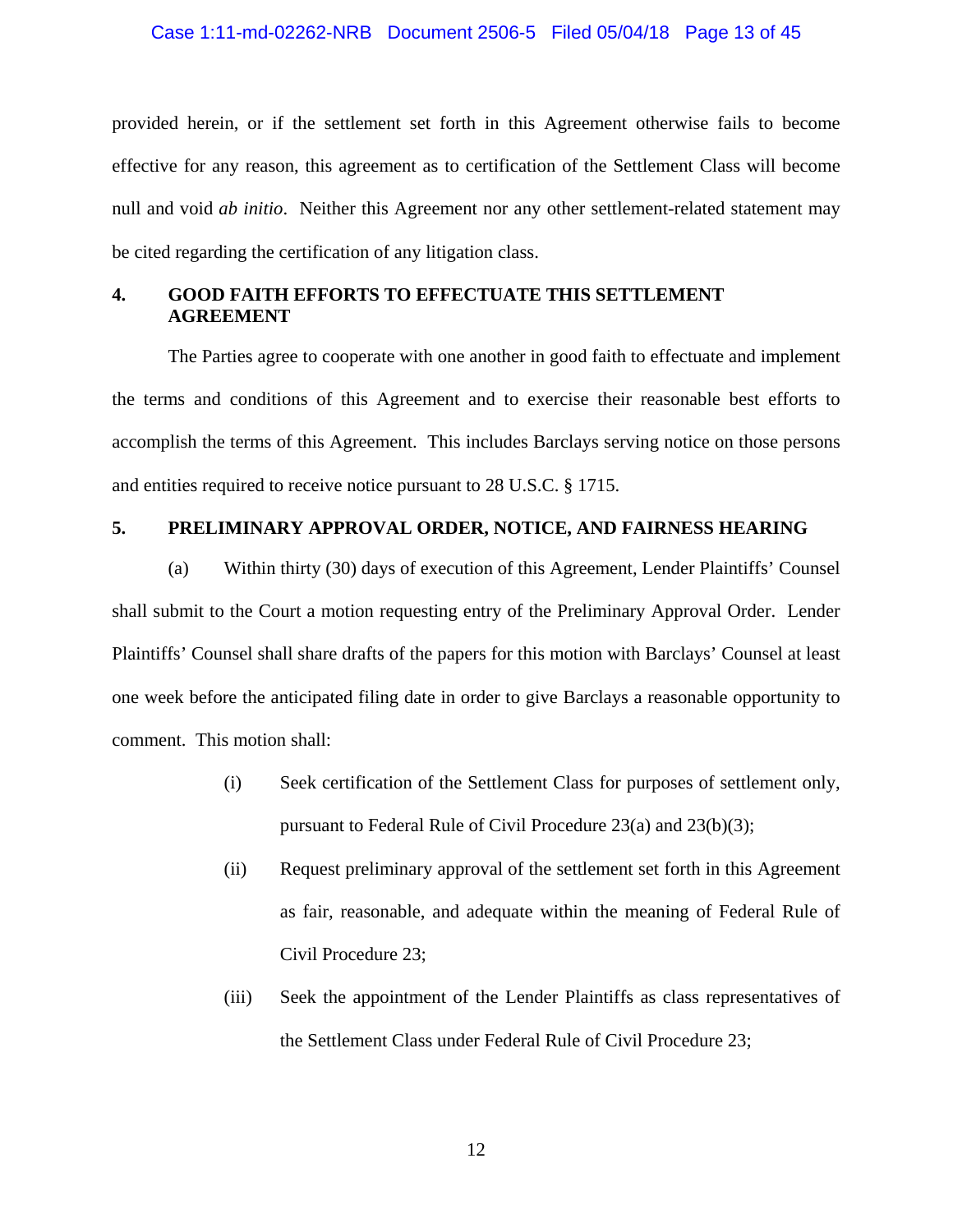- (iv) Seek appointment of Lender Plaintiffs' Counsel as interim Class counsel under Federal Rule of Civil Procedure 23(g);
- (v) Seek approval of the form and method of dissemination of (1) the Notice, which shall be mailed along with a proof of claim form via first-class mail or as otherwise directed by the Court, and (2) the Summary Notice, which shall be published based upon the recommendations of the Claims Administrator. The Claims Administrator will also establish and maintain a dedicated settlement website, from which each member of the Settlement Class can view and download relevant documents, including the Notice, Summary Notice, and proof of claim form;
- (vi) Seek appointment of a qualified claims administrator as the Claims Administrator;
- (vii) Seek appointment of an Escrow Agent;
- (viii) Seek a stay of all proceedings in the Lender Action against Barclays until the Court renders a final decision on approval of the settlement set forth in this Agreement; and
- (ix) Attach a proposed order in a form agreed to by the Parties, which shall include such provisions as are typical in such orders, including (1) a finding that the proposed plan of notice complies with Federal Rule of Civil Procedure 23 and the requirements of due process, and (2) a provision that, if final approval of the settlement is not obtained, the settlement is null and void, and the Parties will revert to their positions *ex*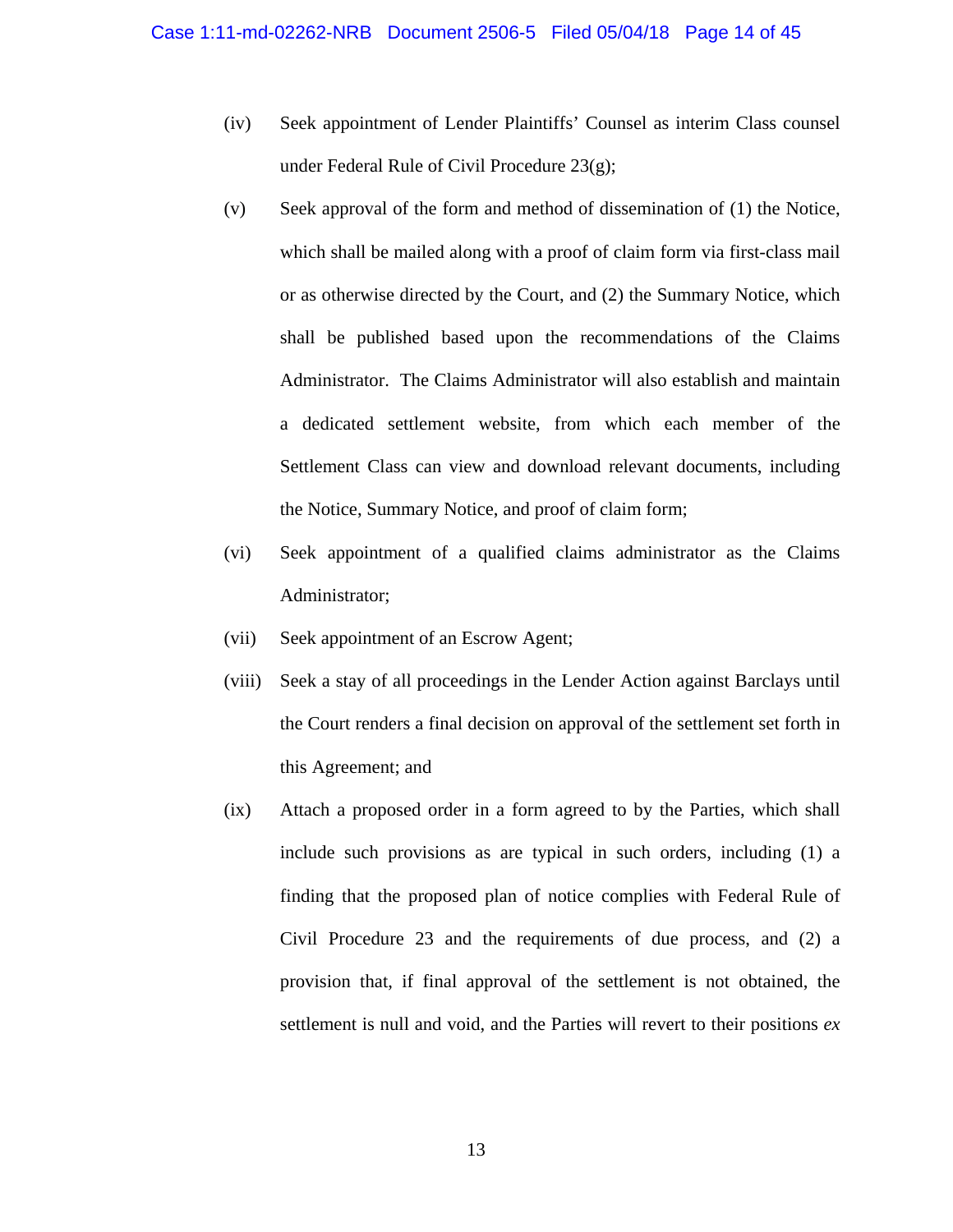#### Case 1:11-md-02262-NRB Document 2506-5 Filed 05/04/18 Page 15 of 45

*ante* without prejudice to their rights, claims, or defenses, including any objection or defense based on a lack of personal jurisdiction.

(b) Class Notice shall apprise each member of the Settlement Class of his, her, or its right to exclude themselves from the Settlement Class, or object to the settlement.

(c) Any Person seeking exclusion from the Settlement Class must file a timely written request for exclusion ("Request for Exclusion"). Any Person that files such a request shall be excluded from the Settlement Class, shall have no rights with respect to this Agreement, and shall receive no payment provided for in this Agreement. A Request for Exclusion must meet all of the following criteria:

- (i) Be in writing;
- (ii) Be signed by the Person or his, her, or its authorized representative;
- (iii) State the name, address and phone number of that Person;
- (iv) Include (1) proof of membership in the Settlement Class and (2) a signed statement that "I/we hereby request that I/we be excluded from the proposed Settlement Class in the *In re LIBOR-Based Financial Instruments Antitrust Litigation*;"
- (v) List and provide documentation regarding the origination, ownership, holding, purchase, or sale of loans or interests in loans with interest rates based upon U.S. Dollar LIBOR during the Class Period, including any loans issued to the excluding party during the Class Period. Such documentation should also demonstrate the interest received or paid during the Class Period for such loans or interests in loans.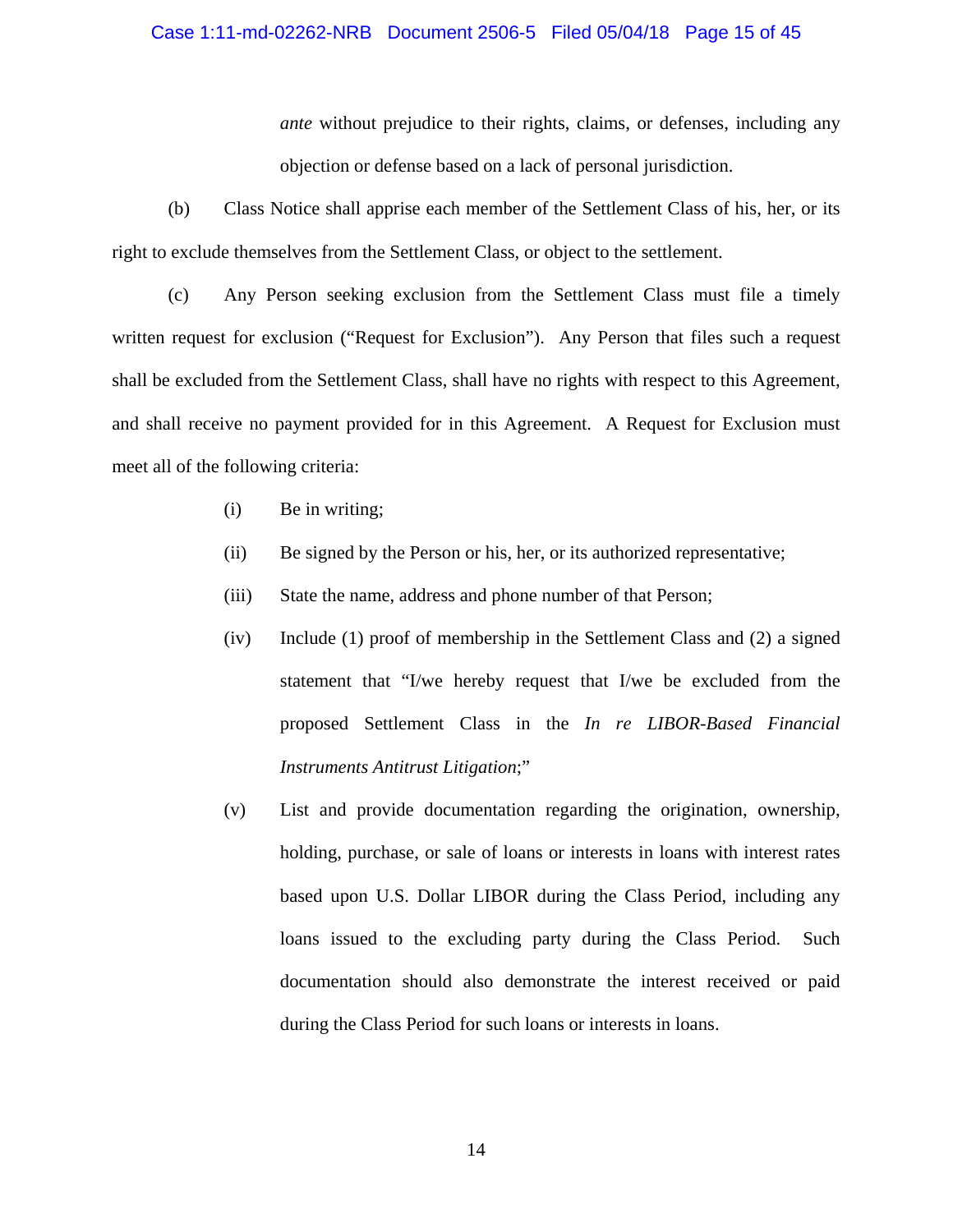(vi) Be mailed to the Claims Administrator at the address provided in the Class Notice and postmarked no later than twenty-one (21) days prior to the date set for the Fairness Hearing or any other date set by the Court.

(d) A Request for Exclusion that does not include all of the foregoing information, that does not contain the proper signature, that is sent to an address other than the one designated in the Class Notice, or that is not sent within the time specified, shall be invalid, and the Person(s) filing such an invalid request shall be a Lender Class Member and shall be bound by the settlement set forth in this Agreement, if approved. Lender Plaintiffs' Counsel agrees to provide Barclays with notice of any Person who requests to be excluded from the Settlement Class, together with all documents and information provided by such Person, within three (3) business days of receipt by Lender Plaintiffs' Counsel of that Request for Exclusion.

(e) Any Person who has not requested exclusion from the Settlement Class and who objects to the settlement set forth in this Agreement may appear in person or through counsel, at that Person's own expense, at the Fairness Hearing to present any evidence or argument that the Court deems proper and relevant. However, no such Person shall be heard, and no papers, briefs, pleadings, or other documents submitted by any such Person shall be received and considered by the Court, unless such Person properly submits a written objection that includes all of the following:

- (i) A notice of intention to appear;
- (ii) Proof of membership in the Settlement Class, including documentation evidencing the origination, ownership, holding, purchase, or sale of loans or interests in loans with interest rates based upon U.S. Dollar LIBOR during the Class Period; and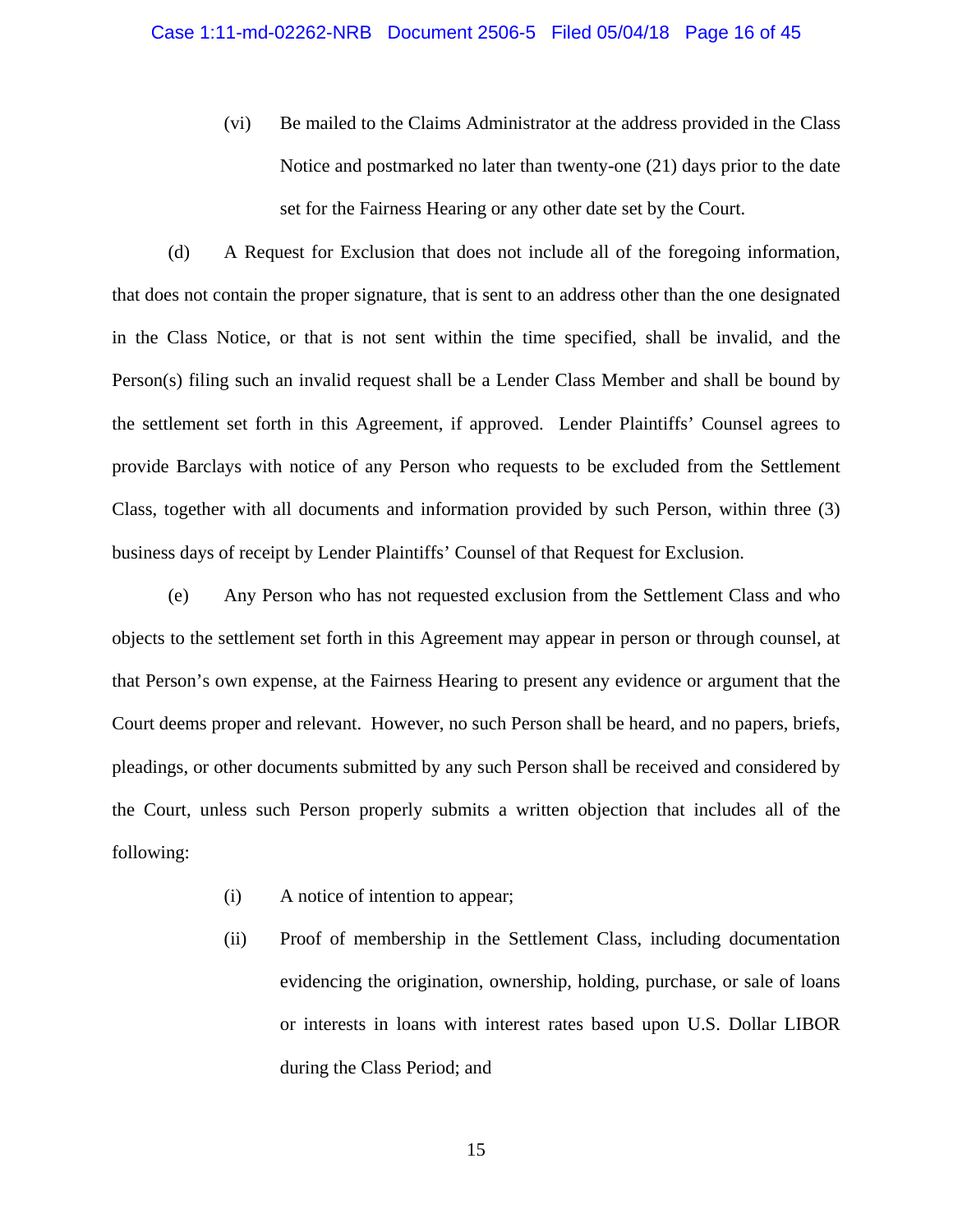(iii) The specific grounds for the objection and any reasons why such Person desires to appear and be heard, as well as all documents or writings that such Person desires the Court to consider.

(f) Such a written objection must be both filed with the Court no later than twentyone (21) days prior to the date set for the Fairness Hearing and mailed to Lender Plaintiffs' Counsel and Barclays' Counsel at the addresses provided in the Class Notice and postmarked no later than fourteen (14) days prior to the date set for the Fairness Hearing. Any Person that fails to object in the manner prescribed herein shall be deemed to have waived his or her objections and will forever be barred from making any such objections in the Lender Action, unless otherwise excused for good cause shown, as determined by the Court.

(g) If the Preliminary Approval Order is entered by the Court, Lender Plaintiffs shall seek, and Barclays shall not oppose, entry of a Final Judgment and Order of Dismissal in a form mutually agreeable to the Parties. Lender Plaintiffs' Counsel shall share drafts of the proposed Final Judgment and Order of Dismissal with Barclays' Counsel at least two (2) weeks before the anticipated filing date in order to give Barclays a reasonable opportunity to comment. The Final Judgment and Order of Dismissal shall meet all of the following criteria:

- (i) Certify the Settlement Class pursuant to Federal Rule of Civil Procedure 23(a) and 23(b)(3) solely for the purpose of the settlement;
- (ii) Approve finally the settlement set forth in this Agreement and its terms as being a fair, reasonable, and adequate settlement as to the Settlement Class within the meaning of Federal Rule of Civil Procedure 23 and directing its consummation according to its terms;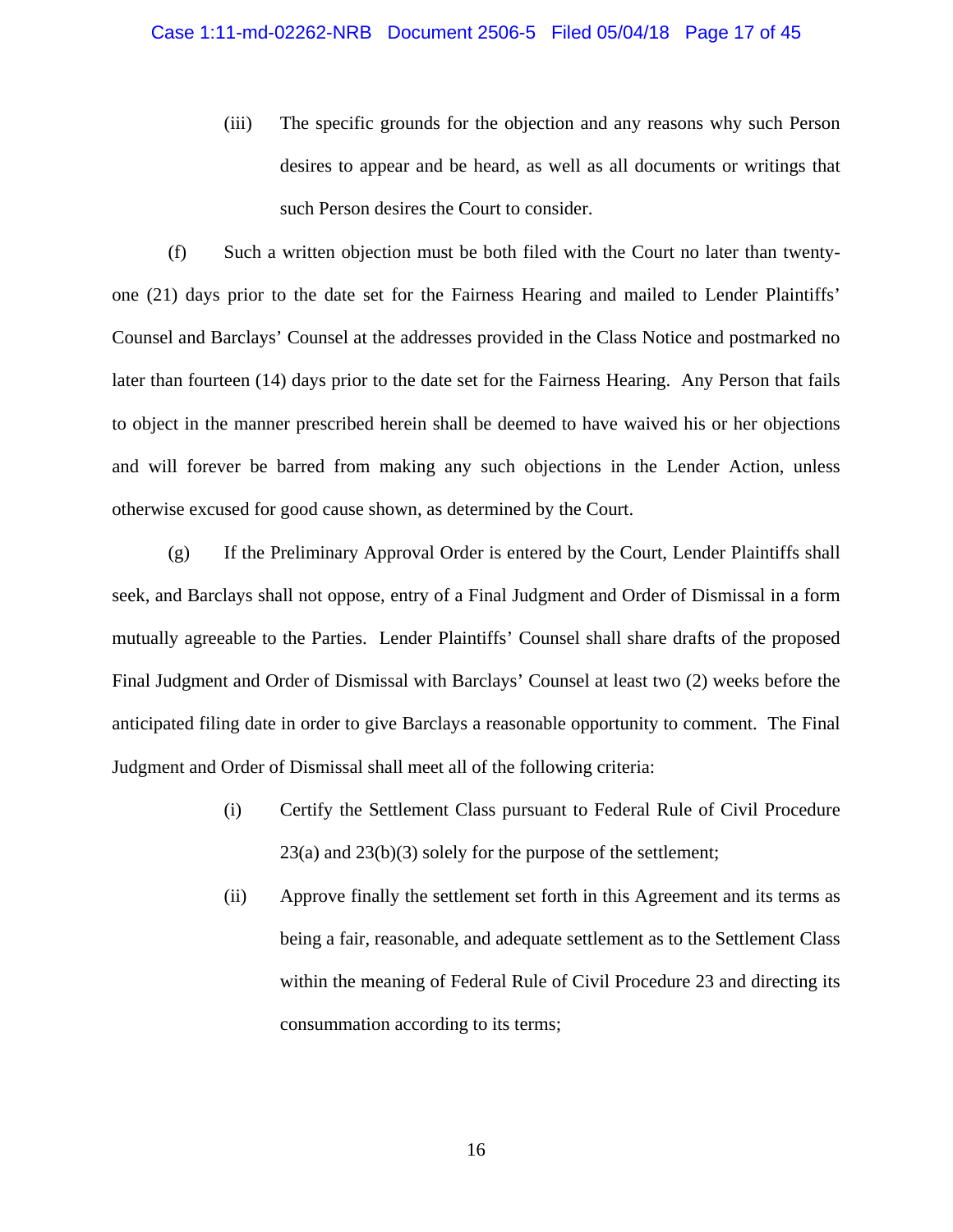- (iii) Find that the Class Notice constituted due, adequate, and sufficient notice of the settlement set forth in this Agreement and the Fairness Hearing and meets the requirements of due process and the Federal Rules of Civil Procedure;
- (iv) Direct that, as to the Released Parties, the Released Claims shall be released and the Lender Action shall be dismissed with prejudice and, except as provided for in this Agreement, without costs; provided, however, that such dismissal shall not affect, in any way, the right of Lender Plaintiffs or Lender Class Members to pursue claims, if any, outside the scope of the Released Claims;
- (v) Order that the Releasing Parties are permanently enjoined and barred from instituting, commencing, or prosecuting any action, arbitration or other proceeding asserting any Released Claims against any Released Party;
- (vi) Permanently bar and enjoin any claim or action by any Person against Barclays, or any other Released Party for contribution or indemnification (however denominated) for all or any portion of amounts paid or awarded in the Action by way of settlement, judgment, or otherwise;
- (vii) Specify that should any court determine that any Defendant or other coconspirator is/was legally entitled to any kind of contribution or indemnification from any Released Parties arising out of or related to Released Claims, any money judgment subsequently obtained by the Plaintiffs against any Defendant or other co-conspirator shall be reduced to an amount such that, upon paying the entire amount, the Defendant or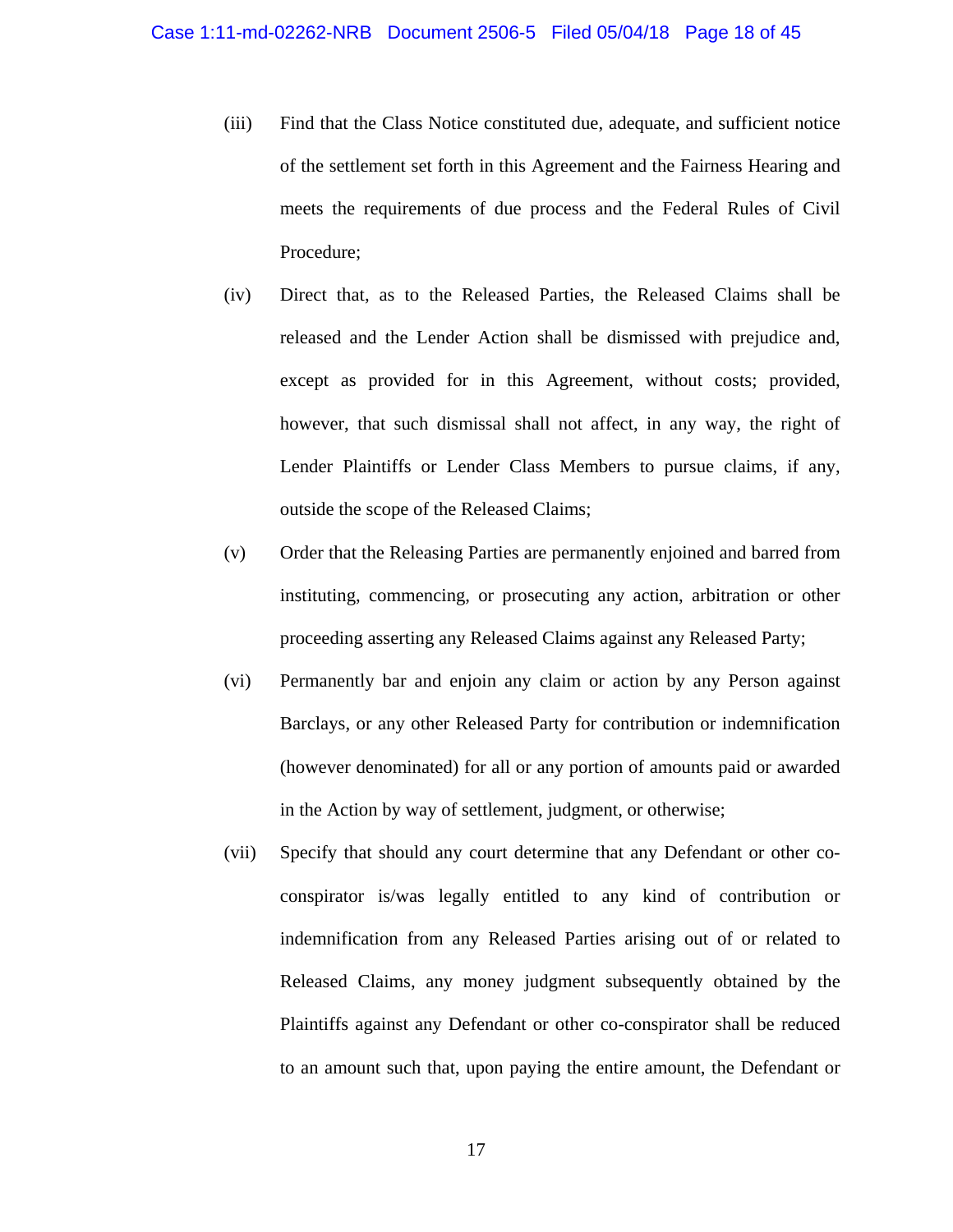other co-conspirator would have no claim for contribution, indemnification or similar claims (however denominated) against the Released Parties;

- (viii) Retain with the Court exclusive jurisdiction over the settlement and this Agreement, including the administration and consummation of the settlement;
- (ix) Determine under Federal Rule of Civil Procedure 54(b) that there is no just reason for delay and direct that the judgment of dismissal as to Barclays shall be final and entered forthwith; and
- (x) Contain such other and further provisions consistent with the terms of this Agreement to which the Settling Parties expressly consent in writing.

# **6. EFFECTIVE DATE OF SETTLEMENT**

(a) The Effective Date of Settlement shall be the date when all of the following events shall have occurred and shall be conditioned on the occurrence of all of the following events:

- (i) The contribution to the Settlement Fund has been made pursuant to this Agreement;
- (ii) Entry of the Preliminary Approval Order;
- (iii) Final approval by the Court of the settlement set forth in this Agreement, following Class Notice and the Fairness Hearing;
- (iv) No Party has exercised his, her, or its rights to terminate this Agreement pursuant to Paragraphs  $10(c)$ ,  $13(a)$ , or  $13(b)$ ; and
- (v) Entry by the Court of a Final Judgment and Order of Dismissal, and the Final Judgment and Order of Dismissal becomes final, or, in the event that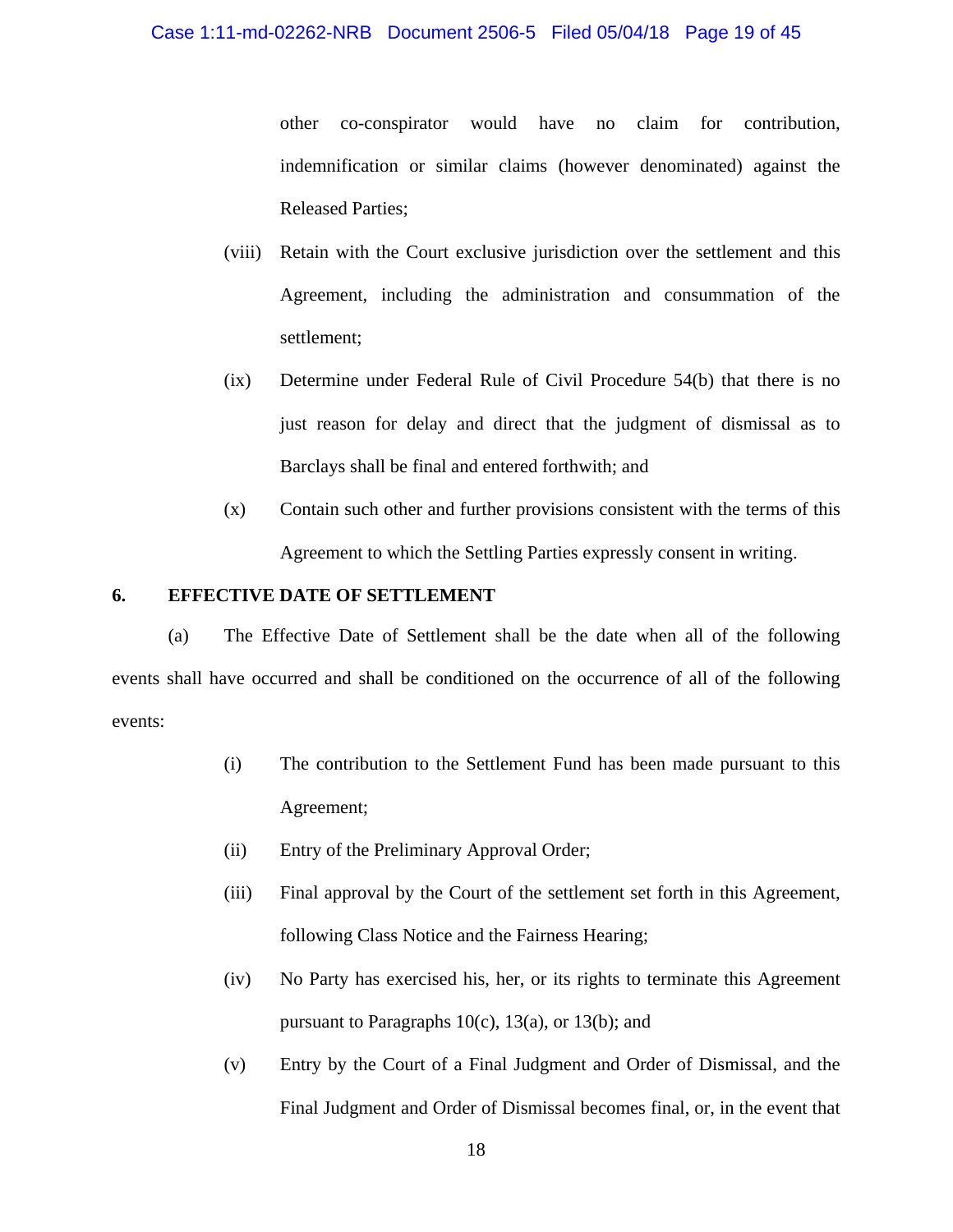the Court enters an Alternative Judgment and neither Lender Plaintiffs nor Barclays elects to terminate this Agreement, and such Alternative Judgment becomes final.

(b) Notwithstanding any other provision herein, any proceeding or order, or motion for reconsideration, appeal, petition for a writ of certiorari or its equivalent, pertaining solely to any Plan of Distribution and/or Fee and Expense Application, shall not in any way delay or preclude the Effective Date.

# **7. CLAIMS ADMINISTRATOR**

(a) Pursuant to the Preliminary Approval Order and subject to Court approval, Lender Plaintiffs' Counsel shall engage the Claims Administrator.

(b) The Claims Administrator shall, under the direction of the Court and/or Lender Plaintiffs' Counsel, take all steps reasonably necessary to effectuate the notice plan approved by the Court in the Preliminary Approval Order, assist in the development of the Plan of Distribution, assist in the identification of Lender Class Members, administer and calculate the claims submitted by Lender Class Members, oversee distribution of the Net Settlement Fund to Authorized Claimants in accordance with the Plan of Distribution, and perform such other tasks and duties as directed by the Court and/or Lender Plaintiffs' Counsel to effectuate this Agreement (collectively, "Claims Administration").

(c) Barclays will have no involvement in (nor have liability for) Lender Plaintiffs' selection of the Claims Administrator, the Claims Administration process, or the Plan of Allocation of the Settlement proceeds. However, Barclays will receive advance notice of such selections and be afforded the opportunity to review and comment on any relevant documentation.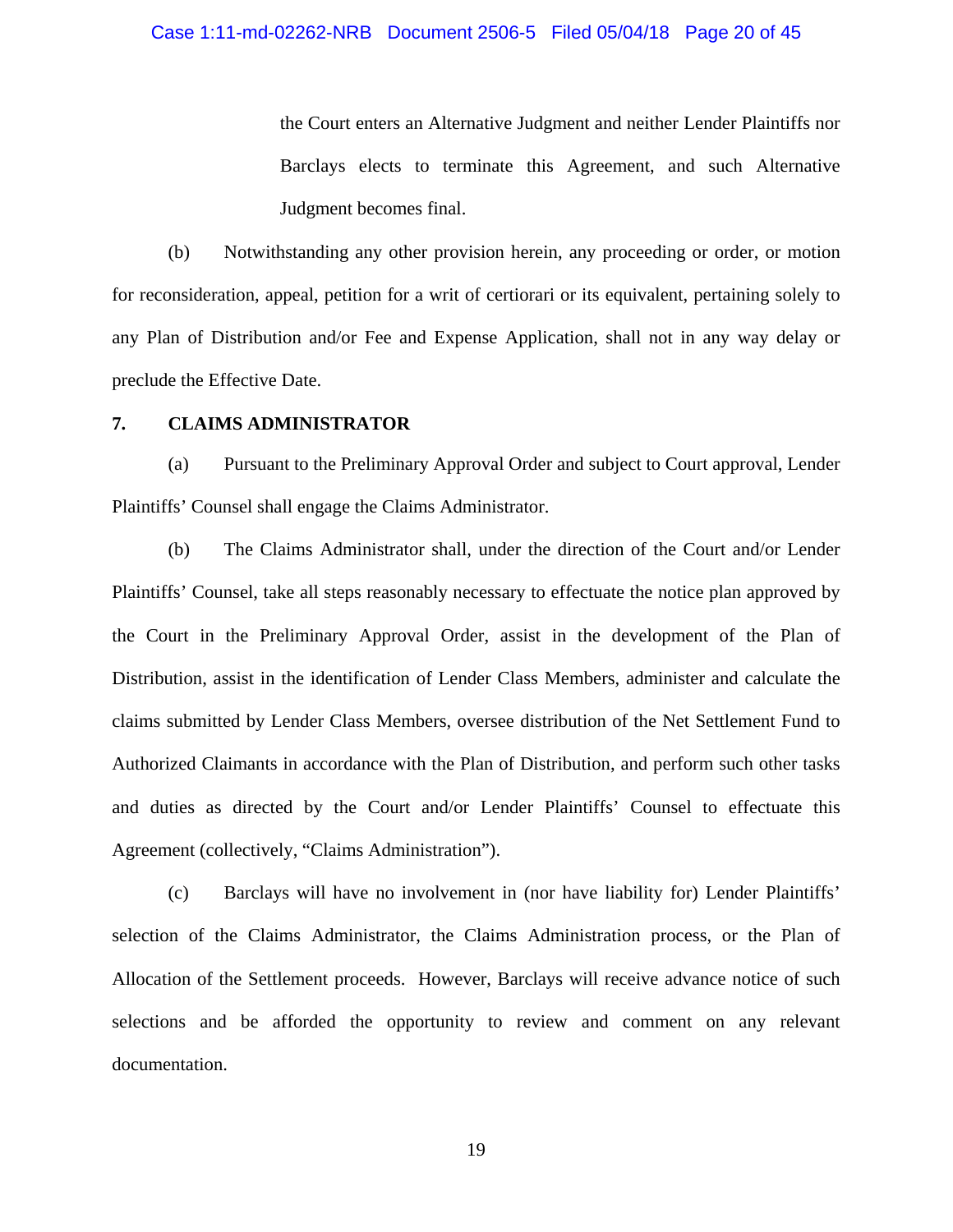# **8. SCOPE AND EFFECT OF SETTLEMENT**

(a) The obligations incurred pursuant to this Agreement shall be in full and final disposition of the following:

- (i) The Lender Action against Barclays Bank PLC;
- (ii) Any and all Released Claims as against all Released Parties with prejudice and without costs; and
- (iii) Any and all Settling Defendant's Claims as against all Releasing Parties.

(b) This Agreement is expressly intended to absolve the Released Parties from any claims for contribution, indemnification, or similar claims (however denominated) from other Defendants in the Action and other alleged co-conspirators, arising out of or related to the Released Claims in the manner and to the fullest extent permitted under the laws of the State of New York or any other jurisdiction that might be construed or deemed to apply to any claims for contribution, indemnification or similar claims (however denominated) against any Released Parties.

- (c) Upon the Effective Date of Settlement, each of the Releasing Parties:
	- (i) Shall be deemed to have, and by operation of the Final Judgment and Order of Dismissal, shall have, fully, finally, and forever waived, released, and discharged all Released Claims against the Released Parties, regardless of whether such Releasing Party executes and delivers a proof of claim;
	- (ii) Shall forever be enjoined from prosecuting in any forum any Released Claim against any of the Released Parties;
	- (iii) Agrees and covenants not to sue any of the Released Parties on the basis of any Released Claims or to assist any third party in commencing or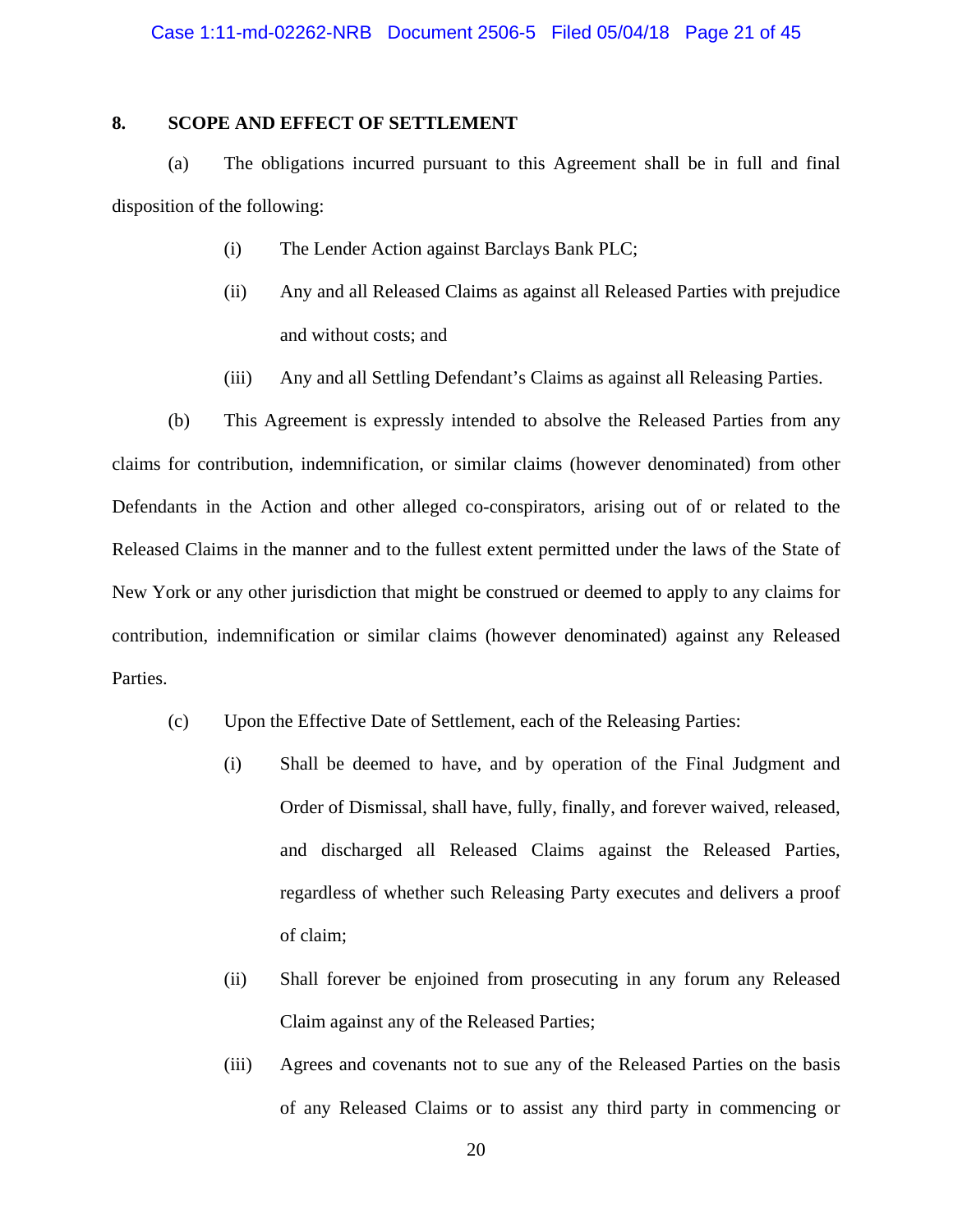maintaining any suit against any Released Party related in any way to any Released Claims; and

- (iv) Agrees that, should any court determine that any Defendant or other coconspirator is/was legally entitled to any kind of contribution, indemnification, or similar claim (however denominated) from a Released Party arising out of or related to Released Claims, the Releasing Parties agree that any money judgment obtained against any Defendant or other co-conspirator shall be reduced to an amount such that, upon paying the entire amount, the Defendant or other co-conspirator would have no claim for contribution, indemnification, or similar claims (however denominated) against the Released Parties.
- (d) Upon the Effective Date of Settlement, each of the Released Parties:
	- (i) Shall be deemed to have, and by operation of the Final Judgment and Order of Dismissal, shall have fully, finally, and forever released and discharged Lender Plaintiffs, Lender Plaintiffs' Counsel, and each and all Lender Class Members from each and every one of the Settling Defendant's Claims;
	- (ii) Shall forever be enjoined from prosecuting the Settling Defendant's Claims; and
	- (iii) Agrees and covenants not to sue on the basis of the Settling Defendant's Claims, or to assist any third party in commencing or maintaining any such suit related to the Settling Defendant's Claims.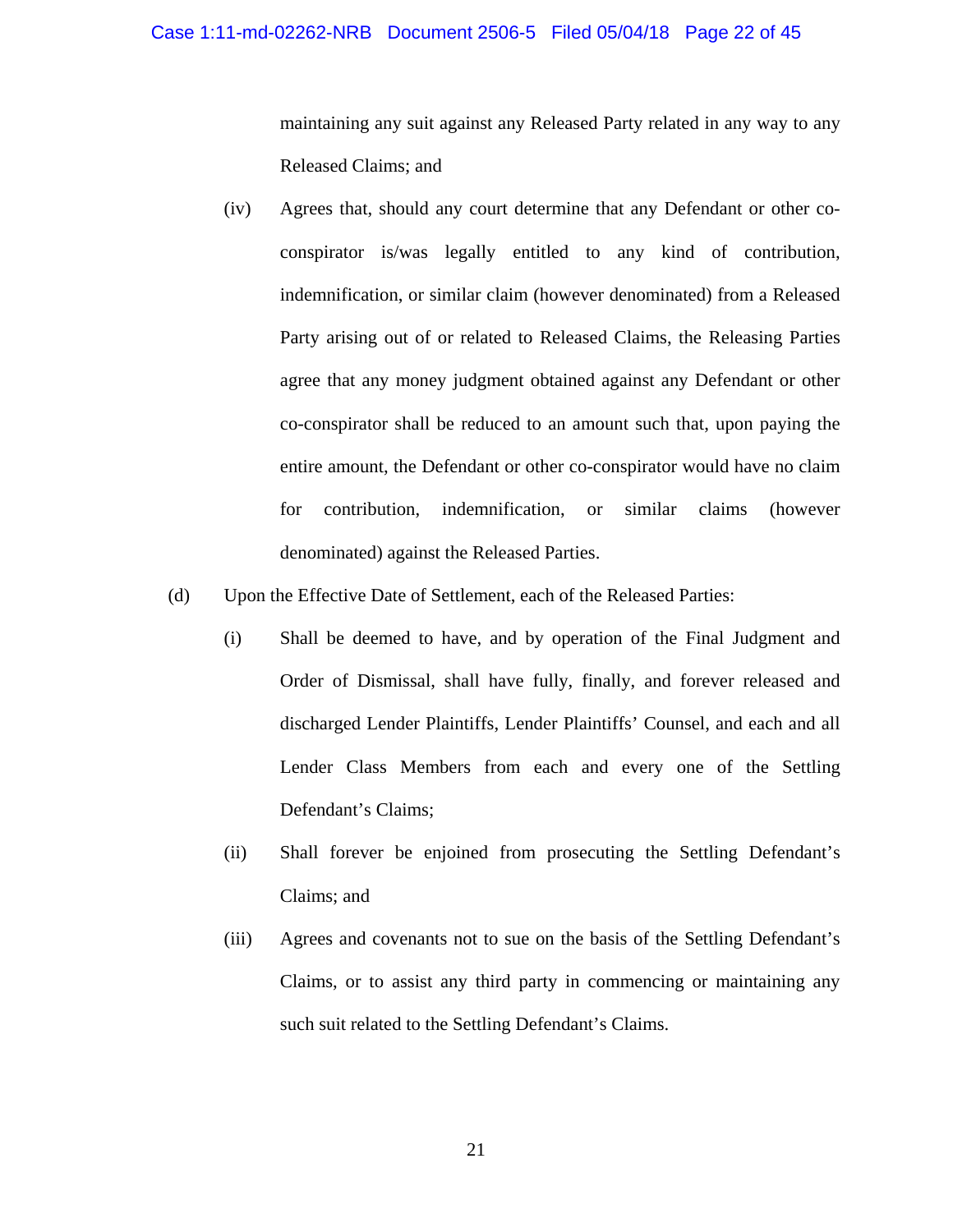#### Case 1:11-md-02262-NRB Document 2506-5 Filed 05/04/18 Page 23 of 45

(e) The releases provided in this Agreement shall become effective immediately upon occurrence of the Effective Date of Settlement without the need for any further action, notice, condition, or event.

(f) As an express and material condition of this Agreement, the Court shall enter an order, in the Final Judgment and Order of Dismissal or otherwise, with prejudice and without costs barring claims against the Released Parties for contribution, indemnification or similar claims (however denominated) for all or a portion of any amounts paid or awarded in the Lender Action by way of settlement, judgment, or otherwise by any of the following:

- (i) Any of the other Defendants currently named in the Lender Action;
- (ii) Any other Person formerly named as a party in the Lender Action; or
- (iii) Any other Person subsequently added or joined as a party in the Lender Action.

(g) In the event that this Agreement is terminated pursuant to Paragraphs  $10(c)$ ,  $13(a)$ , or 13(b), or any condition for the final approval of this Agreement is not satisfied, the release and covenant not to sue provisions of the foregoing paragraphs shall be null and void and unenforceable.

#### **9. FEE AND EXPENSE APPLICATION**

(a) Lender Plaintiffs' Counsel will submit an application or applications (the "Fee and Expense Application") to the Court for an award from the Settlement Fund of the following:

- (i) Attorneys' fees not to exceed 33-1/3% of the Settlement Fund;
- (ii) Reimbursement of litigation expenses, plus interest, incurred in connection with the prosecution of the Lender Action; and
- (iii) May also seek service awards for Lender Plaintiffs in conjunction with their representation of the Class.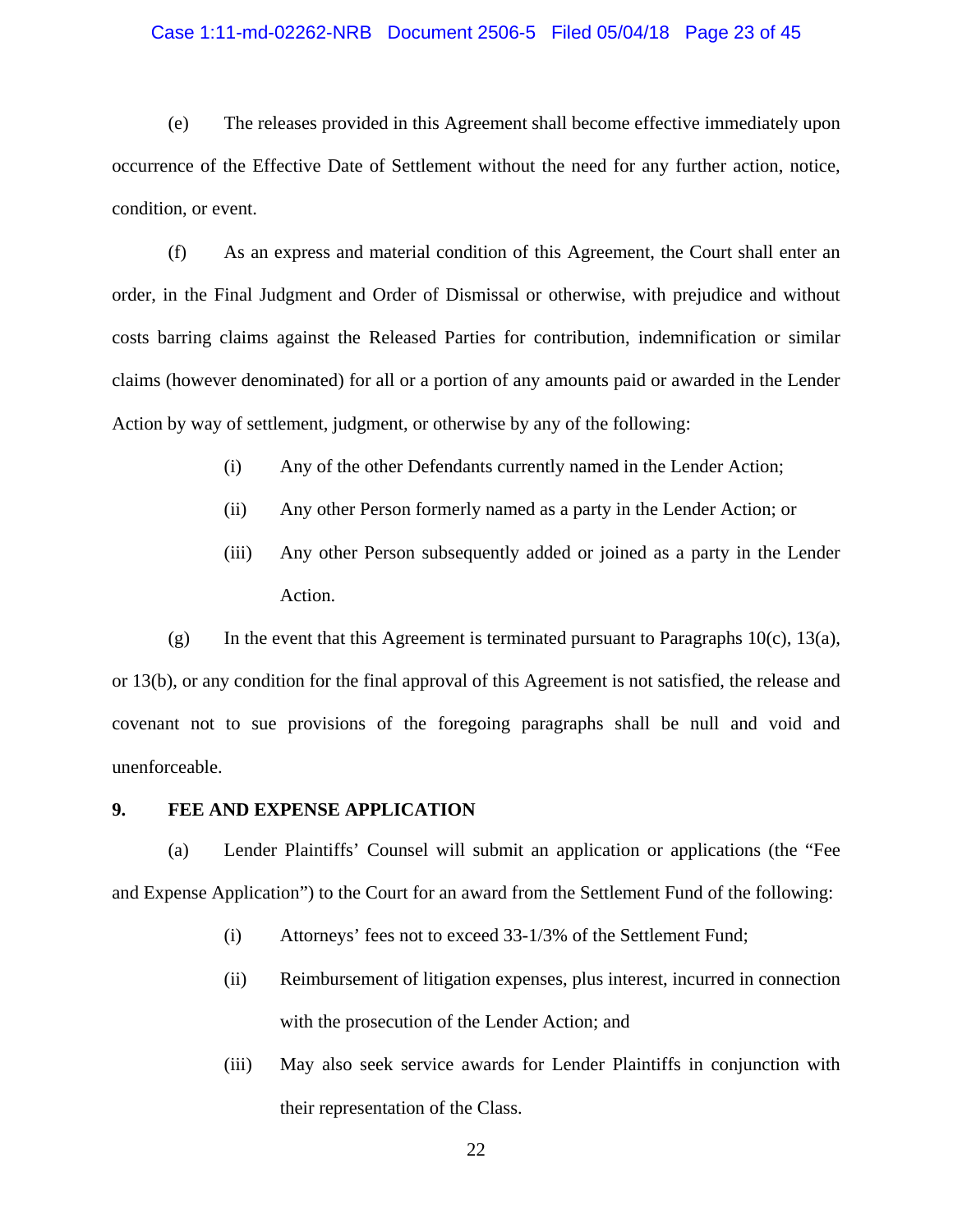#### Case 1:11-md-02262-NRB Document 2506-5 Filed 05/04/18 Page 24 of 45

(b) Barclays will take no position regarding the Fee and Expense Application. Attorneys' fees, expenses, and interest as are awarded by the Court ("Fee and Expense Award") to Lender Plaintiffs' Counsel shall be paid from the Settlement Fund to Lender Plaintiffs' Counsel no later than five (5) business days after the Court enters the Final Judgment, notwithstanding any objections to the Agreement or the fee request, or any appeal therefrom, or any collateral attack on the settlement or fee award. This payment shall be subject to Lender Plaintiffs' Counsel's obligation to make appropriate refund or repayment if the award of attorneys' fees and/or litigation expenses is for any reason subsequently reduced or reversed. Such repayment or refund shall be made no later than thirty (30) days after Lender Plaintiffs' Counsel's receipt from the Court of notice of any final non-appealable order that reverses or reduces any award of attorneys' fees or litigation expenses.

(c) Notwithstanding any other provision of this Agreement to the contrary, the Fee and Expense Application shall be considered by the Court separate and apart from its consideration of the fairness, reasonableness, and adequacy of the settlement, and any order or proceeding solely relating to the Fee and Expense Application, or any appeal of any order solely relating thereto or reversal or modification thereof, shall not operate to terminate or cancel this Agreement or the settlement of the Lender Action, or affect the finality or binding nature of any of the releases granted hereunder. The Released Parties shall have no responsibility for, and no liability whatsoever with respect to, any payment of attorneys' fees or expenses to Lender Plaintiffs' Counsel.

#### **10. THE SETTLEMENT FUND**

(a) The Settlement Fund shall be established as an escrow account and administered by the Escrow Agent, subject to approval by the Court. The Settlement Fund shall be administered pursuant to this Agreement and subject to the Court's continuing supervision and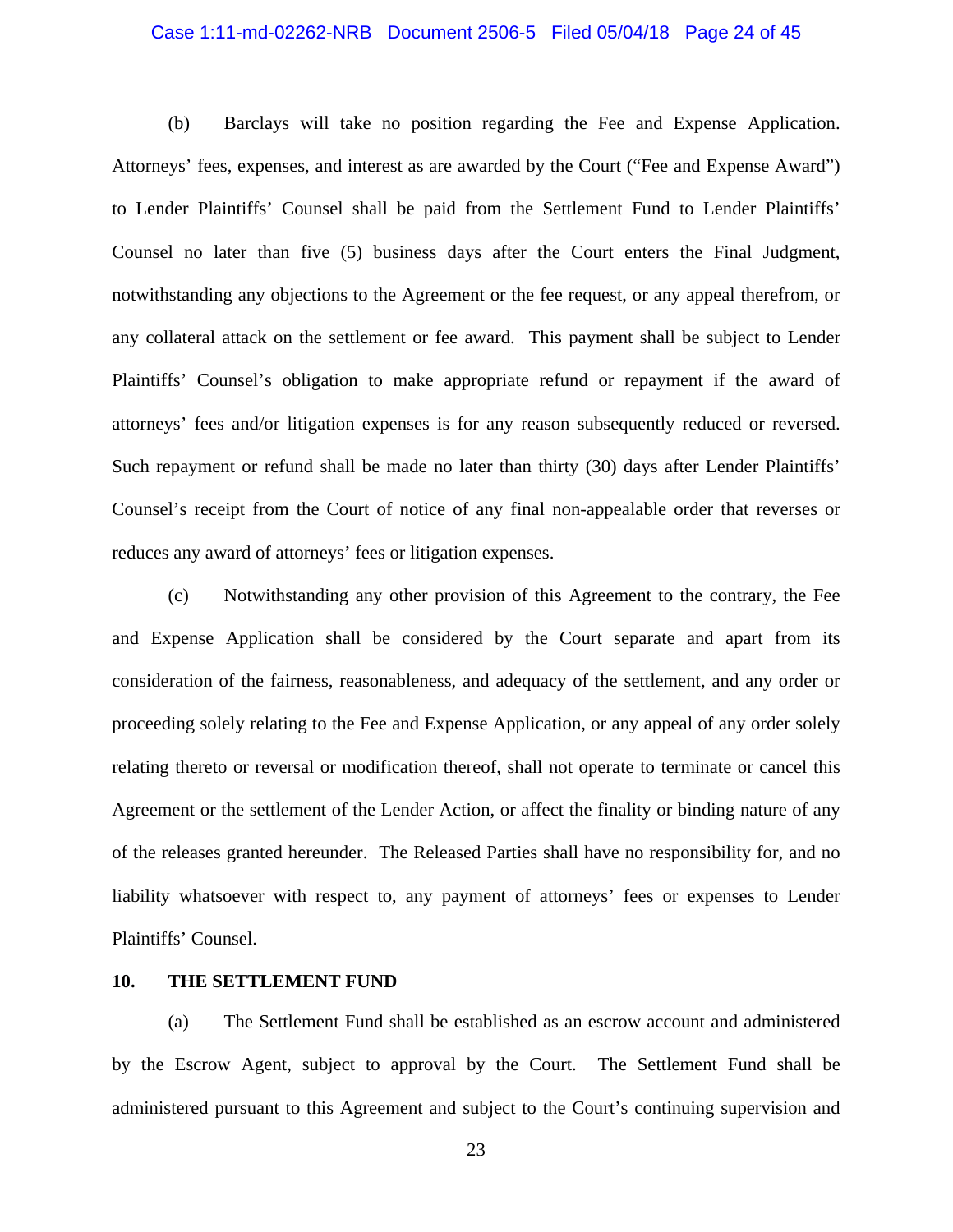#### Case 1:11-md-02262-NRB Document 2506-5 Filed 05/04/18 Page 25 of 45

control. No monies shall be paid from the Settlement Fund without the specific authorization of Lender Plaintiffs' Counsel and either the Court or Barclays. Counsel for the Parties agree to cooperate, in good faith, to form an appropriate escrow agreement in conformance with this Agreement.

(b) In consideration of the full release and discharge of all claims, Barclays will cause to be wired the entire Settlement Amount within fifteen (15) business days of when (i) the Court enters the Preliminary Approval Order, and (ii) the Lender Plaintiffs provide Barclays with such information as Barclays may require to complete payment of the Settlement Amount via wire transfer.

(c) Without prejudice to the Lender Plaintiffs' right to seek enforcement of this Agreement by motion or otherwise, if the Settlement Amount is not timely transferred to the escrow account, Lender Plaintiffs' Counsel may terminate this Agreement if the following occur:

- (i) Lender Plaintiffs' Counsel has notified Barclays' Counsel in writing of Lender Plaintiffs' Counsel's intention to terminate this Agreement; and
- (ii) The entire Settlement Amount is not transferred to the Settlement Fund within ten (10) business days after Lender Plaintiffs' Counsel has provided such written notice.

(d) The Settlement Fund shall be invested exclusively in accounts backed by the full faith and credit of the United States Government or fully insured by the United States Government or an agency thereof, including a U.S. Treasury Fund or a bank account that is either: (i) fully insured by the Federal Deposit Insurance Corporation ("FDIC"); or (ii) secured by instruments backed by the full faith and credit of the United States Government. The proceeds of these accounts shall be reinvested in similar instruments at their then-current market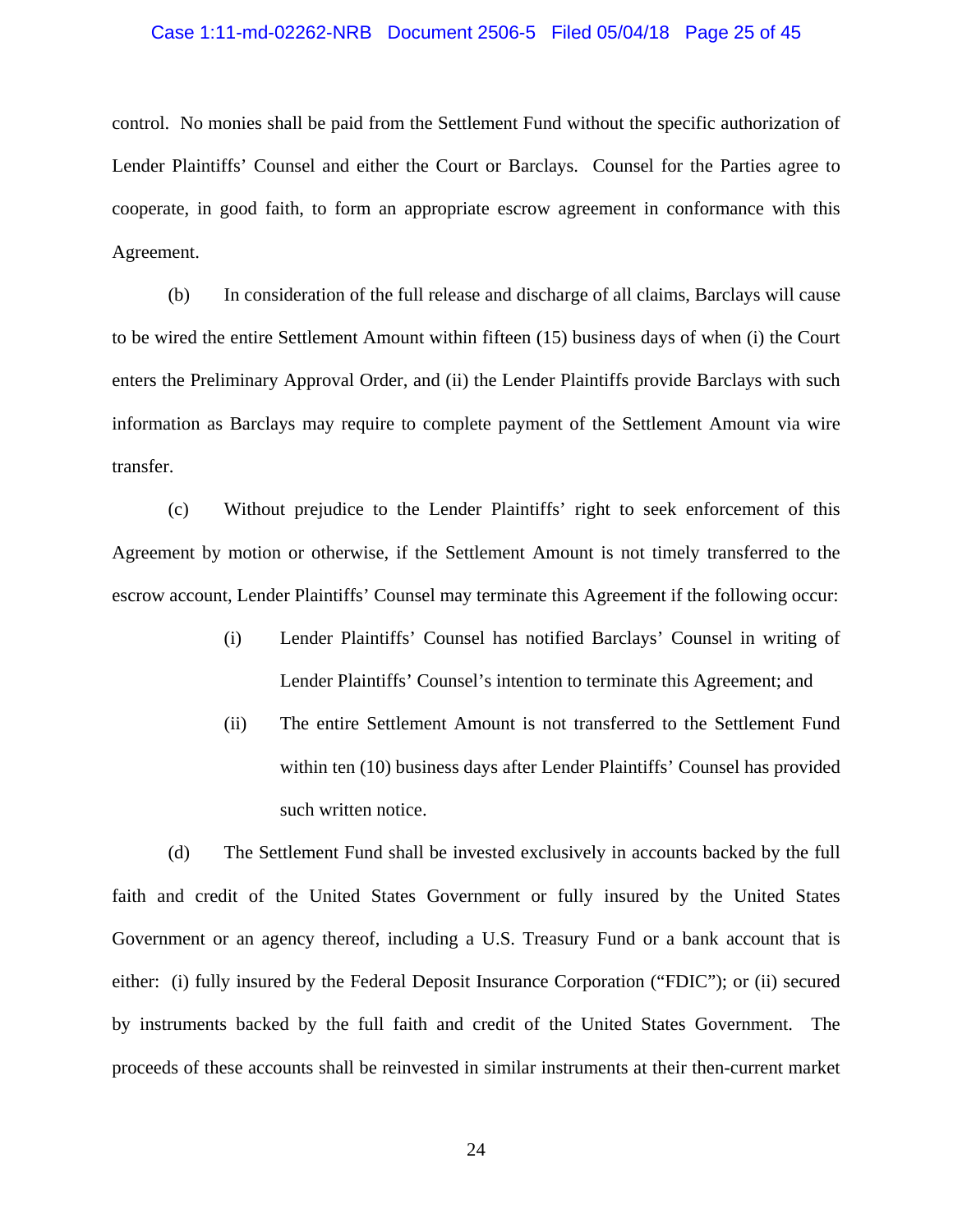#### Case 1:11-md-02262-NRB Document 2506-5 Filed 05/04/18 Page 26 of 45

rates as they mature. All risks related to the investment of the Settlement Fund in accordance with the investment guidelines set forth in this paragraph shall be borne by the Settlement Fund.

(e) All funds held by the Escrow Agent shall be deemed and considered to be in *custodia legis* of the Court, and shall remain subject to the jurisdiction of the Court, until such time as such funds shall be distributed pursuant to this Agreement and the Plan of Distribution approved by the Court.

- (f) The Settlement Fund shall be applied as follows:
	- (i) To pay any Fee and Expense Award, if and to the extent allowed by the Court;
	- (ii) To pay all the costs and expenses reasonably and actually incurred in connection with providing Class Notice and the administration of the settlement, including, without limitation, locating members of the Settlement Class, soliciting Lender Class Members' claims, assisting with the filing of claims, administering and distributing the Net Settlement Fund to Authorized Claimants, and processing proof of claim and release forms;
	- (iii) To pay the Taxes and tax expenses described in Paragraph 12 hereof;
	- (iv) To pay any other Court approved fees and expenses including Lender Plaintiffs' Counsel out-of-pocket expenses, compensatory awards and disbursements; and
	- (v) To distribute the balance of the Settlement Fund (the "Net Settlement Fund") to Authorized Claimants as allowed by the Court pursuant to the Class Distribution Order.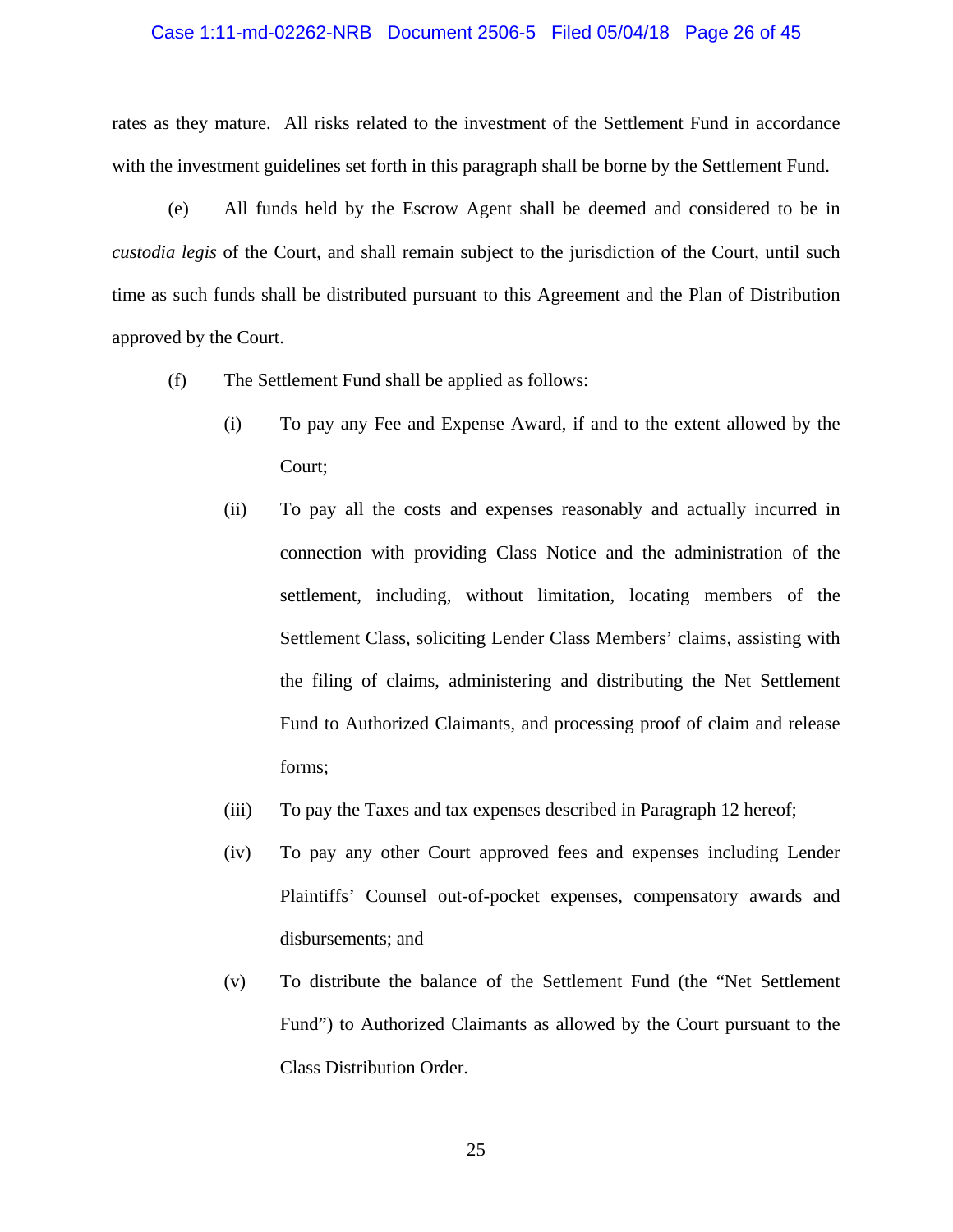#### Case 1:11-md-02262-NRB Document 2506-5 Filed 05/04/18 Page 27 of 45

(g) With the object of reducing the costs of Class Notice, Lender Plaintiffs' Counsel shall use their reasonable best efforts to coordinate the provision of Class Notice pertaining to this Agreement with the provision of notice for any other settlements that may be reached. In all events, Barclays shall have no liability for the costs of provision of notice beyond those set forth in Paragraph 10(b).

(h) As set forth above, Barclays shall be responsible for paying the Settlement Amount. Barclays shall have no responsibility for any other costs, including, as further detailed in this Agreement, any attorneys' fees and expenses, service awards, or any Taxes or tax-related costs relating to the Settlement Fund, but all such fees, expenses, and costs shall be paid from the Settlement Fund, as approved by the Court.

(i) If the Settlement does not become final, the entire amount paid or caused to be paid by Barclays plus all accrued interest, less the costs of notice and administration up to a maximum of \$250,000, shall be returned to Barclays within ten (10) business days.

# **11. ADMINISTRATION OF THE SETTLEMENT**

(a) Any Lender Class Member who does not submit a valid proof of claim will not be entitled to receive any of the proceeds from the Net Settlement Fund, but will otherwise be bound by all of the terms of this Agreement and the settlement, including the terms of the Final Judgment and Order of Dismissal to be entered in the Lender Action and the releases provided for herein, and will be barred from bringing any action against the Released Parties concerning the Released Claims.

(b) The Claims Administrator shall process this settlement based upon proofs of claim submitted in connection with the settlement, and, after entry of the Class Distribution Order, distribute the Net Settlement Fund in accordance with the Class Distribution Order. Except for its obligation to fund the settlement or cause it to be funded as detailed in this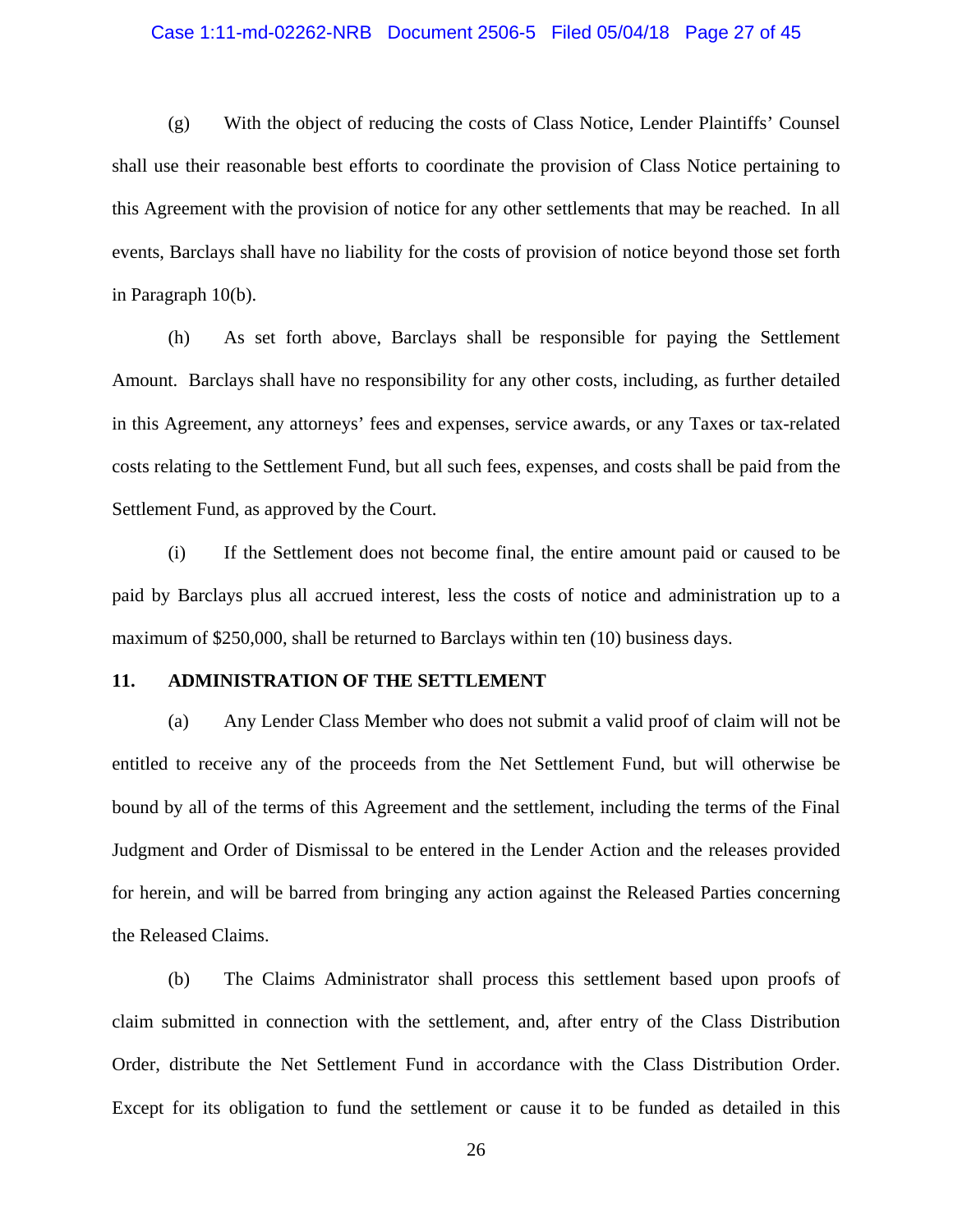#### Case 1:11-md-02262-NRB Document 2506-5 Filed 05/04/18 Page 28 of 45

Agreement, Barclays shall have no liability, obligation, or responsibility for the administration of the settlement or disbursement of the Net Settlement Fund. Lender Plaintiffs' Counsel shall have the right, but not the obligation, to advise the Claims Administrator to waive what Lender Plaintiffs' Counsel reasonably deems to be formal or technical defects in any proofs of claim submitted, including, without limitation, failure to submit a document by the submission deadline, in the interests of achieving substantial justice.

(c) For purposes of determining the extent, if any, to which a Lender Class Member shall be entitled to be treated as an Authorized Claimant, the following conditions shall apply:

- (i) Each Lender Class Member, at a time determined by the Court, shall be required to submit a proof of claim (as shall be approved by the Court) which, *inter alia*, releases all Released Claims against all Released Parties, is signed under penalty of perjury by an authorized Person, and is supported by such documents or proof as Lender Plaintiffs' Counsel and the Claims Administrator, in their discretion, may deem acceptable;
- (ii) All proofs of claim must be submitted by the date specified by the Court, unless such period is extended by order of the Court. Any Lender Class Member who fails to submit a proof of claim by such date shall be forever barred from receiving any payment pursuant to this Agreement (unless, by order of the Court, a later submitted proof of claim by such Lender Class Member is approved), but shall in all other respects be bound by all of the terms of this Agreement and the settlement, including the terms of the Final Judgment and Order of Dismissal to be entered in the Lender Action and the releases provided for herein, and will be barred from bringing any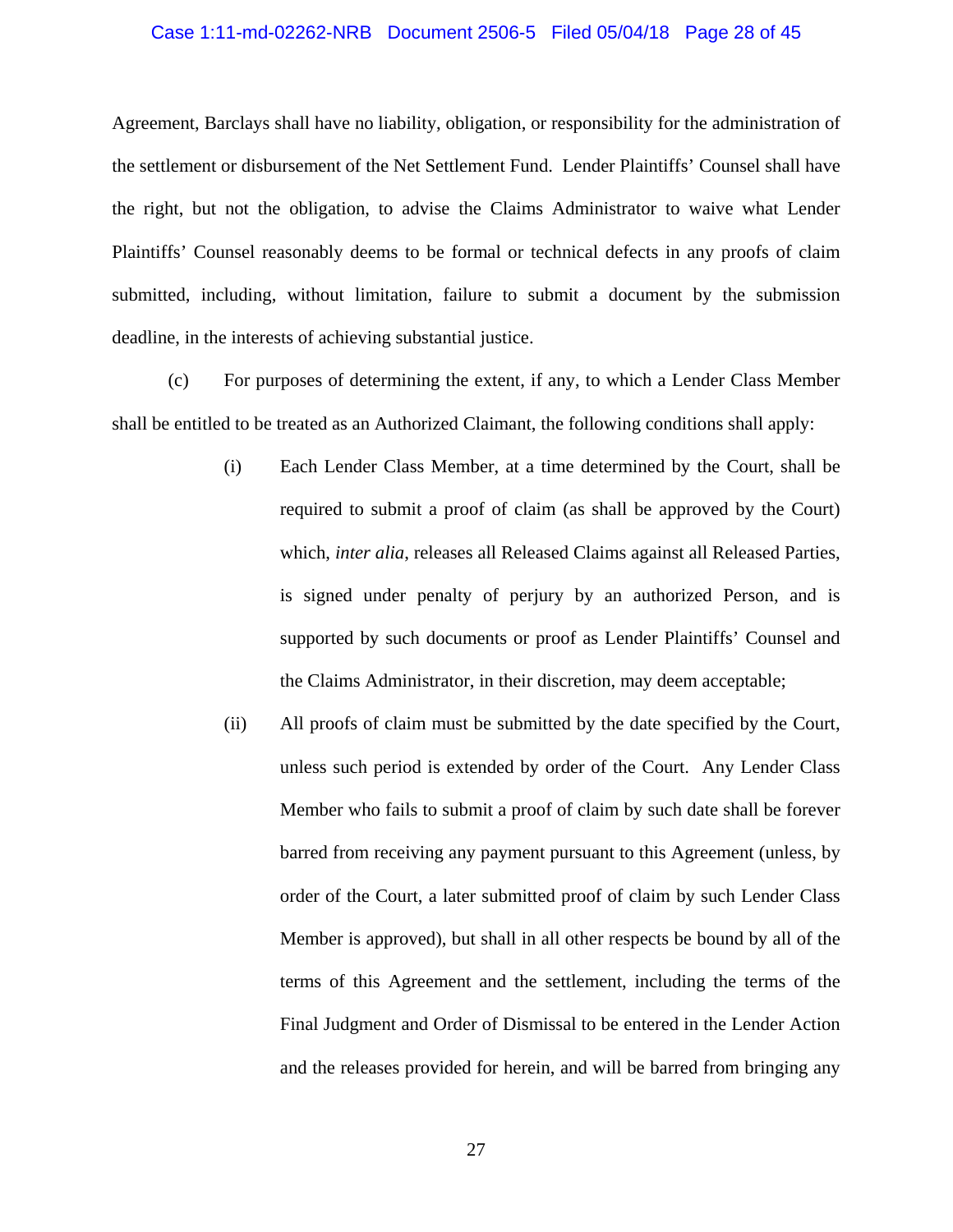action against the Released Parties concerning the Released Claims. Provided that it is received before the motion for the Class Distribution Order is filed, a proof of claim shall be deemed to have been submitted when posted, if received with a postmark indicated on the envelope and if mailed by first-class mail and addressed in accordance with the instructions contained in the proof of claim form. In all other cases, the proof of claim shall be deemed to have been submitted when actually received by the Claims Administrator;

- (iii) Each proof of claim shall be submitted to and reviewed by the Claims Administrator who shall determine whether the proof of claim is in accordance with this Agreement and any applicable orders of the Court, and the extent, if any, to which each claim shall be allowed, subject to review by the Court pursuant to Paragraph  $11(c)(v)$ , *infra*. The Claims Administrator will review each approved proof of claim and determine, in accordance with the Plan of Distribution, the amount to be distributed to that claimant. The Released Parties shall not have any role in, or responsibility or liability to any Person for, the solicitation, review, or evaluation of proofs of claim;
- (iv) Proofs of claim that do not meet the submission requirements may be rejected. Prior to rejection of a proof of claim, the Claims Administrator shall communicate with the claimant in order to remedy the curable deficiencies in the proofs of claim submitted. The Claims Administrator shall notify, in a timely fashion and in writing, all claimants whose proofs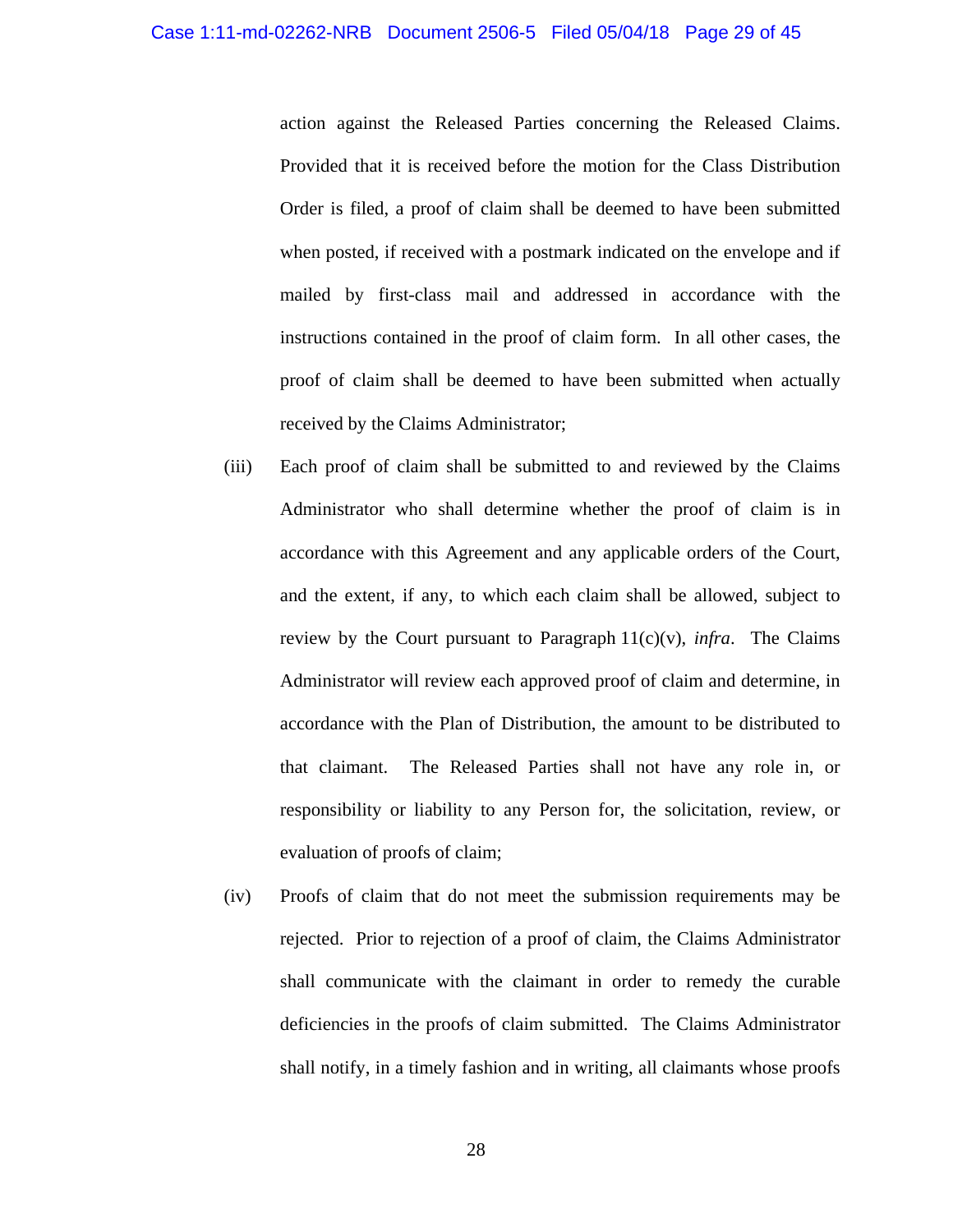of claim it proposes to reject, in whole or in part, setting forth the reasons for such rejection. If the claimant so desires and complies with the requirements of Paragraph  $11(c)(v)$ , *infra*, the claimant may seek review by the Court;

- (v) If any claimant whose claim has been rejected, in whole or in part, desires to contest such rejection, the claimant must, within twenty (20) days after the date of mailing of the notice required in Paragraph 11(c)(iv), *supra*, serve upon the Claims Administrator a notice and statement of reasons indicating the claimant's grounds for contesting the rejection along with any supporting documentation. If a dispute concerning a claim cannot be otherwise resolved, Lender Plaintiffs' Counsel shall thereafter present the request for review to the Court; and
- (vi) The administrative determinations of the Claims Administrator accepting and rejecting claims, shall be presented to the Court, on notice to Barclays' Counsel, for approval by the Court in the Class Distribution Order (as defined in Paragraph 2(g)).

(d) Each claimant shall be deemed to have submitted to the jurisdiction of the Court with respect to the claimant's claim, and the claim will be subject to investigation and discovery pursuant to the Federal Rules of Civil Procedure, provided that such investigation and discovery shall be limited to that claimant's status as a Lender Class Member and the validity and amount of the claimant's claim. No discovery shall be allowed to be directed to Barclays or any of the Released Parties, and no discovery shall be allowed on the merits of the Lender Action or settlement in connection with processing of the proofs of claim.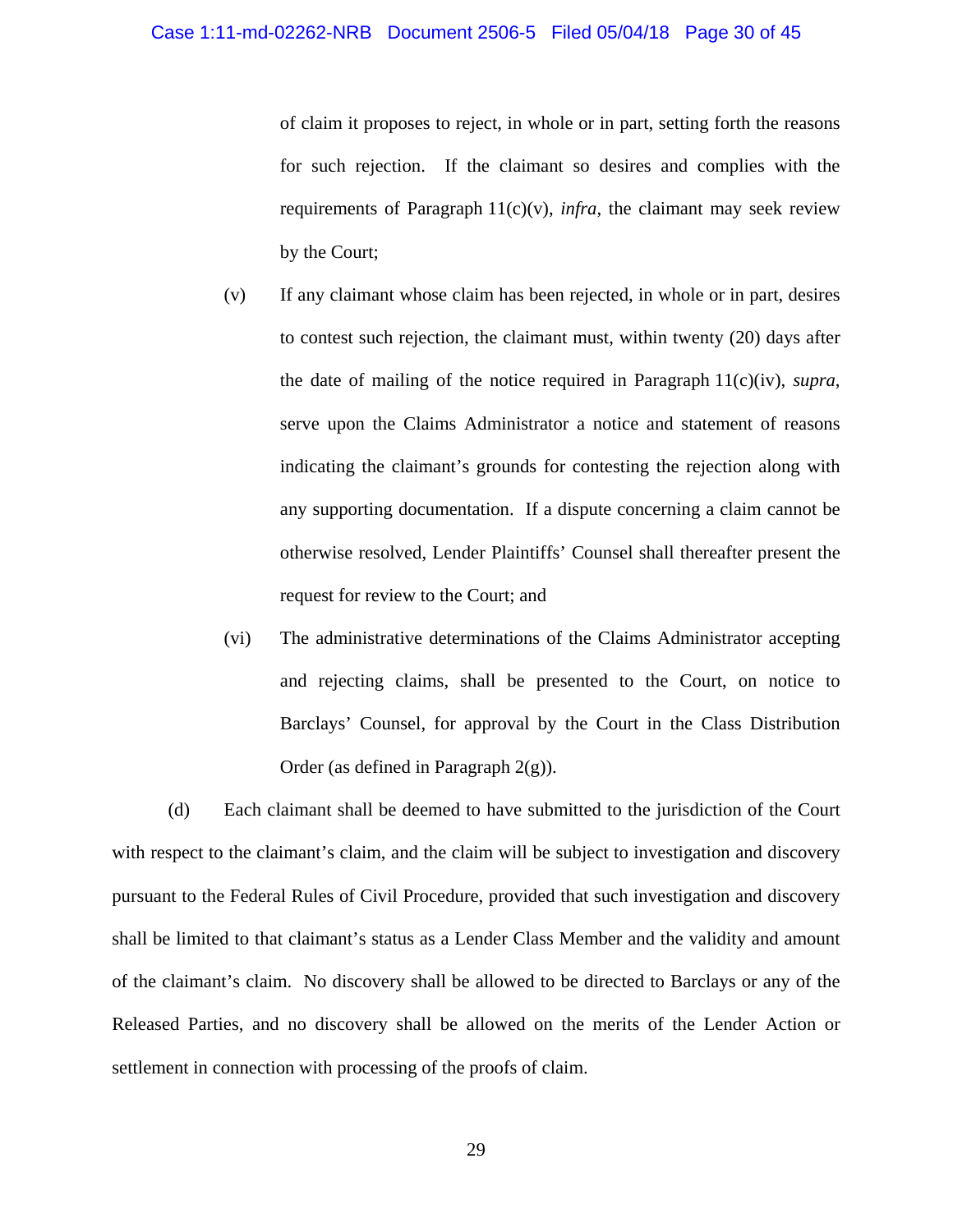#### Case 1:11-md-02262-NRB Document 2506-5 Filed 05/04/18 Page 31 of 45

(e) Payment pursuant to this Agreement and the Plan of Distribution shall be deemed final and conclusive against all Lender Class Members. All Lender Class Members whose claims are not approved shall be barred from any participation in distributions from the Net Settlement Fund, but otherwise shall be bound by all of the terms of this Agreement and the settlement, including the terms of the Final Judgment and Order of Dismissal to be entered in the Lender Action and the releases provided for herein, and will be barred from bringing any action against the Released Parties concerning the Released Claims.

(f) All proceedings with respect to the administration, processing, and determination of claims and the determination of all controversies relating thereto, including disputed questions of law and fact with respect to the validity of claims, shall be subject to the jurisdiction of the Court.

(g) The Net Settlement Fund shall be distributed by the Claims Administrator to, or for the account of, Authorized Claimants, as the case may be, only after the Effective Date and after all of the following have occurred:

- (i) All claims have been processed and evaluated by the Claims Administrator, and all claimants whose claims have been rejected or disallowed, in whole or in part, have been notified and provided the opportunity to be heard concerning such rejection or disallowance;
- (ii) All objections with respect to all rejected or disallowed claims have been resolved by the Court and all appeals therefrom have been resolved or the time therefor has expired;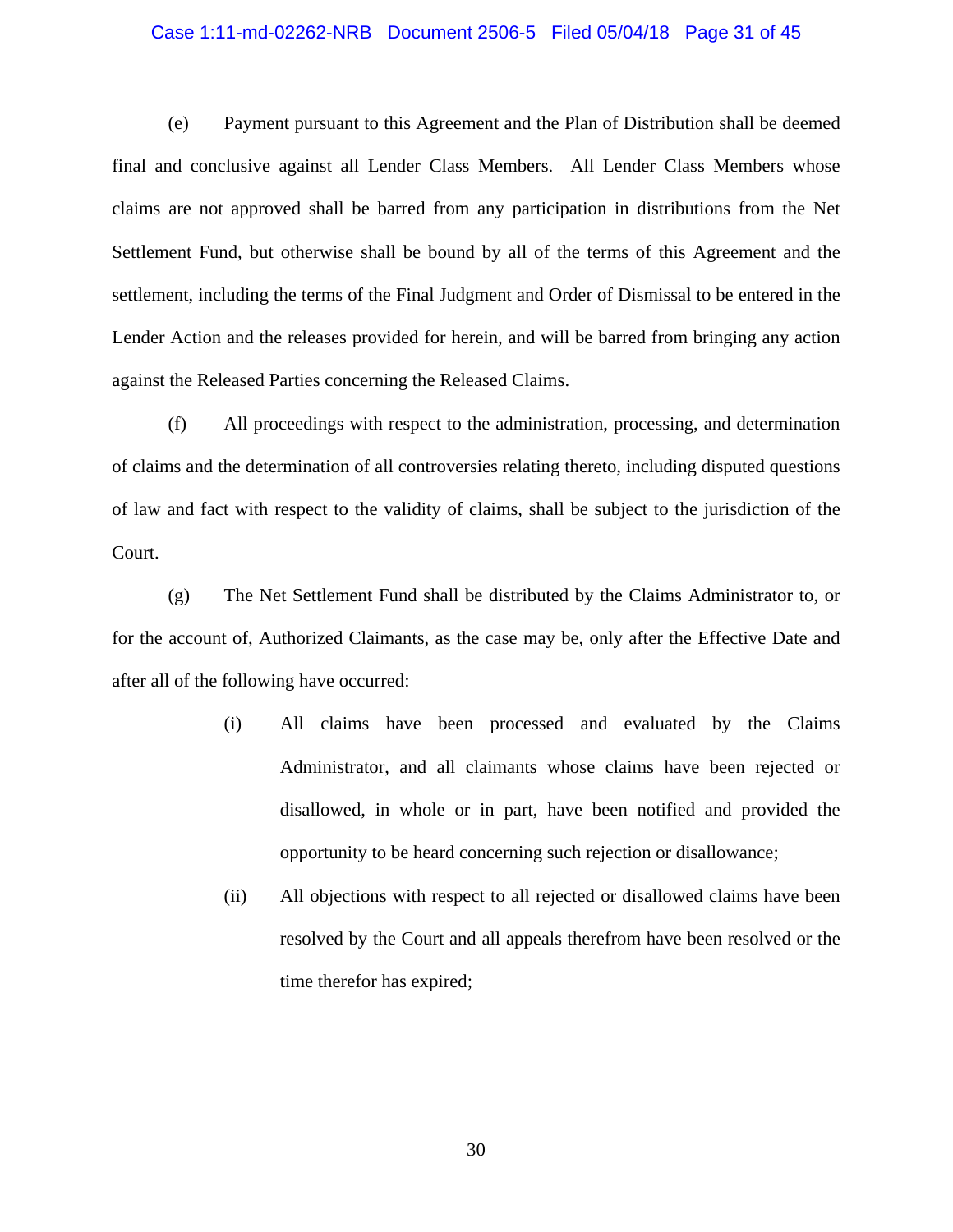- (iii) All matters with respect to the Fee and Expense Application have been resolved by the Court and all appeals therefrom have been resolved or the time therefor has expired; and
- (iv) All fees and costs of administration have been paid.

(h) Lender Plaintiffs' Counsel will apply to the Court for the Class Distribution Order.

(i) Lender Plaintiffs and Lender Class Members shall look solely to the Settlement Fund as full, final, and complete satisfaction of all Released Claims. Except as set forth in Paragraph 10(b), Barclays shall have no obligation under this Agreement or the settlement to pay or cause to be paid any amount of money, and Barclays shall have no obligation to pay or reimburse any fees, expenses, costs, liability, losses, Taxes, or damages whatsoever alleged or incurred by Lender Plaintiffs, by any Lender Class Member, or by any Releasing Parties, including, but not limited to, by their attorneys, experts, advisors, agents, or representatives, with respect to the Lender Action and Released Claims. Lender Plaintiffs and Lender Class Members acknowledge that as of the Effective Date, the releases given herein shall become effective immediately by operation of the Final Judgment and Order of Dismissal and shall be permanent, absolute, and unconditional.

(j) This is not a claims-made settlement. If all conditions of the Settlement are satisfied and the Effective Date occurs, no portion of the Settlement Amount will revert to Barclays. If there is a balance remaining in the Net Settlement Fund after six (6) months from the date of distribution of the Net Settlement Fund (whether by reason of tax refunds, uncashed checks or otherwise), or reasonably soon thereafter, the Claims Administrator shall, if logistically feasible and economically justifiable, reallocate such balances among Authorized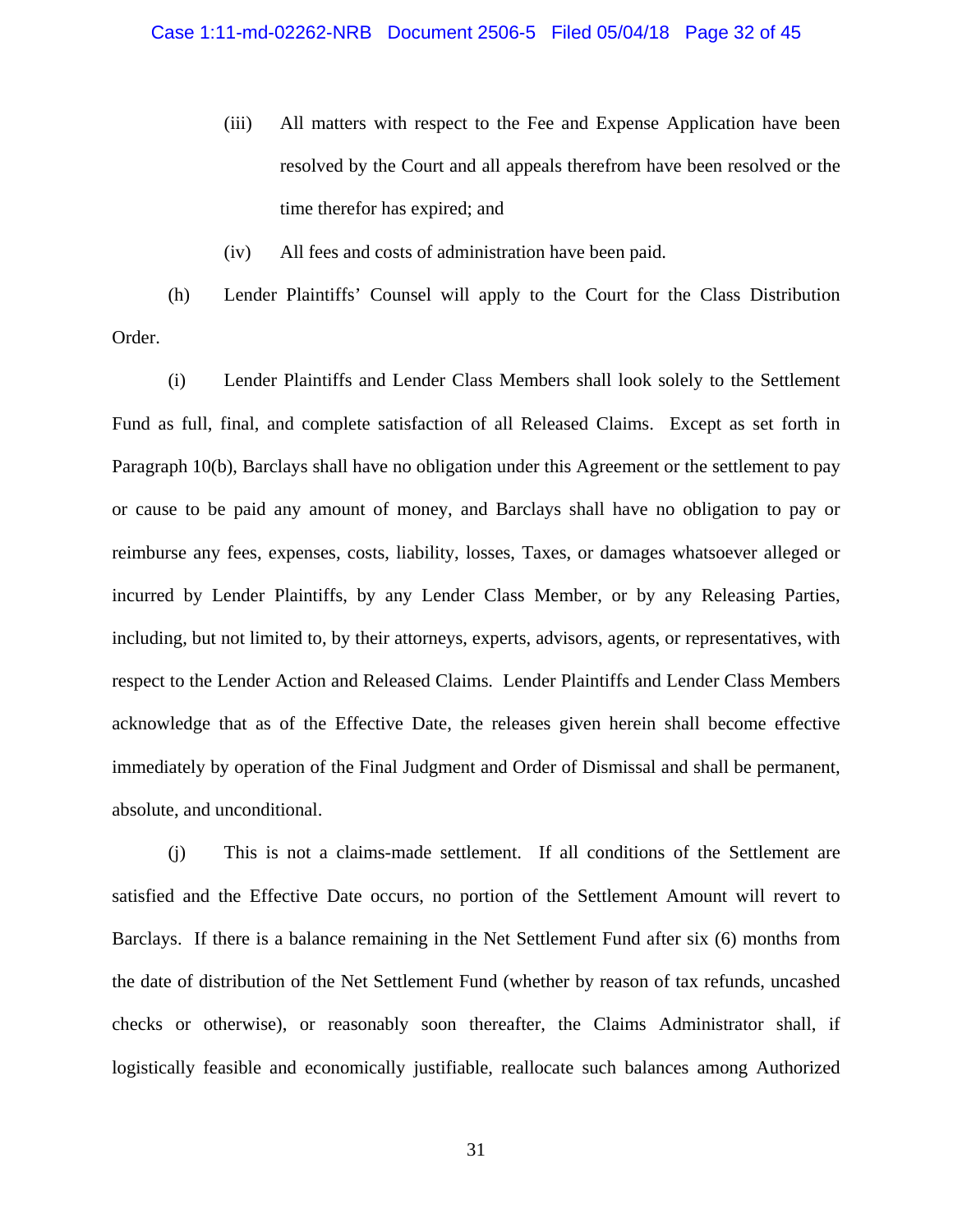#### Case 1:11-md-02262-NRB Document 2506-5 Filed 05/04/18 Page 33 of 45

Claimants in an equitable fashion. These redistributions shall be repeated until the remaining balance in the Net Settlement Fund is *de minimis* and such remaining balance shall be donated to an appropriate  $\S 501(c)(3)$  nonprofit organization selected by Lender Plaintiffs' Counsel and approved by the Court.

# **12. TAXES**

(a) The Parties agree that the Settlement Fund is intended to be a Qualified Settlement Fund within the meaning of Treasury Regulation § l.468B-1 and agree not to take any position for Tax purposes inconsistent therewith. The Settlement Fund, less any amounts incurred for notice, administration, and/or Taxes (as defined below), plus any accrued interest thereon, shall be returned to Barclays as provided in Paragraph 13(d), if the settlement does not become effective for any reason, including by reason of a termination of this Agreement pursuant to Paragraphs 13(a) or 13(b).

(b) For the purpose of § 468B of the Internal Revenue Code and the Treasury regulations thereunder, Lender Plaintiffs' Counsel shall be designated as the "administrator" of the Settlement Fund. Lender Plaintiffs' Counsel shall timely and properly file all income, informational, and other tax returns necessary or advisable with respect to the Settlement Fund (including, without limitation, the returns described in Treasury Regulation  $\S 1.468B-2(k)$ ). Such returns shall be consistent with this Paragraph 12 and in all events shall reflect that all Taxes (as defined below) on the income earned by the Settlement Fund shall be paid out of the Settlement Fund as provided herein.

(c) The following (collectively "Taxes") shall be promptly paid out of the Settlement Fund by the Escrow Agent without prior order from the Court:

> (i) Taxes or other similar imposts or charges (including any estimated taxes, interest, penalties, or additions to tax) arising with respect to the income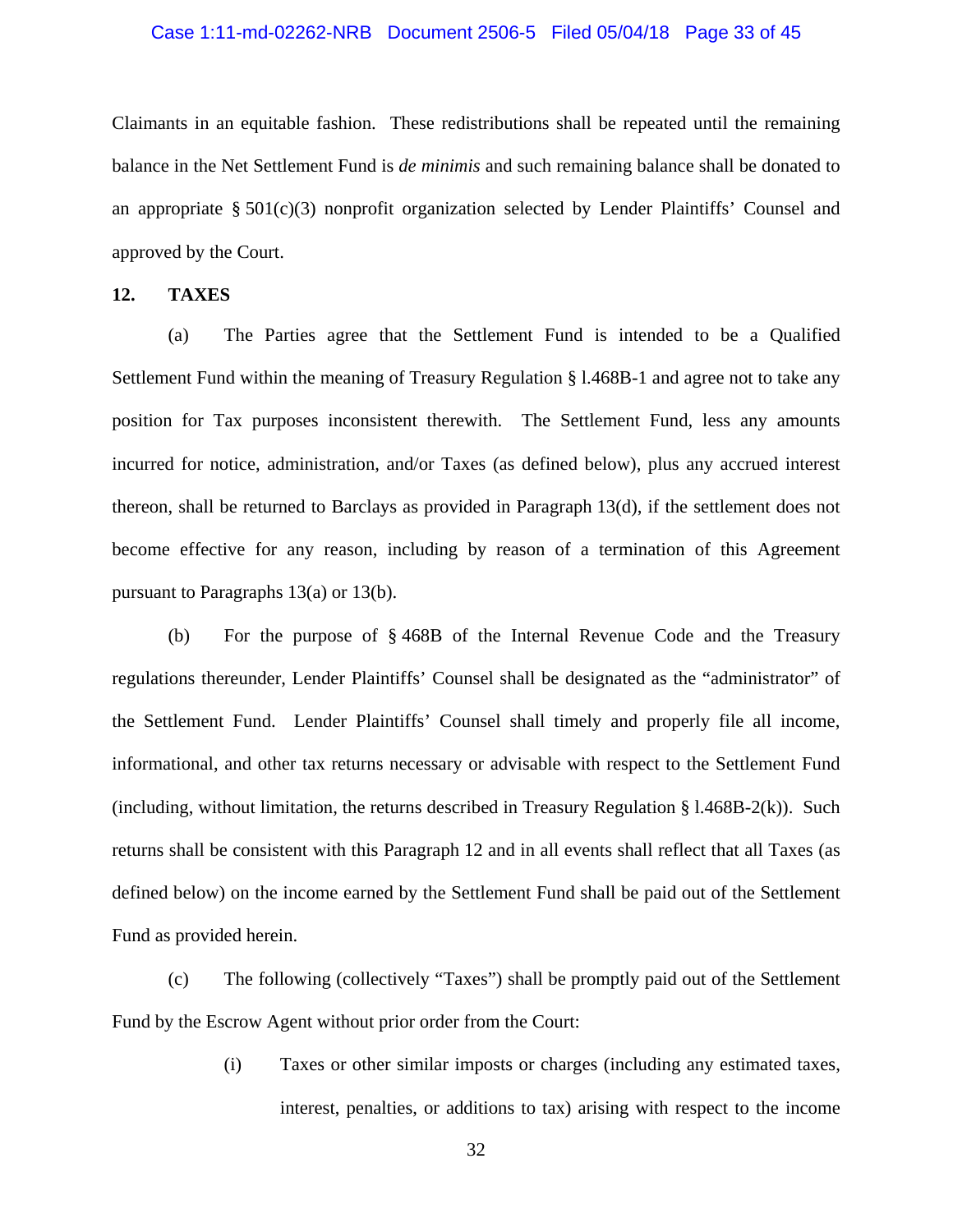earned by the Settlement Fund, including any taxes or tax detriments that may be imposed upon the Released Parties with respect to any income earned by the Settlement Fund for any period during which the Settlement Fund does not qualify as a "Qualified Settlement Fund" within the meaning of Treasury Regulation § 1.468B-l (or any relevant equivalent for state tax purposes); and

(ii) Other taxes or tax expenses imposed on or in connection with the Settlement Fund.

(d) The Claims Administrator shall also be obligated to, and shall be responsible for, withholding from distribution to Lender Class Members any funds necessary to pay any Taxes, including the establishment of adequate reserves for any Taxes. The Parties agree to cooperate with the Claims Administrator, each other, and their tax attorneys and accountants to the extent reasonably necessary to carry out the provisions of this paragraph.

(e) Neither the Parties nor their counsel shall have any responsibility for or liability whatsoever with respect to the following:

- (i) Any act, omission, or determination of the Escrow Agent, Claims Administrator, or any of their respective designees or agents, in connection with the administration of the Settlement Fund or otherwise;
- (ii) The Plan of Distribution;
- (iii) The determination, administration, calculation, or payment of any claims asserted against the Settlement Fund;
- (iv) Any losses suffered by, or fluctuations in the value of, the Settlement Fund; or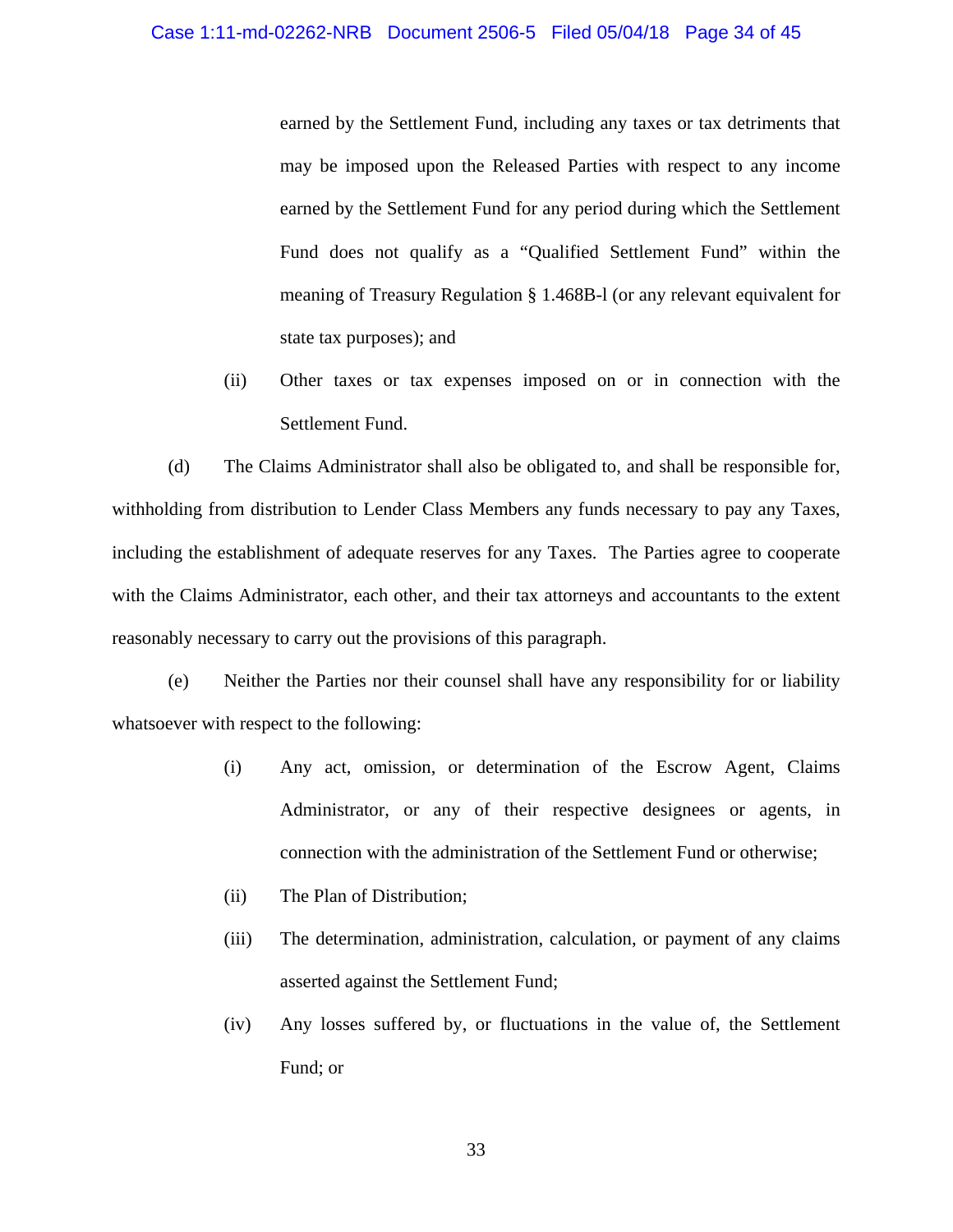(v) The payment or withholding of any Taxes, expenses, and/or costs incurred in connection with the taxation of the Settlement Fund or the filing of any returns.

(f) The Escrow Agent shall indemnify and hold harmless the Parties out of the Settlement Fund from and against any claims, liabilities, or losses relating to the matters addressed in Paragraph 12(e) (including, without limitation, Taxes payable by reason of any such indemnification).

# **13. TERMINATION OF THE SETTLEMENT**

(a) Lender Plaintiffs, through Lender Plaintiffs' Counsel, and Barclays, through Barclays' Counsel, shall, in each of their separate discretions, have the right to terminate the settlement set forth in this Agreement by providing written notice of their election to do so ("Termination Notice") to all other Parties hereto within thirty (30) days of the date on which any of the following occur:

- (i) The Court enters an order declining to enter the Preliminary Approval Order in any material respect adverse to the terminating party;
- (ii) The Court enters an order refusing to approve this Agreement or any material part of it adverse to the terminating party;
- (iii) The Court enters an order declining to enter the Final Judgment and Order of Dismissal in any material respect adverse to the terminating party;
- (iv) The Court enters an Alternative Judgment;
- (v) The Final Judgment and Order of Dismissal is vacated, modified or reversed by a court of appeal or any higher court in any material respect adverse to the terminating party;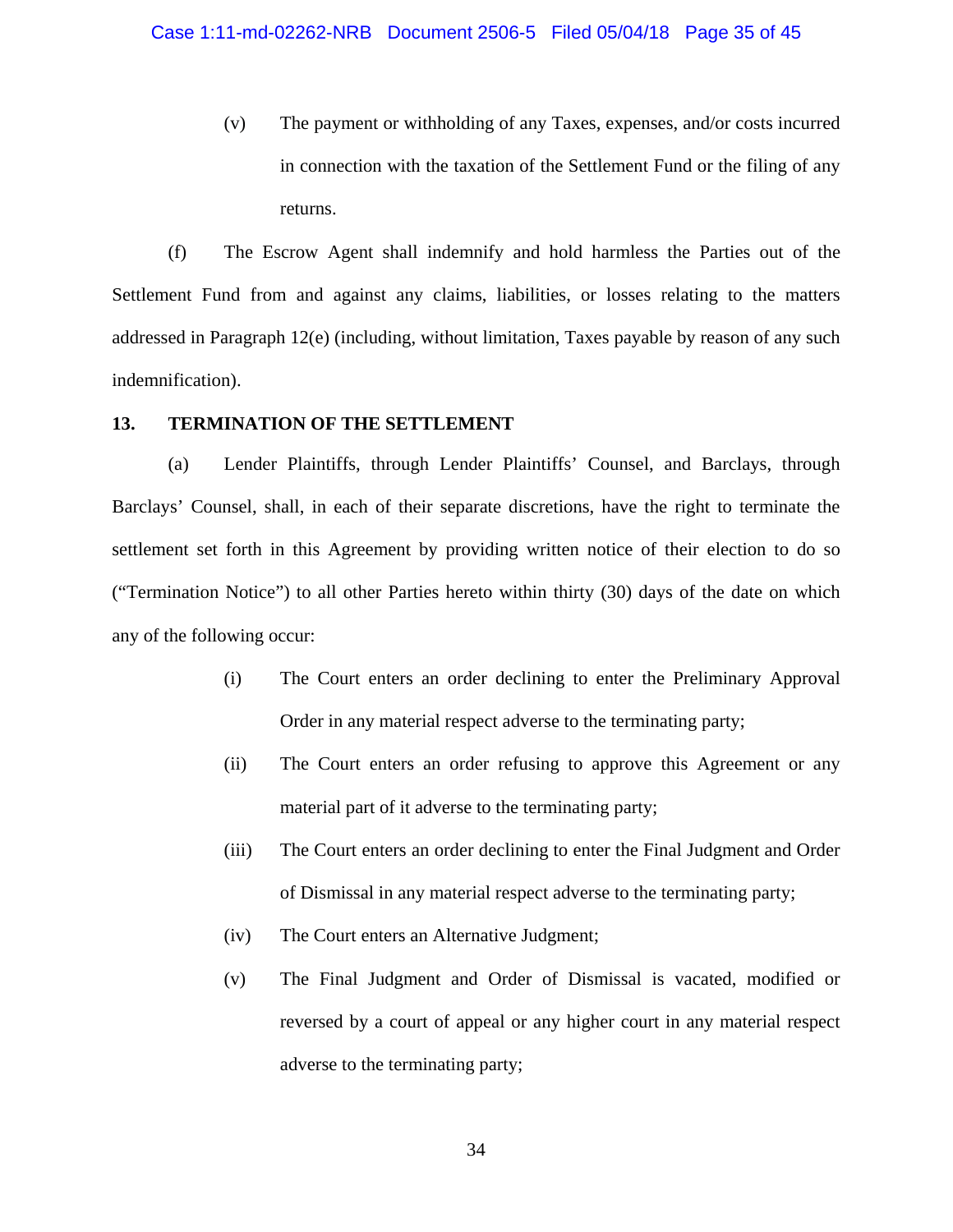- (vi) An Alternative Judgment is vacated, modified or reversed by a court of appeal or any higher court in any material respect adverse to the terminating party; or
- (vii) Barclays fails to deposit \$4 million into the Settlement Fund pursuant to Paragraph 10(b) hereto.

(b) Further, the Lender Plaintiffs shall provide a list of those persons, if any, who have filed Requests for Exclusion, together with all such requests for Exclusion, to Barclays within five (5) business days of the deadline set by the Court for the filing of Requests for Exclusion. Barclays has the right to terminate the Settlement Agreement if the damages suffered by the persons submitting Requests for Exclusion would likely have amounted to a certain amount of the total estimated damages of all class members (the "Materiality Threshold"). The amount of the Materiality Threshold is not reflected in this Agreement, but shall be reflected in a supplemental agreement to be executed by the parties contemporaneously with the execution of this Agreement. The supplemental agreement will not be filed with the Court unless the Court orders it to be filed, in which case the Parties will seek to file it under seal.

(c) Notwithstanding this Paragraph 13, the Court's determination as to the Fee and Expense Application, any application for service awards to any plaintiff, or any Plan of Distribution, or any determination on appeal from any such order, shall not provide grounds for termination of this Agreement or settlement.

(d) Except as otherwise provided herein, in the event the settlement is terminated in accordance herewith, is vacated, is not approved, or the Effective Date fails to occur for any reason, then the Parties to this Agreement shall be deemed to have reverted to their respective status in the Lender Action as of the Execution Date, and, except as otherwise expressly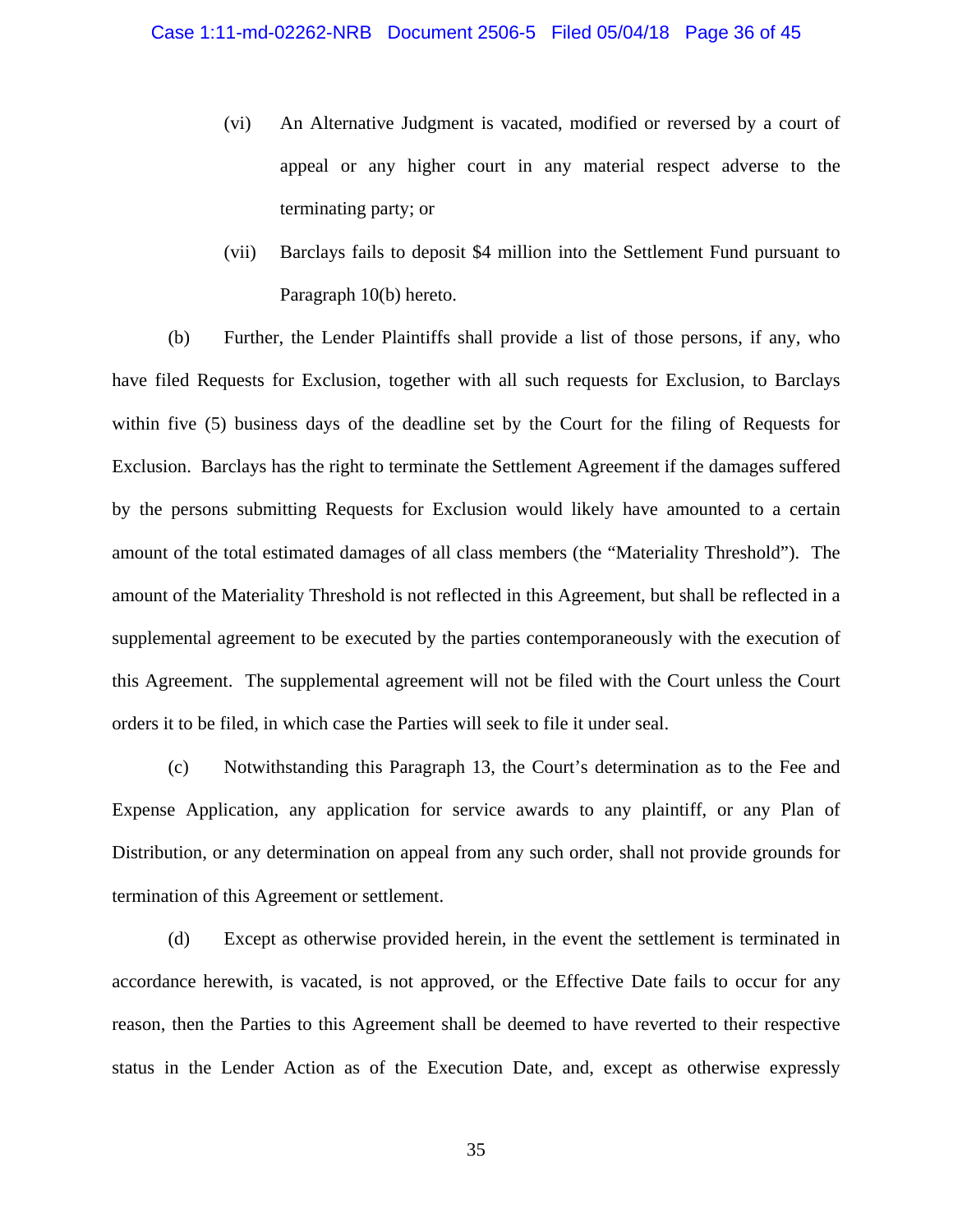# Case 1:11-md-02262-NRB Document 2506-5 Filed 05/04/18 Page 37 of 45

provided herein, the Parties shall proceed in all respects as if this Agreement and any related orders had not been entered. The litigation between the Parties shall be returned, to the maximum extent possible, to the position that existed on February 9, 2018, without waiver or prejudice to the Parties' rights, claims, or defenses as they existed on that date, including without limitation Barclays' objection to and defense based on a lack of personal jurisdiction, which is expressly preserved; and any judgment or order entered by the Court in accordance with the terms of this Agreement shall be treated as vacated, *nunc pro tunc,* and any judgment or order vacated as part of the implementation of this Agreement shall be treated as reinstated, *nunc pro tunc.* Any portion of the Settlement Fund previously paid by or on behalf of Barclays, together with any interest earned thereon (and, if applicable, repayment of any Fee and Expense Award referred to in Paragraph 9(b) hereof), less any Taxes due, if any, with respect to such income, and less costs of administration and notice actually incurred and paid or payable from the Settlement Fund (not to exceed \$250,000 without the prior approval of the Court) shall be returned to Barclays within ten (10) business days from the date of the Termination Notice. At the request of Barclays' Counsel, the Escrow Agent shall apply for any tax refund owed on the Settlement Fund and pay the proceeds to Barclays.

#### **14. COOPERATION OBLIGATIONS**

(a) In consideration for the dismissal of the Lender Plaintiffs' and the Lender Class Members' claims against Barclays in the Lender Action and the release of the Released Claims, subject to any order from the Court, Barclays shall provide cooperation as set forth below.

(b) All cooperation shall be coordinated in such a manner so that all unnecessary duplication and expense is avoided. Barclays' cooperation obligations shall apply only to Releasing Parties who act with, by or through Lender Plaintiffs' Counsel pursuant to this Agreement. Barclays' cooperation obligations shall in all events be limited to facts and events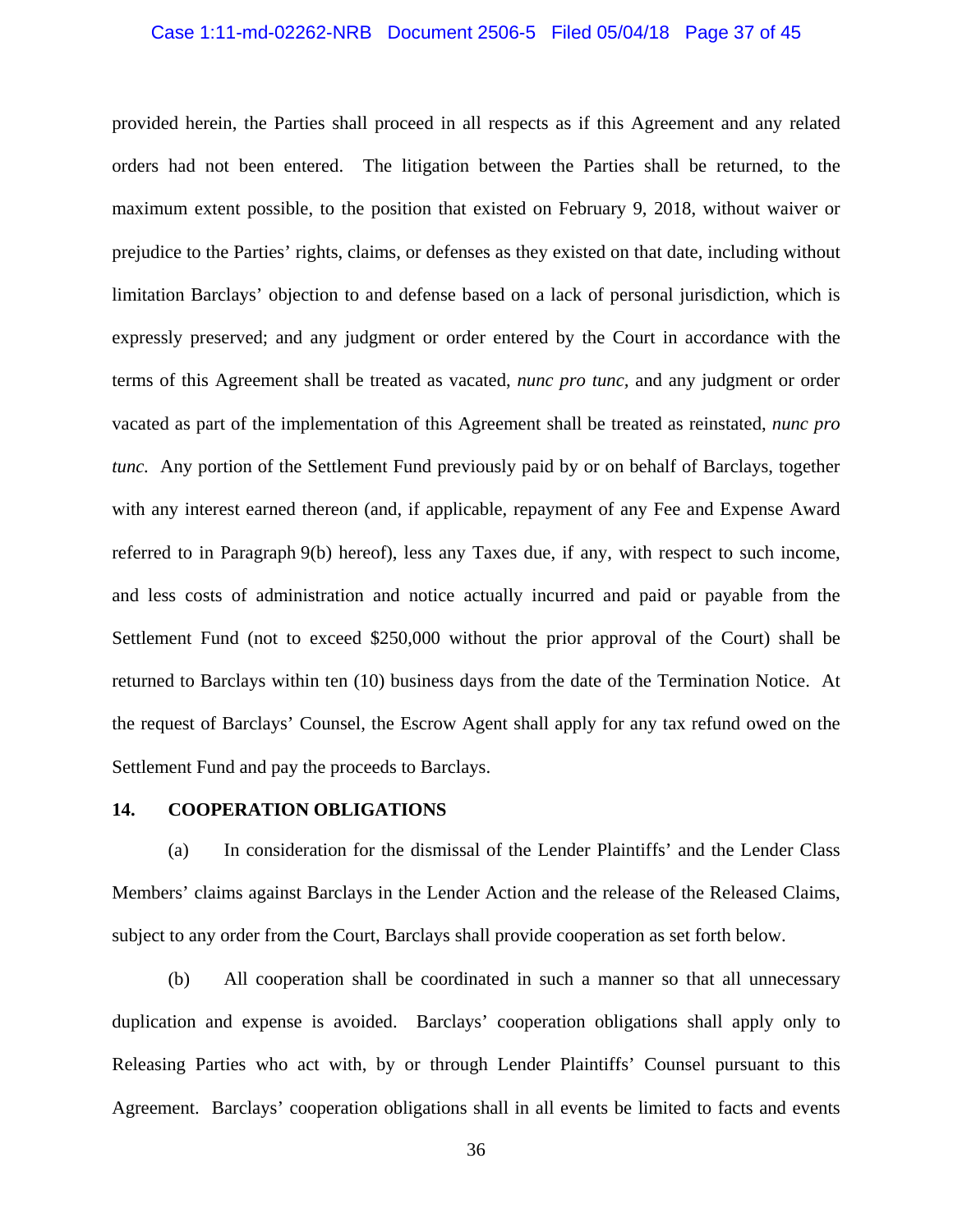#### Case 1:11-md-02262-NRB Document 2506-5 Filed 05/04/18 Page 38 of 45

involving U.S. Dollar LIBOR and shall not extend to other financial benchmarks. Barclays reserves all of its rights to vigorously defend itself against any claims asserted by other plaintiffs involving U.S. Dollar LIBOR, or any other, allegations.

(c) Barclays shall have no obligation to produce or provide any materials or information protected from disclosure by the work-product doctrine, the attorney-client privilege, the common interest privilege, the joint defense privilege, the bank regulatory or examination privilege, obligations under applicable data privacy or bank secrecy laws or regulations, and/or any other applicable privilege or protection. In the event of a disagreement between Barclays and Lender Plaintiffs' Counsel regarding a claim of any privilege or protection, the Parties will seek resolution of such disputes from a mediator as provided in Paragraph  $14(f)(iii)$ , but may then seek final resolution of such disputes from the Court.

(d) Any documents, declarations, affidavits, deposition testimony, and information provided to Lender Plaintiffs pursuant to this provision shall be covered by the protective order in effect in the Lender Action, or, if no protective order is in effect, shall be maintained as confidential and available only to Lender Plaintiffs' Counsel and Barclays' Counsel.

(e) The Parties expressly agree that any information provided in connection with the cooperation obligations set forth in this Agreement may be used by Lender Plaintiffs or Lender Plaintiffs' Counsel solely in connection with the prosecution of the Lender Action, and not for any other purpose whatsoever, including, but not limited to, the prosecution of any Released Claim against any Released Party.

(f) None of the cooperation provisions are intended to, nor do they, waive any applicable privilege or protection.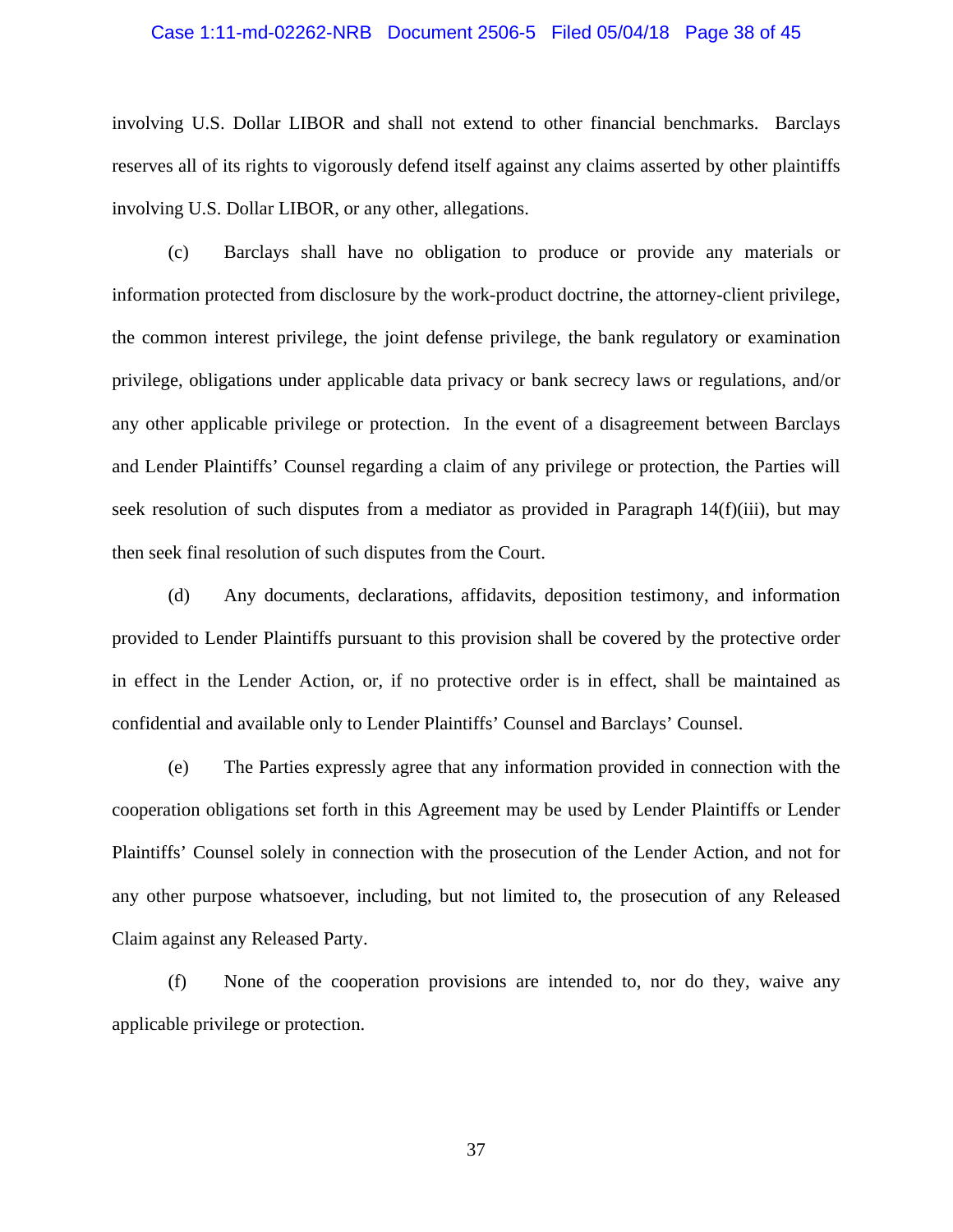#### Case 1:11-md-02262-NRB Document 2506-5 Filed 05/04/18 Page 39 of 45

(g) Subject to the foregoing, Barclays will provide Lender Plaintiffs and the Settlement Class the following cooperation:

- (i) **Documents:** 
	- a. Absent objection by the specific regulator to which documents were produced, within fifteen (15) business days after the Execution Date, Barclays shall produce to Lender Plaintiffs, to the extent not already produced, in a mutually agreeable electronic format, and to the extent not prohibited by any law, regulation, policy, or other rule of any governmental body protecting disclosure of such documents, those documents that it has already produced or made available to other class plaintiffs in the Multi-District Litigation. For purposes of clarity, the term "document" is defined to be synonymous in meaning and equal in scope to the usage of the term "documents or electronically stored information" in Federal Rule of Civil Procedure  $34(a)(1)(A);$
	- b. In the event and at the time that Barclays produces any additional documents to other class plaintiffs in the Multi-District Litigation, Barclays will promptly produce those documents to the Lender Plaintiffs unless the Lender Plaintiffs' claims against all other Defendants have been dismissed in their entirety; and
	- c. As applicable and upon reasonable request, Barclays shall provide a business record or authenticity declaration as to documents produced by Barclays in the Lender Action.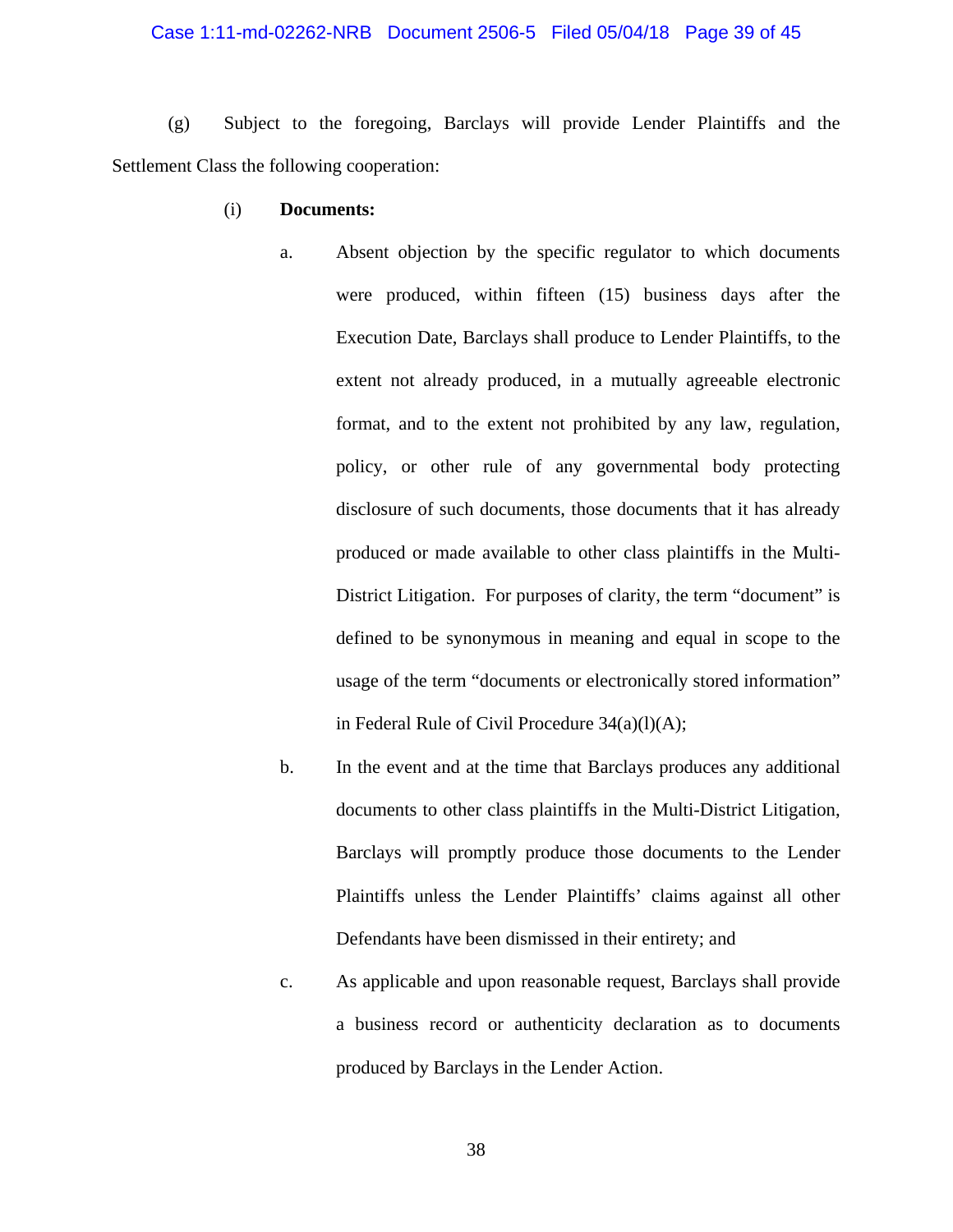- (ii) **Continuation, Scope, and Termination of Barclays' Obligation:**  Barclays' obligations to cooperate under the Agreement are continuing until and shall terminate upon the earlier of: (1) the date when final judgment has been rendered, with no remaining rights of appeal, in the Lender Action against all Defendants; or (2) seven (7) years after the Court enters the Preliminary Approval Order.
- (iii) **Mediation:** In the event of a disagreement between Barclays and Lender Plaintiffs' Counsel with respect to any cooperation obligation, the Parties will seek resolution from a mutually agreeable mediator, if necessary.

# **15. RESERVATION OF CLASS MEMBERS' RIGHTS AGAINST OTHER DEFENDANTS**

All rights of any Lender Class Member against former, current, or future defendants or co-conspirators other than any Released Parties, or any other Person other than the Released Parties, with respect to any of the Released Claims are specifically reserved by Lender Plaintiffs and the Lender Class Members.

#### **16. MISCELLANEOUS**

(a) The Parties to this Agreement intend the settlement to be a final and complete resolution of all disputes asserted or which could be asserted by Lender Plaintiffs and any Lender Class Member against the Released Parties with respect to the Lender Action and the Released Claims. Accordingly, Lender Plaintiffs and Barclays agree not to assert in any judicial proceeding that the Lender Action was brought by Lender Plaintiffs or defended by Barclays in bad faith or without a reasonable basis. The Parties further agree not to assert in any judicial proceeding that any Party violated Rule 11 of the Federal Rules of Civil Procedure, or seek any other fees or cost shifting upon the Parties or their counsel. The Parties agree that the amount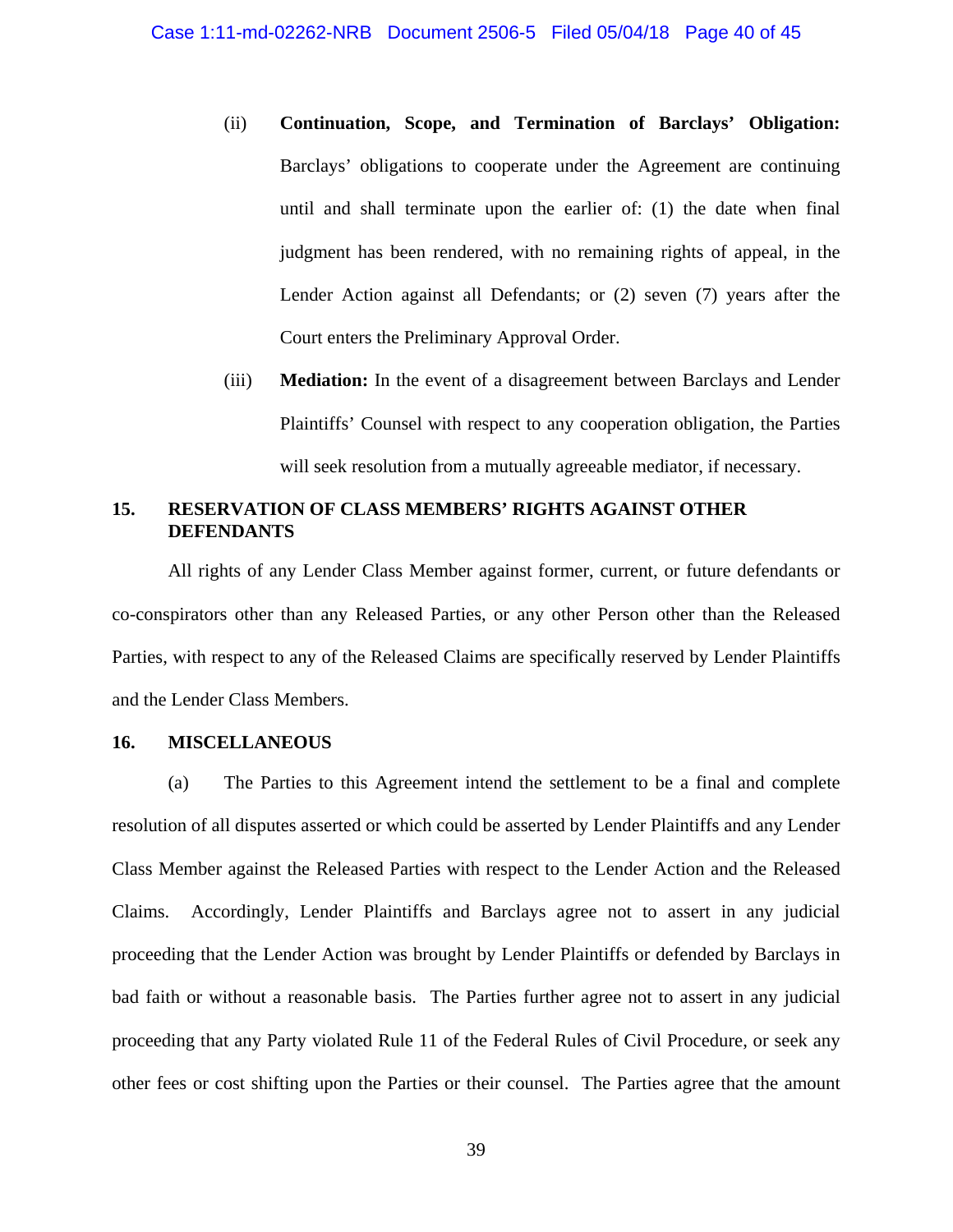#### Case 1:11-md-02262-NRB Document 2506-5 Filed 05/04/18 Page 41 of 45

paid and the other terms of the settlement were negotiated at arm's length in good faith by the Parties, and reflect a settlement that was reached voluntarily after consultation with experienced legal counsel.

(b) If disputes arise regarding the finalization of the Agreement, the Parties shall submit such disputes to a mutually agreeable mediator for resolution. The decision of the mediator as to any such dispute shall be final and binding on the Parties.

(c) The headings herein are used for the purpose of convenience only and are not meant to have legal effect.

(d) The administration and consummation of the settlement as embodied in this Agreement shall be under the authority of the Court, and the Court shall retain jurisdiction for the purpose of entering orders relating to the Fee and Expense Application, the Plan of Distribution, and enforcing the terms of this Agreement. Notwithstanding the forgoing, nothing in this Paragraph shall be deemed an admission or waiver by any Released Parties of any defense or objection to personal jurisdiction in this Action other than for matters pertaining to this Agreement.

(e) For the purpose of construing or interpreting this Agreement, Lender Plaintiffs and Barclays agree that it is to be deemed to have been drafted equally by all Parties hereto and shall not be construed strictly for or against any Party.

(f) This Agreement shall constitute the entire agreement between Lender Plaintiffs and Barclays pertaining to the settlement of the Lender Action against Barclays and supersedes any and all prior and contemporaneous undertakings of Lender Plaintiffs and Barclays in connection therewith. The terms of this Agreement are and shall be binding upon each of the Parties hereto, their heirs, executors, administrators, beneficiaries, representatives, agents,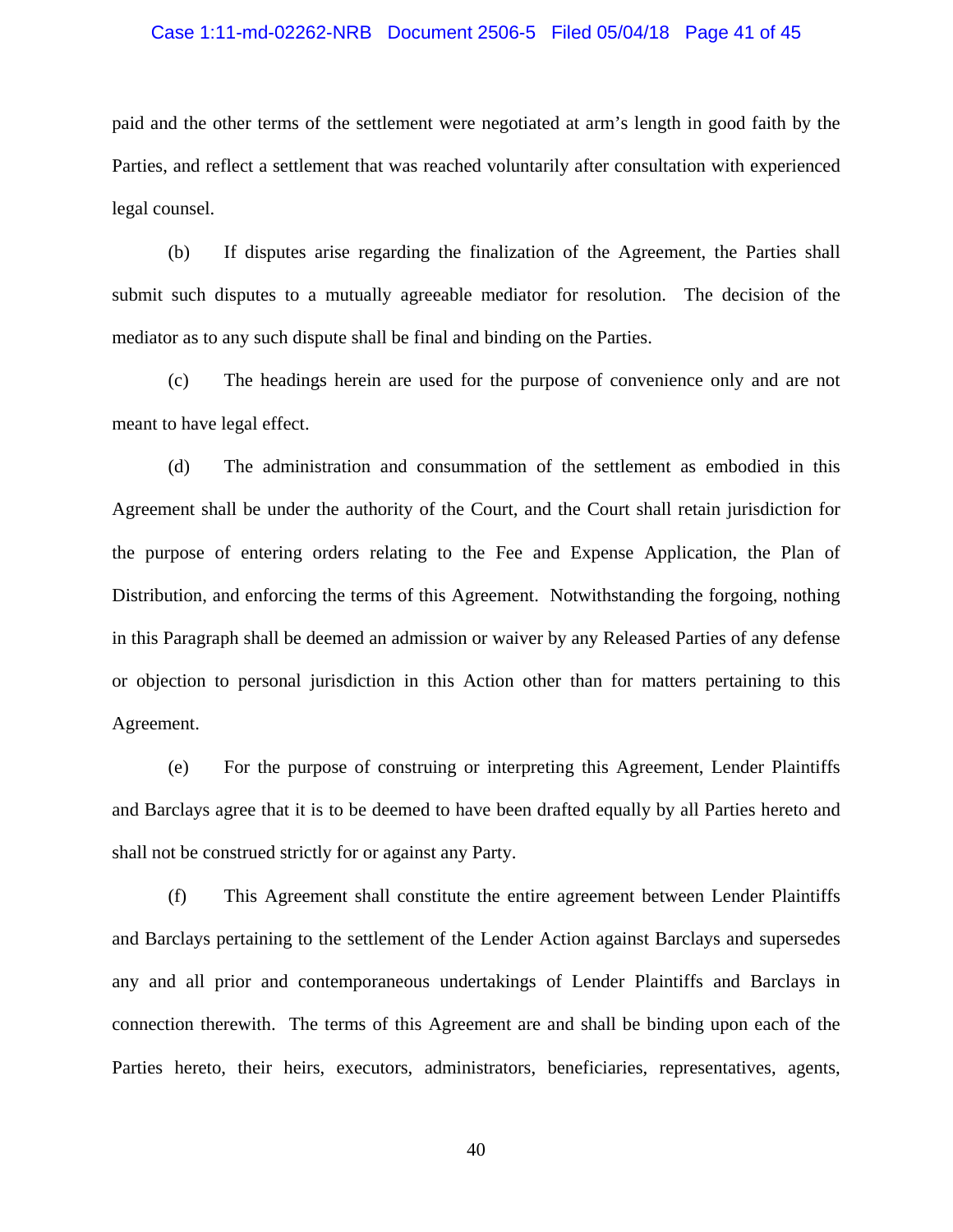#### Case 1:11-md-02262-NRB Document 2506-5 Filed 05/04/18 Page 42 of 45

attorneys, partners, successors to their business or assets, predecessors-in-interest, and assigns, and upon all other Persons claiming any interest in the subject matter hereto through any of the Parties hereto including any Lender Class Members.

(g) This Agreement may be modified or amended only by a writing executed by Lender Plaintiffs, through Lender Plaintiffs' Counsel, and Barclays, through Barclays' Counsel, subject (if after preliminary or final approval by the Court) to approval by the Court. Amendments and modifications may be made without notice to the Class unless notice is required by law or by the Court.

(h) Nothing in this Agreement nor in any other Agreement-related document constitutes an admission by Barclays as to the validity, infirmity or merits of the allegations made in the Lender Action, the liability or non-liability of Barclays, or the validity of any defenses that could be asserted by Barclays, or the appropriateness of certification of any class other than the Class under Rule 23 of the Federal Rules of Civil Procedure for purposes of settlement only. This Agreement is without prejudice to the rights of Barclays to do any of the following:

- (i) Challenge the Court's certification of any class, including the Settlement Class, in the Lender Action should the Agreement not be approved or implemented for any reason;
- (ii) Oppose any certification or request for certification in any other proposed or certified class action; and/or
- (iii) Challenge the Court's personal jurisdiction over Barclays for the claims and conduct alleged in the Lender Action.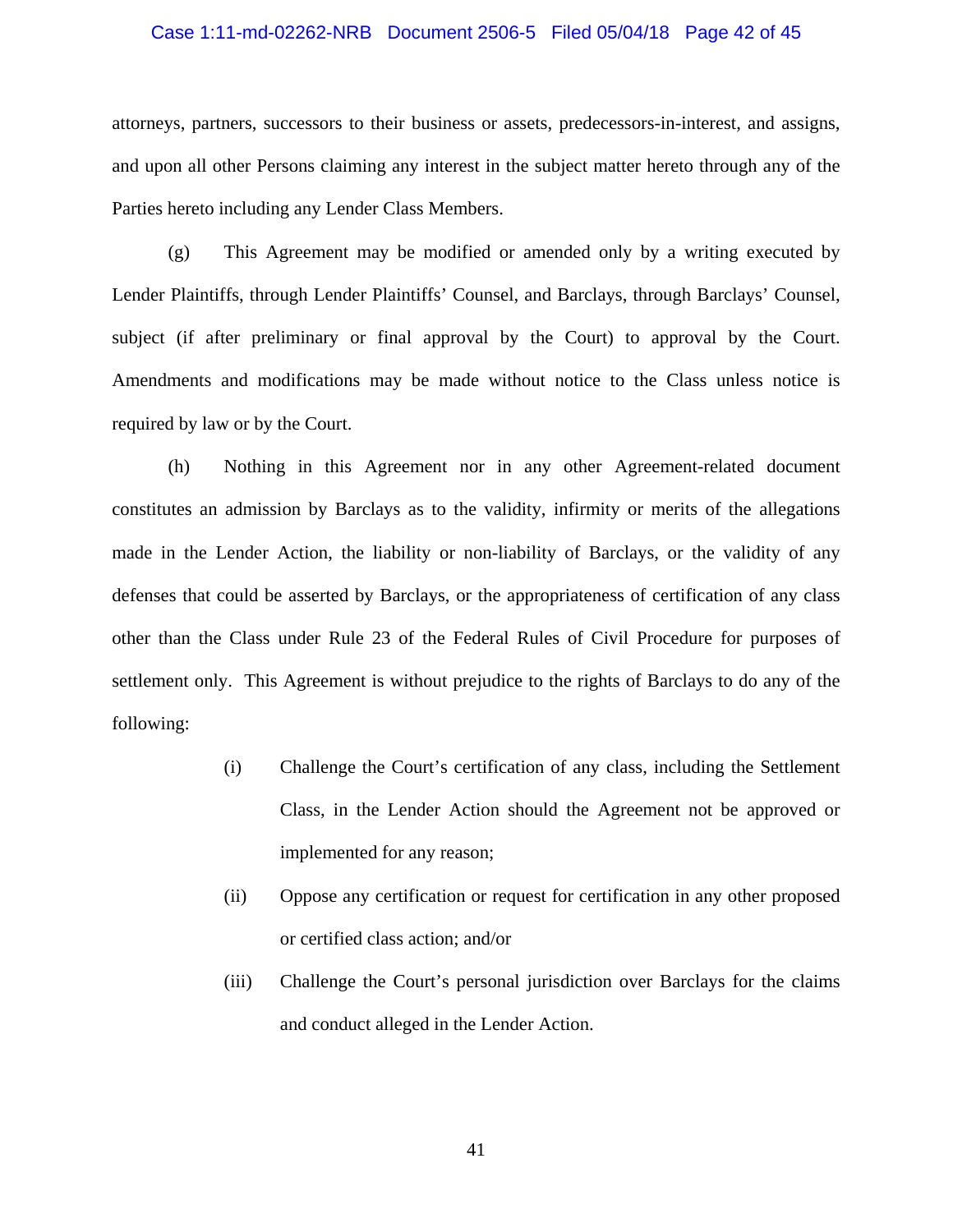# Case 1:11-md-02262-NRB Document 2506-5 Filed 05/04/18 Page 43 of 45

(i) If Lender Plaintiffs reach any settlements with other Defendants in the Action (the "Other Settlements") prior to the dissemination of notice to class members concerning the Settlement, the class definition, release, termination provisions and other non-monetary terms of settlement applied to Barclays shall be no less favorable than the corresponding provisions applicable to one or more of the Other Settlements and the provisions of this Agreement will, at Barclays' election, be amended to incorporate any more favorable non-monetary terms included in Other Settlements. Lender Plaintiffs represent and warrant that, as of the date of execution of this Agreement, they have reached at least two Other Settlements in the Lender Action and that the non-monetary terms of such Other Settlements are no more favorable to the settling Defendants than the non-monetary terms of this Agreement, other than the provisions contained in Paragraph 13(b), which was separately negotiated between the Lender Plaintiffs and Barclays.

(j) All terms of this Agreement shall be governed by and interpreted according to the substantive laws of the State of New York without regard to its conflict-of-law principles.

(k) Except as provided in Paragraph 11, Barclays, Lender Plaintiffs, their respective counsel, and the Lender Class Members hereby irrevocably submit to the exclusive jurisdiction of the United States District Court for the Southern District of New York solely for the purpose of any suit, action, proceeding or dispute arising out of or relating to this Agreement or the applicability of this Agreement, including, without limitation, any suit, action, proceeding, or dispute relating to the release provisions herein. For the avoidance of doubt, Barclays expressly preserves and does not waive its right and the right of any Released Party to contest personal jurisdiction in the Lender Action if the Effective Date does not occur or the Agreement is terminated.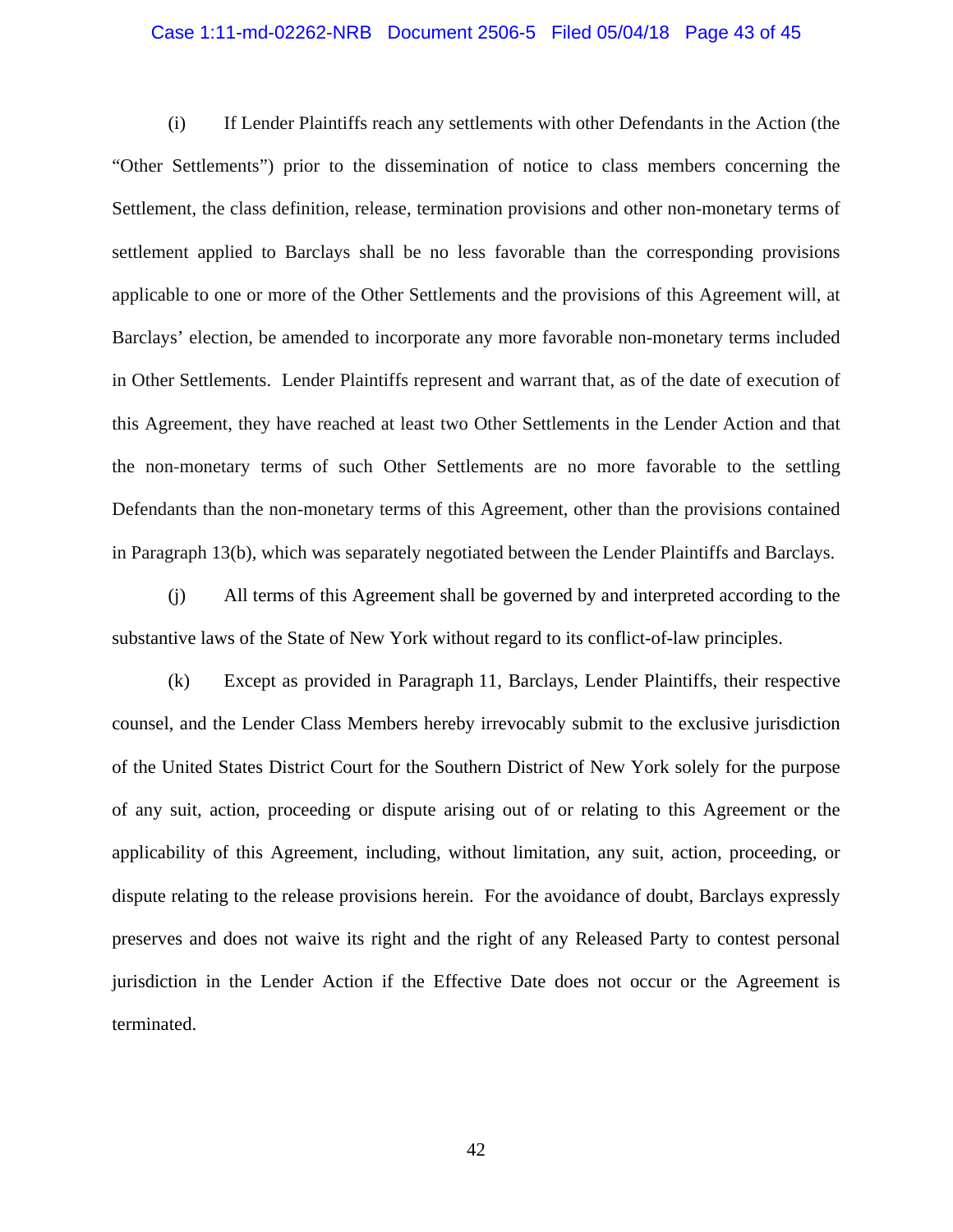#### Case 1:11-md-02262-NRB Document 2506-5 Filed 05/04/18 Page 44 of 45

(l) The Parties acknowledge that this Agreement makes no determination as to which Lender Class Members are entitled to distribution of the Settlement Fund or as to the formula for determining the amounts to be distributed.

(m) The proposed Plan of Distribution is not a necessary term of this Agreement, and it is not a condition of this Agreement that any particular Plan of Distribution be approved. The Released Parties will take no position with respect to the proposed Plan of Distribution or such Plan of Distribution as may be approved by the Court. The Plan of Distribution is a matter separate and apart from the settlement between the Parties, and any decision by the Court solely concerning a particular Plan of Distribution shall not affect the validity or finality of the proposed settlement, including the scope of the release.

(n) This Agreement may be executed in one or more counterparts, including by .pdf signature transmitted by facsimile or email. Each counterpart when so executed shall be deemed to be an original, and all such counterparts together shall constitute the same instrument. This Agreement shall be deemed to have been executed on the date set forth in Paragraph 1.

(o) Lender Plaintiffs and Barclays acknowledge that they have been represented by counsel and have made their own investigations of the matters covered by this Agreement to the extent they have deemed it necessary to do so.

(p) The existence and terms of the Settlement shall remain confidential until the earlier of (i) the filing of the Agreement with the Court, or (ii) Barclays' public disclosure of it.

(q) Each of the undersigned attorneys represents that he is fully authorized to enter into the terms and conditions of, and to execute, this Agreement, subject to Court approval; and the undersigned Lender Plaintiffs' Counsel represent that they are authorized to execute this Agreement on behalf of Lender Plaintiffs.